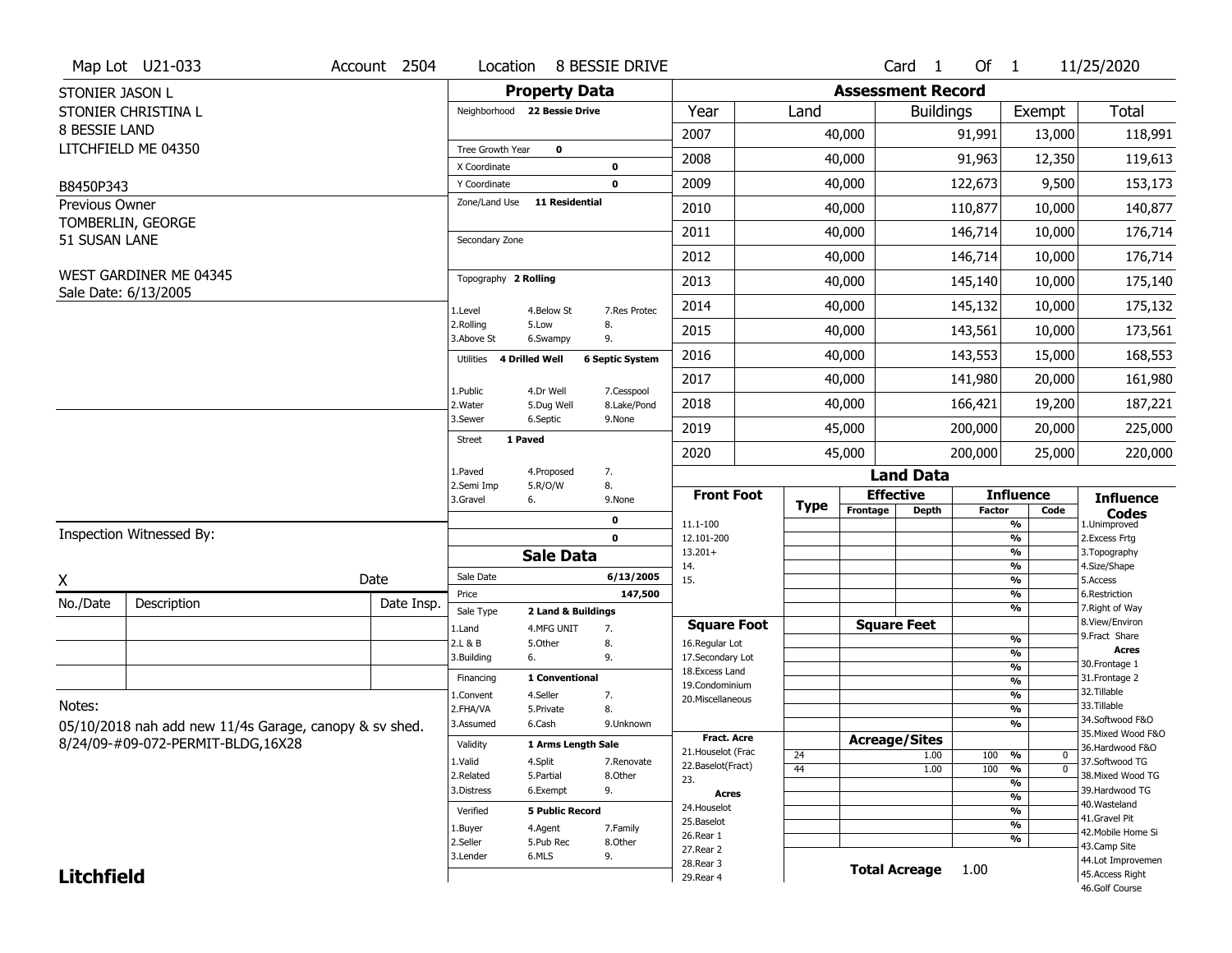|                         |                             |            |                                                   |                  |                         |                                       |                          |                                  |                  |                 | <b>Litchfield</b>                      |               |                |                   |      |                  |            |
|-------------------------|-----------------------------|------------|---------------------------------------------------|------------------|-------------------------|---------------------------------------|--------------------------|----------------------------------|------------------|-----------------|----------------------------------------|---------------|----------------|-------------------|------|------------------|------------|
|                         | Map Lot U21-033             |            |                                                   |                  |                         | Account                               | 2504                     | Location                         |                  |                 | 8 BESSIE DRIVE                         |               |                | Card <sub>1</sub> |      | Of $1$           | 11/25/2020 |
| Building Style 2 Ranch  |                             |            | SF Bsmt Living                                    |                  | 560                     |                                       |                          | Layout 1 Typical                 |                  |                 |                                        |               |                |                   |      | Shed             |            |
| 0.Uncoded               | 4.Cape                      | 8.Log      | Fin Bsmt Grade                                    |                  | 2 100                   |                                       |                          | 1.Typical                        | 4.               |                 | 7.                                     |               |                |                   |      | 10.0"            |            |
| 1.Conv.                 | 5.Garrison                  | 9.Other    |                                                   | OPEN-5-CUSTOMIZE | $\mathbf 0$             |                                       |                          | 2.Inadeg                         | 5.               |                 | 8.                                     |               |                |                   |      | $14.0^{\circ}$   |            |
| 2.Ranch                 | 6.Split                     | 10.Tri-Lev | Heat Type                                         | 100%             |                         | 1 Hot Water BB                        |                          | 3.                               | 6.               |                 | 9.                                     |               |                |                   |      |                  |            |
| 3.R Ranch               | 7.Contemp                   | 11.Earth O | 0.Uncoded                                         |                  | 4.Steam                 |                                       | 8.Fl/Wall                | Attic                            | 9 None           |                 |                                        |               |                |                   |      |                  |            |
| Dwelling Units 1        |                             |            | 1.HWBB                                            |                  | 5.FWA                   |                                       | 9.No Heat                | 1.1/4 Fin                        | 4.Full Fin       |                 | 7.                                     |               |                |                   |      |                  |            |
| Other Units<br>Stories  | $\mathbf 0$<br>1 One Story  |            | 2.HWCI<br>3.H Pump                                |                  | 6.GravWA<br>7.Electric  |                                       | 10.Radiant<br>11.Radiant | 2.1/2 Fin<br>3.3/4 Fin           | 5.Fl/Stair<br>6. |                 | 8.<br>9.None                           |               |                |                   |      |                  |            |
| 1.1                     | 4.1.5                       | 7.1.25     | Cool Type                                         | 0%               | 9 None                  |                                       |                          | Insulation                       | 1 Full           |                 |                                        |               |                |                   |      |                  |            |
| 2.2                     | 5.1.75                      | 8.3.5      | 1.Refrig                                          |                  | 4.W&C Air               |                                       | 7.RadHW                  | 1.Full                           | 4.Minimal        |                 | 7.                                     |               |                |                   |      |                  |            |
| 3.3                     | 6.2.5                       | 9.4        | 2.Evapor                                          |                  | 5.Monitor-              | 8.                                    |                          | 2.Heavy                          | 5.Partial        |                 | 8.                                     |               |                |                   |      |                  |            |
| Exterior Walls 2 Vinyl  |                             |            | 3.H Pump                                          |                  | 6.Monitor-              |                                       | 9.None                   | 3.Capped                         | 6.               |                 | 9.None                                 |               |                |                   |      |                  |            |
| 0.Uncoded               | 4.Asbestos                  | 8.Concrete | Kitchen Style                                     |                  | 2 Typical               |                                       |                          | Unfinished %                     | 0%               |                 |                                        |               |                |                   |      | 10.0"<br>VD 8.0" |            |
| 1.Wd Clapb              | 5.Stucco                    | 9.0ther    | 1.Modern                                          |                  | 4.Obsolete              | 7.                                    |                          | Grade & Factor 3 Average 100%    |                  |                 |                                        |               |                |                   |      |                  |            |
| 2.Vinyl                 | 6.Brick                     | 10.Wd shin | 2. Typical                                        |                  | 5.                      | 8.                                    |                          | 1.E Grade                        | 4.B Grade        |                 | 7.AAA Grad                             |               | WD             | 1sFr              |      | 1sFr/B           |            |
| 3.Compos.               | 7.Stone                     | 11.T1-11   | 3.Old Type                                        |                  | 6.                      |                                       | 9.None                   | 2.D Grade                        | 5.A Grade        |                 | 8.M&S                                  |               | $22.0^{\circ}$ |                   |      |                  |            |
| Roof Surface            | 1 Asphalt Shingles          |            | Bath(s) Style                                     |                  |                         | 2 Typical Bath(s)                     |                          | 3.C Grade                        |                  | 6.AA Grade      | 9.Same                                 |               |                | 28.0'             | 28.0 |                  |            |
| 1.Asphalt               | 4.Composit                  | 7.Rolled R | 1.Modern                                          |                  | 4.Obsolete              | 7.                                    |                          | SQFT (Footprint) 1344            |                  |                 |                                        |               | $8.0^\circ$    |                   |      |                  |            |
| 2.Slate                 | 5.Wood                      | 8.         | 2. Typical                                        |                  | 5.                      | 8.                                    |                          | Condition                        | 4 Average        |                 |                                        |               |                |                   |      |                  |            |
| 3. Metal                | 6.Other                     | 9.         | 3.Old Type                                        |                  | 6.                      |                                       | 9.None                   | 1.Poor                           | 4.Avg            |                 | 7.V G                                  |               |                | 16.0              |      | 48.0             |            |
| SF Masonry Trim 0       |                             |            | # Rooms                                           |                  | 6                       |                                       |                          | 2.Fair                           | $5.Avg+$         |                 | 8.Exc                                  | 26.0<br>10.0" |                |                   |      |                  |            |
| OPEN-3-CUSTOM 0         |                             |            | # Bedrooms                                        |                  | 3                       |                                       |                          | 3.Avg-                           | 6.Good           |                 | 9.Same                                 | Canopy        |                |                   |      |                  |            |
| OPEN-4-CUSTOM 0         |                             |            | # Full Baths                                      |                  | $\overline{\mathbf{2}}$ |                                       |                          | Phys. % Good                     |                  | 0%              |                                        |               |                |                   |      |                  |            |
| Year Built              | 2005                        |            | # Half Baths                                      |                  | 0                       |                                       |                          | Funct. % Good                    |                  | 100%            |                                        | 11/4sGar      |                |                   |      |                  |            |
| Year Remodeled 0        |                             |            | # Addn Fixtures                                   |                  | 0                       |                                       |                          | <b>Functional Code</b>           |                  | 9 None          |                                        |               |                |                   |      |                  |            |
| Foundation              | 1 Concrete                  |            | # Fireplaces                                      |                  | 0                       |                                       |                          | 1.Incomp                         | 4.Delap          |                 | 7.No Power                             | 26.0'         |                |                   |      |                  |            |
| 1.Concrete              | 4.Wood                      | 7.         |                                                   |                  |                         |                                       |                          | 2.O-Built                        | 5.Bsmt           | 6.Common        | 8.LongTerm                             |               |                |                   |      |                  |            |
| 2.C Block<br>3.Br/Stone | 5.Slab<br>6.Piers           | 8.<br>9.   |                                                   |                  |                         |                                       |                          | 3.Damage<br>Econ. % Good         | 100%             |                 | 9.None                                 | 28.0          |                |                   |      |                  |            |
| Basement                | <b>4 Full Basement</b>      |            |                                                   |                  |                         |                                       |                          | Economic Code None               |                  |                 |                                        |               |                |                   |      |                  |            |
| $1.1/4$ Bmt             | 4.Full Bmt                  | 7.         |                                                   |                  |                         |                                       |                          | 0.None                           |                  | 3.No Power      | 9.None                                 |               |                |                   |      |                  |            |
| 2.1/2 Bmt               | 5.Crawl Sp                  | 8.         |                                                   |                  |                         |                                       |                          | 1.Location                       |                  | 4.Generate      | 8.                                     |               |                |                   |      |                  |            |
| 3.3/4 Bmt               | 6.                          | 9.None     |                                                   |                  |                         | Software                              |                          | 2.Encroach                       | 5.Multi-Fa       |                 | 9.                                     |               |                |                   |      |                  |            |
| Bsmt Gar # Cars 0       |                             |            |                                                   |                  |                         | A Division of Harris Computer Systems |                          | Entrance Code 1 Interior Inspect |                  |                 |                                        |               |                |                   |      |                  |            |
|                         | Wet Basement 1 Dry Basement |            |                                                   |                  |                         |                                       |                          | 1.Interior                       | 4.Vacant         |                 | 7.                                     |               |                |                   |      |                  |            |
| 1.Dry                   | 4.Dirt Flr                  | 7.         |                                                   |                  |                         |                                       |                          | 2.Refusal                        |                  | 5.Estimate      | 8.                                     |               |                |                   |      |                  |            |
| 2.Damp                  | 5.                          | 8.         |                                                   |                  |                         |                                       |                          | 3.Informed                       | 6.Existing       |                 | 9.                                     |               |                |                   |      |                  |            |
| 3.Wet                   | 6.                          | 9.         |                                                   |                  |                         |                                       |                          | Information Code 1 Owner         |                  |                 |                                        |               |                |                   |      |                  |            |
|                         |                             |            |                                                   |                  |                         |                                       |                          | 1.Owner                          | 4.Agent          |                 | 7.Vacant                               |               |                |                   |      |                  |            |
|                         |                             |            |                                                   |                  |                         |                                       |                          | 2.Relative                       |                  | 5.Estimate      | 8.                                     |               |                |                   |      |                  |            |
|                         |                             |            | Date Inspected                                    |                  | 10/03/2018              |                                       |                          | 3.Tenant                         | 6.Other          |                 | 9.                                     |               |                |                   |      |                  |            |
|                         |                             |            | <b>Additions, Outbuildings &amp; Improvements</b> |                  |                         |                                       |                          |                                  |                  |                 | 1.One Story Fram                       |               |                |                   |      |                  |            |
| Type                    |                             | Year       | Units                                             | Grade            | Cond                    | Phys.                                 | Funct.                   | Sound Value                      |                  |                 | 2. Two Story Fram                      |               |                |                   |      |                  |            |
| 1 One Story Frame       |                             | 2011       | 448                                               | 3 100            | 4                       | 10                                    | $%100$ %                 |                                  |                  |                 | 3. Three Story Fr                      |               |                |                   |      |                  |            |
| 68 Wood Deck/s          |                             |            |                                                   |                  |                         |                                       | $%100$ %                 |                                  |                  | 4.1 & 1/2 Story |                                        |               |                |                   |      |                  |            |
|                         |                             | 2011       | 176                                               | 3 100            | 4                       | 10                                    |                          |                                  |                  | 5.1 & 3/4 Story |                                        |               |                |                   |      |                  |            |
| 68 Wood Deck/s          |                             | 2009       | 80                                                | 3 100            | 3                       | 0                                     | % 100 %                  |                                  |                  | 6.2 & 1/2 Story |                                        |               |                |                   |      |                  |            |
| 72 1 1/4s Garage        |                             | 2017       | 728                                               | 3 100            | 4                       | 10                                    | $\%$ 100 $\overline{\%}$ |                                  |                  |                 | 21.Open Frame Por<br>22.Encl Frame Por |               |                |                   |      |                  |            |
| 61 Canopy/s             |                             | 2017       | 260                                               | 3 100            | 4                       | 10                                    | $\frac{9}{6}$ 75<br>$\%$ |                                  |                  |                 | 23. Frame Garage                       |               |                |                   |      |                  |            |
| 24 Frame Shed           |                             | 0          |                                                   |                  |                         | $\%$                                  |                          | $\frac{9}{6}$ 1,200              |                  | 24.Frame Shed   |                                        |               |                |                   |      |                  |            |
|                         |                             |            |                                                   |                  |                         |                                       |                          |                                  |                  |                 | 25. Frame Bay Wind                     |               |                |                   |      |                  |            |
|                         |                             |            |                                                   |                  |                         | %                                     | $\%$                     |                                  |                  |                 | 26.1SFr Overhang                       |               |                |                   |      |                  |            |
|                         |                             |            |                                                   |                  |                         | $\%$                                  | %                        |                                  |                  |                 | 27.Unfin Basement                      |               |                |                   |      |                  |            |
|                         |                             |            |                                                   |                  |                         | $\%$                                  | $\%$                     |                                  |                  |                 | 28. Unfinished Att                     |               |                |                   |      |                  |            |
|                         |                             |            |                                                   |                  |                         | $\%$                                  | $\%$                     |                                  |                  |                 | 29. Finished Attic                     |               |                |                   |      |                  |            |
|                         |                             |            |                                                   |                  |                         |                                       |                          |                                  |                  |                 |                                        |               |                |                   |      |                  |            |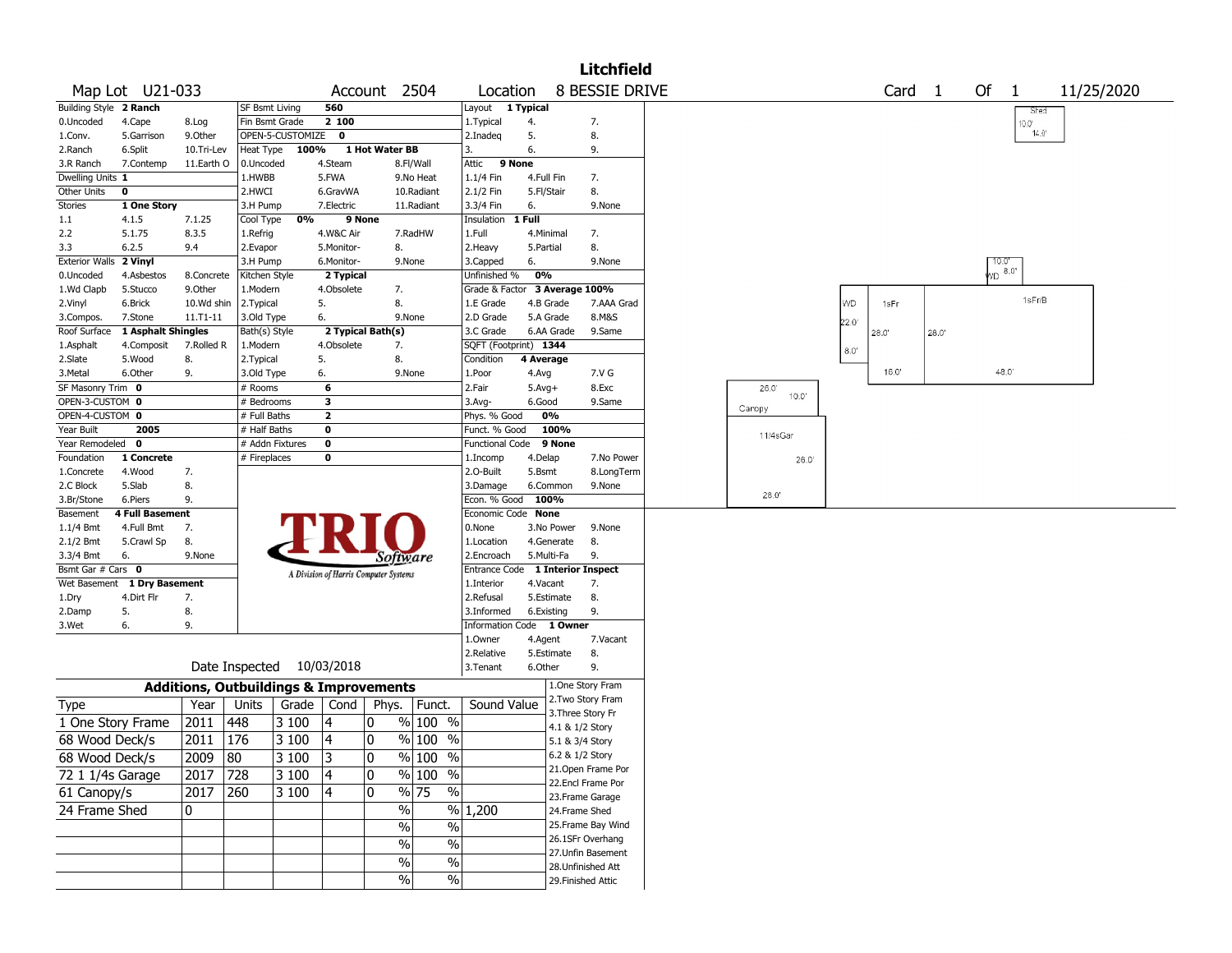|                   | Map Lot U21-034                             | Account 1354 |                                   |                                  | Location 44 HARDSCRABBLE ROAD |                                         |                       |                          | Card <sub>1</sub>    | Of $1$        |                                           | 11/25/2020                            |
|-------------------|---------------------------------------------|--------------|-----------------------------------|----------------------------------|-------------------------------|-----------------------------------------|-----------------------|--------------------------|----------------------|---------------|-------------------------------------------|---------------------------------------|
|                   | THURSTON, MALLORY L                         |              |                                   | <b>Property Data</b>             |                               |                                         |                       | <b>Assessment Record</b> |                      |               |                                           |                                       |
|                   | 44 HARDSCRABBLE ROAD                        |              | Neighborhood 83 Hardscrabble Road |                                  |                               | Year                                    | Land                  |                          | <b>Buildings</b>     |               | Exempt                                    | Total                                 |
|                   | LITCHFIELD ME 04350                         |              |                                   |                                  |                               | 2007                                    |                       | 40,580                   |                      | 89,957        | $\mathbf{0}$                              | 130,537                               |
|                   |                                             |              | Tree Growth Year                  | 0                                |                               | 2008                                    |                       | 40,580                   |                      | 89,957        |                                           | 130,537                               |
|                   | B7358P178 B9374P21 B11539P271               |              | X Coordinate<br>Y Coordinate      |                                  | 0<br>$\mathbf 0$              | 2009                                    |                       | 40,500                   |                      | 92,559        | 9,500                                     | 123,559                               |
| Previous Owner    |                                             |              | Zone/Land Use                     | <b>11 Residential</b>            |                               | 2010                                    |                       | 40,500                   |                      | 85,777        | 10,000                                    | 116,277                               |
| ROSE JOSHUA D     |                                             |              |                                   |                                  |                               | 2011                                    |                       | 40,500                   |                      | 91,979        | 10,000                                    | 122,479                               |
| ROSE JESSE M      |                                             |              | Secondary Zone                    |                                  |                               |                                         |                       |                          |                      |               |                                           |                                       |
|                   | 44 HARDSCRABBLE ROAD<br>LITCHFIELD ME 04350 |              |                                   |                                  |                               | 2012                                    |                       | 40,500                   |                      | 91,979        | 10,000                                    | 122,479                               |
|                   | Sale Date: 10/09/2013                       |              | Topography 2 Rolling              |                                  |                               | 2013                                    |                       | 40,500                   |                      | 91,976        | 10,000                                    | 122,476                               |
| Previous Owner    |                                             |              | 1.Level                           | 4.Below St                       | 7.Res Protec                  | 2014                                    |                       | 40,500                   |                      | 90,646        | 0                                         | 131,146                               |
| MURPHY, DONALD    |                                             |              | 2.Rolling<br>3.Above St           | 5.Low<br>6.Swampy                | 8.<br>9.                      | 2015                                    |                       | 40,500                   |                      | 90,643        | O                                         | 131,143                               |
| LABRIE, DEBRA     | 23 PLEASANT HILL ROAD                       |              | <b>Utilities</b>                  | 4 Drilled Well                   | <b>6 Septic System</b>        | 2016                                    |                       | 40,500                   |                      | 89,308        | O                                         | 129,808                               |
|                   | SABATTUS ME 04280                           |              |                                   |                                  |                               | 2017                                    |                       | 40,500                   |                      | 89,305        | 20,000                                    | 109,805                               |
|                   | Sale Date: 5/25/2007                        |              | 1.Public<br>2. Water              | 4.Dr Well<br>5.Dug Well          | 7.Cesspool<br>8.Lake/Pond     | 2018                                    |                       | 40,500                   |                      | 87,975        | 19,200                                    | 109,275                               |
|                   |                                             |              | 3.Sewer                           | 6.Septic                         | 9.None                        | 2019                                    |                       | 45,600                   |                      | 88,000        | 20,000                                    | 113,600                               |
|                   |                                             |              | Street                            | 1 Paved                          |                               | 2020                                    |                       | 45,600                   |                      | 88,000        | 25,000                                    | 108,600                               |
|                   |                                             |              | 1.Paved                           | 4.Proposed                       | 7.                            |                                         |                       |                          | <b>Land Data</b>     |               |                                           |                                       |
|                   |                                             |              | 2.Semi Imp<br>3.Gravel            | 5.R/O/W<br>6.                    | 8.<br>9.None                  | <b>Front Foot</b>                       |                       | <b>Effective</b>         |                      |               | <b>Influence</b>                          | <b>Influence</b>                      |
|                   |                                             |              |                                   |                                  | 0                             | 11.1-100                                | <b>Type</b>           | Frontage                 | <b>Depth</b>         | <b>Factor</b> | Code<br>%                                 | <b>Codes</b><br>1.Unimproved          |
|                   | Inspection Witnessed By:                    |              |                                   |                                  | $\mathbf 0$                   | 12.101-200                              |                       |                          |                      |               | $\frac{9}{6}$                             | 2. Excess Frtg                        |
|                   |                                             |              |                                   | <b>Sale Data</b>                 |                               | $13.201+$<br>14.                        |                       |                          |                      |               | $\frac{9}{6}$<br>%                        | 3. Topography<br>4.Size/Shape         |
| X                 |                                             | Date         | Sale Date                         |                                  | 10/09/2013                    | 15.                                     |                       |                          |                      |               | $\frac{9}{6}$                             | 5.Access                              |
| No./Date          | Description                                 | Date Insp.   | Price                             |                                  | 115,000                       |                                         |                       |                          |                      |               | %<br>%                                    | 6.Restriction<br>7. Right of Way      |
|                   |                                             |              | Sale Type<br>1.Land               | 2 Land & Buildings<br>4.MFG UNIT | 7.                            | <b>Square Foot</b>                      |                       | <b>Square Feet</b>       |                      |               |                                           | 8.View/Environ                        |
|                   |                                             |              | 2.L & B                           | 5.Other                          | 8.                            | 16.Regular Lot                          |                       |                          |                      |               | $\frac{9}{6}$                             | 9. Fract Share<br><b>Acres</b>        |
|                   |                                             |              | 3.Building                        | 6.                               | 9.                            | 17.Secondary Lot                        |                       |                          |                      |               | $\overline{\frac{9}{6}}$<br>$\frac{9}{6}$ | 30. Frontage 1                        |
|                   |                                             |              | Financing                         | 9 Unknown                        |                               | 18. Excess Land<br>19.Condominium       |                       |                          |                      |               | $\overline{\frac{9}{6}}$                  | 31. Frontage 2                        |
|                   |                                             |              | 1.Convent                         | 4.Seller                         | 7.                            | 20.Miscellaneous                        |                       |                          |                      |               | $\frac{9}{6}$                             | 32. Tillable                          |
| Notes:            |                                             |              | 2.FHA/VA                          | 5.Private                        | 8.                            |                                         |                       |                          |                      |               | $\overline{\frac{9}{6}}$                  | 33.Tillable                           |
|                   |                                             |              | 3.Assumed                         | 6.Cash                           | 9.Unknown                     |                                         |                       |                          |                      |               | $\frac{9}{6}$                             | 34.Softwood F&O<br>35. Mixed Wood F&O |
|                   |                                             |              | Validity                          | 1 Arms Length Sale               |                               | <b>Fract. Acre</b>                      |                       | <b>Acreage/Sites</b>     |                      |               |                                           | 36.Hardwood F&O                       |
|                   |                                             |              | 1.Valid                           | 4.Split                          | 7.Renovate                    | 21. Houselot (Frac<br>22.Baselot(Fract) | 24                    |                          | 1.00                 | 100           | %<br>$\bf{0}$                             | 37.Softwood TG                        |
|                   |                                             |              | 2.Related                         | 5.Partial                        | 8.Other                       | 23.                                     | $\overline{26}$<br>44 |                          | 0.20<br>1.00         | 100<br>100    | $\mathbf 0$<br>%<br>$\overline{0}$<br>%   | 38. Mixed Wood TG                     |
|                   |                                             |              | 3.Distress                        | 6.Exempt                         | 9.                            | <b>Acres</b>                            |                       |                          |                      |               | %                                         | 39.Hardwood TG                        |
|                   |                                             |              | Verified                          | <b>5 Public Record</b>           |                               | 24. Houselot                            |                       |                          |                      |               | %                                         | 40. Wasteland                         |
|                   |                                             |              | 1.Buyer                           | 4.Agent                          | 7.Family                      | 25.Baselot                              |                       |                          |                      |               | %                                         | 41.Gravel Pit                         |
|                   |                                             |              |                                   |                                  |                               |                                         |                       |                          |                      |               | %                                         | 42. Mobile Home Si                    |
|                   |                                             |              | 2.Seller                          | 5.Pub Rec                        | 8.Other                       | 26.Rear 1                               |                       |                          |                      |               |                                           |                                       |
|                   |                                             |              | 3.Lender                          | 6.MLS                            | 9.                            | 27. Rear 2                              |                       |                          |                      |               |                                           | 43.Camp Site                          |
| <b>Litchfield</b> |                                             |              |                                   |                                  |                               | 28. Rear 3<br>29. Rear 4                |                       |                          | <b>Total Acreage</b> | 1.20          |                                           | 44.Lot Improvemen<br>45.Access Right  |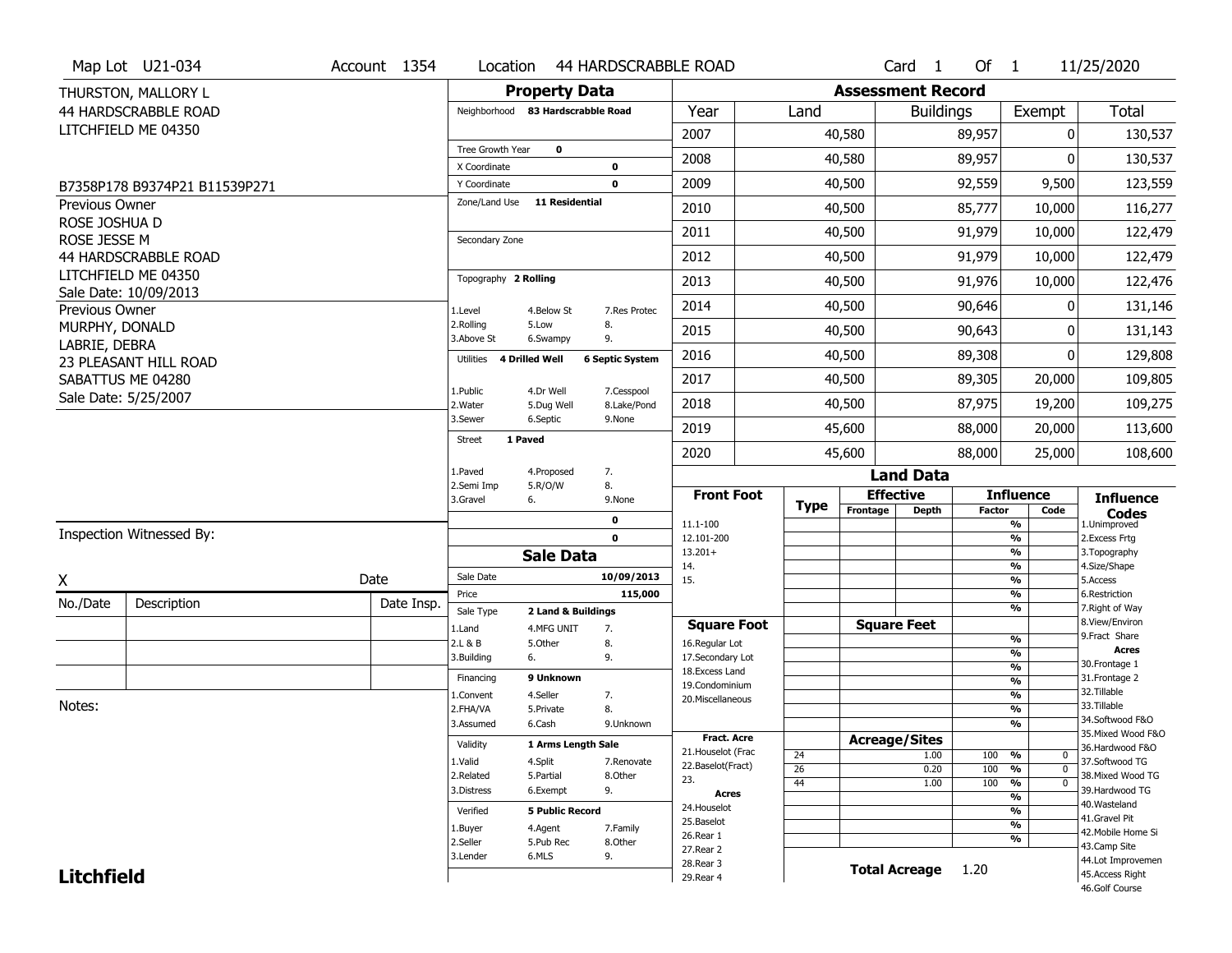|                        |                               |              |                                                   |                                       |                   |                     |                               |              |                          | <b>Litchfield</b>                       |                             |       |                   |      |                         |            |
|------------------------|-------------------------------|--------------|---------------------------------------------------|---------------------------------------|-------------------|---------------------|-------------------------------|--------------|--------------------------|-----------------------------------------|-----------------------------|-------|-------------------|------|-------------------------|------------|
|                        | Map Lot U21-034               |              |                                                   |                                       | Account 1354      |                     | Location                      |              |                          |                                         | <b>44 HARDSCRABBLE ROAD</b> |       | Card <sub>1</sub> |      | Of 1                    | 11/25/2020 |
|                        | Building Style 3 Raised Ranch |              | SF Bsmt Living                                    | 720                                   |                   |                     | Layout 1 Typical              |              |                          |                                         |                             |       |                   |      | 6.0                     |            |
| 0.Uncoded              | 4.Cape                        | 8.Log        | Fin Bsmt Grade                                    | 1 100                                 |                   |                     | 1. Typical                    | 4.           |                          | 7.                                      |                             |       |                   |      |                         |            |
| 1.Conv.                | 5.Garrison                    | 9.Other      | OPEN-5-CUSTOMIZE                                  | $\mathbf 0$                           |                   |                     | 2.Inadeq                      | 5.           |                          | 8.                                      |                             |       |                   |      |                         |            |
| 2.Ranch                | 6.Split                       | 10.Tri-Lev   | Heat Type                                         | 100%                                  | 1 Hot Water BB    |                     | 3.                            | 6.           |                          | 9.                                      |                             |       |                   |      | WD.                     | 4.0        |
| 3.R Ranch              | 7.Contemp                     | 11.Earth O   | 0.Uncoded                                         | 4.Steam                               |                   | 8.Fl/Wall           | Attic                         | 9 None       |                          |                                         |                             |       |                   | 9.0' |                         |            |
| Dwelling Units 1       |                               |              | 1.HWBB                                            | 5.FWA                                 |                   | 9.No Heat           | 1.1/4 Fin                     | 4.Full Fin   |                          | 7.                                      |                             |       |                   |      | 5.0'                    |            |
| Other Units            | 0                             |              | 2.HWCI                                            | 6.GravWA                              |                   | 10.Radiant          | 2.1/2 Fin                     | 5.Fl/Stair   |                          | 8.                                      |                             |       |                   |      |                         |            |
| Stories                | 1 One Story                   |              | 3.H Pump                                          | 7.Electric                            |                   | 11.Radiant          | 3.3/4 Fin                     | 6.           |                          | 9.None                                  |                             |       |                   |      |                         |            |
| $1.1\,$<br>2.2         | 4.1.5<br>5.1.75               | 7.1.25       | 0%<br>Cool Type<br>1.Refrig                       |                                       | 9 None            | 7.RadHW             | Insulation<br>1.Full          | 1 Full       | 4.Minimal                | 7.                                      |                             |       |                   |      |                         |            |
| 3.3                    | 6.2.5                         | 8.3.5<br>9.4 | 2.Evapor                                          | 4.W&C Air<br>5.Monitor-               | 8.                |                     | 2. Heavy                      | 5.Partial    |                          | 8.                                      |                             |       |                   |      | 1sFr/B                  |            |
| <b>Exterior Walls</b>  | 10 Wood Shingle               |              | 3.H Pump                                          | 6.Monitor-                            |                   | 9.None              | 3.Capped                      | 6.           |                          | 9.None                                  |                             |       |                   |      |                         |            |
| 0.Uncoded              | 4.Asbestos                    | 8.Concrete   | Kitchen Style                                     | 2 Typical                             |                   |                     | Unfinished %                  | 0%           |                          |                                         |                             |       |                   |      |                         |            |
| 1.Wd Clapb             | 5.Stucco                      | 9.Other      | 1.Modern                                          | 4.Obsolete                            | 7.                |                     | Grade & Factor 3 Average 105% |              |                          |                                         |                             |       |                   |      |                         |            |
| 2.Vinyl                | 6.Brick                       | 10.Wd shin   | 2. Typical                                        | 5.                                    | 8.                |                     | 1.E Grade                     |              | 4.B Grade                | 7.AAA Grad                              |                             |       |                   |      | 23.0'                   |            |
| 3.Compos.              | 7.Stone                       | $11.71 - 11$ | 3.Old Type                                        | 6.                                    |                   | 9.None              | 2.D Grade                     |              | 5.A Grade                | 8.M&S                                   |                             |       |                   |      |                         |            |
| Roof Surface           | 1 Asphalt Shingles            |              | Bath(s) Style                                     |                                       | 2 Typical Bath(s) |                     | 3.C Grade                     |              | 6.AA Grade               | 9.Same                                  |                             |       |                   |      |                         |            |
| 1.Asphalt              | 4.Composit                    | 7.Rolled R   | 1.Modern                                          | 4.Obsolete                            | 7.                |                     | SQFT (Footprint) 920          |              |                          |                                         |                             |       |                   |      |                         |            |
| 2.Slate                | 5.Wood                        | 8.           | 2. Typical                                        | 5.                                    | 8.                |                     | Condition                     | 4 Average    |                          |                                         |                             |       | 40.0'             |      |                         |            |
| 3.Metal                | 6.Other                       | 9.           | 3.Old Type                                        | 6.                                    |                   | 9.None              | 1.Poor                        | 4.Avg        |                          | 7.V G                                   |                             |       |                   |      |                         |            |
| SF Masonry Trim 0      |                               |              | # Rooms                                           | $\mathbf 0$                           |                   |                     | 2.Fair                        | $5.$ Avg $+$ |                          | 8.Exc                                   |                             |       |                   |      |                         |            |
| OPEN-3-CUSTOM 0        |                               |              | # Bedrooms                                        | 2                                     |                   |                     | 3.Avg-                        | 6.Good       |                          | 9.Same                                  |                             |       | $\overline{0}$    |      |                         |            |
| OPEN-4-CUSTOM 0        |                               |              | # Full Baths                                      | 2                                     |                   |                     | Phys. % Good                  |              | 0%                       |                                         |                             | 17.0' |                   |      | 17.0'<br>O <sub>H</sub> |            |
| Year Built             | 1975                          |              | # Half Baths                                      | 0                                     |                   |                     | Funct. % Good                 |              | 100%                     |                                         |                             |       |                   |      |                         |            |
| Year Remodeled 0       |                               |              | # Addn Fixtures                                   | 0                                     |                   |                     | <b>Functional Code</b>        |              | 9 None                   |                                         |                             | OH    |                   |      |                         |            |
| Foundation             | 1 Concrete                    |              | # Fireplaces                                      | 0                                     |                   |                     | 1.Incomp                      | 4.Delap      |                          | 7.No Power                              |                             |       | W <sub>D</sub>    | 6.0' |                         |            |
| 1.Concrete             | 4.Wood                        | 7.           |                                                   |                                       |                   |                     | 2.0-Built                     | 5.Bsmt       |                          | 8.LongTerm                              |                             |       |                   |      |                         |            |
| 2.C Block              | 5.Slab                        | 8.           |                                                   |                                       |                   |                     | 3.Damage                      |              | 6.Common                 | 9.None                                  |                             |       |                   |      |                         |            |
| 3.Br/Stone             | 6.Piers                       | 9.           |                                                   |                                       |                   |                     | Econ. % Good 100%             |              |                          |                                         |                             |       | 10.0"             |      |                         |            |
| Basement               | <b>4 Full Basement</b>        |              |                                                   |                                       |                   |                     | Economic Code None            |              |                          |                                         |                             |       |                   |      |                         |            |
| $1.1/4$ Bmt            | 4.Full Bmt                    | 7.           |                                                   |                                       |                   |                     | 0.None                        |              | 3.No Power               | 9.None<br>8.                            |                             |       |                   |      |                         |            |
| 2.1/2 Bmt<br>3.3/4 Bmt | 5.Crawl Sp<br>6.              | 8.<br>9.None |                                                   |                                       |                   |                     | 1.Location<br>2.Encroach      |              | 4.Generate<br>5.Multi-Fa | 9.                                      |                             |       |                   |      |                         |            |
| Bsmt Gar # Cars 0      |                               |              |                                                   |                                       | Software          |                     | Entrance Code                 |              |                          | <b>3 Information Only</b>               |                             |       |                   |      |                         |            |
| Wet Basement           | 2 Damp Basement               |              |                                                   | A Division of Harris Computer Systems |                   |                     | 1.Interior                    | 4.Vacant     |                          | 7.                                      |                             |       |                   |      |                         |            |
| 1.Dry                  | 4.Dirt Flr                    | 7.           |                                                   |                                       |                   |                     | 2.Refusal                     |              | 5.Estimate               | 8.                                      |                             |       |                   |      |                         |            |
| 2.Damp                 | 5.                            | 8.           |                                                   |                                       |                   |                     | 3.Informed                    |              | 6.Existing               | 9.                                      |                             |       |                   |      |                         |            |
| 3.Wet                  | 6.                            | 9.           |                                                   |                                       |                   |                     | Information Code 1 Owner      |              |                          |                                         |                             |       |                   |      |                         |            |
|                        |                               |              |                                                   |                                       |                   |                     | 1.Owner                       | 4.Agent      |                          | 7.Vacant                                |                             |       |                   |      |                         |            |
|                        |                               |              |                                                   |                                       |                   |                     | 2.Relative                    |              | 5.Estimate               | 8.                                      |                             |       |                   |      |                         |            |
|                        |                               |              | Date Inspected 10/03/2018                         |                                       |                   |                     | 3.Tenant                      | 6.Other      |                          | 9.                                      |                             |       |                   |      |                         |            |
|                        |                               |              | <b>Additions, Outbuildings &amp; Improvements</b> |                                       |                   |                     |                               |              |                          | 1.One Story Fram                        |                             |       |                   |      |                         |            |
| Type                   |                               | Year         | Units                                             | Grade   Cond   Phys.   Funct.         |                   |                     | Sound Value                   |              |                          | 2. Two Story Fram                       |                             |       |                   |      |                         |            |
| 26 1SFr Overhang       |                               | 0            | 17<br>00                                          | 10                                    | 0                 | % 0<br>%            |                               |              | 3. Three Story Fr        |                                         |                             |       |                   |      |                         |            |
| 26 1SFr Overhang       |                               | 0            | 17<br>00                                          | 10                                    | 10                | $\%$ 0<br>%         |                               |              | 4.1 & 1/2 Story          |                                         |                             |       |                   |      |                         |            |
|                        |                               |              |                                                   |                                       |                   |                     |                               |              | 5.1 & 3/4 Story          |                                         |                             |       |                   |      |                         |            |
| 68 Wood Deck/s         |                               | 10           | 60<br>2 100                                       | 3                                     | ۱o                | % 100<br>$\sqrt{6}$ |                               |              | 6.2 & 1/2 Story          |                                         |                             |       |                   |      |                         |            |
| 68 Wood Deck/s         |                               | 0            | 74<br>3 100                                       | 13                                    | 0                 | % 100 %             |                               |              |                          | 21. Open Frame Por<br>22.Encl Frame Por |                             |       |                   |      |                         |            |
|                        |                               |              |                                                   |                                       | $\sqrt{6}$        | %                   |                               |              |                          | 23. Frame Garage                        |                             |       |                   |      |                         |            |
|                        |                               |              |                                                   |                                       | $\%$              | $\frac{0}{6}$       |                               |              | 24.Frame Shed            |                                         |                             |       |                   |      |                         |            |
|                        |                               |              |                                                   |                                       | $\%$              | $\frac{9}{6}$       |                               |              |                          | 25. Frame Bay Wind                      |                             |       |                   |      |                         |            |
|                        |                               |              |                                                   |                                       |                   |                     |                               |              |                          | 26.1SFr Overhang                        |                             |       |                   |      |                         |            |
|                        |                               |              |                                                   |                                       | %                 | $\frac{9}{6}$       |                               |              |                          | 27.Unfin Basement                       |                             |       |                   |      |                         |            |
|                        |                               |              |                                                   |                                       | $\%$              | $\sqrt{6}$          |                               |              |                          | 28.Unfinished Att                       |                             |       |                   |      |                         |            |
|                        |                               |              |                                                   |                                       | %                 | %                   |                               |              | 29. Finished Attic       |                                         |                             |       |                   |      |                         |            |
|                        |                               |              |                                                   |                                       |                   |                     |                               |              |                          |                                         |                             |       |                   |      |                         |            |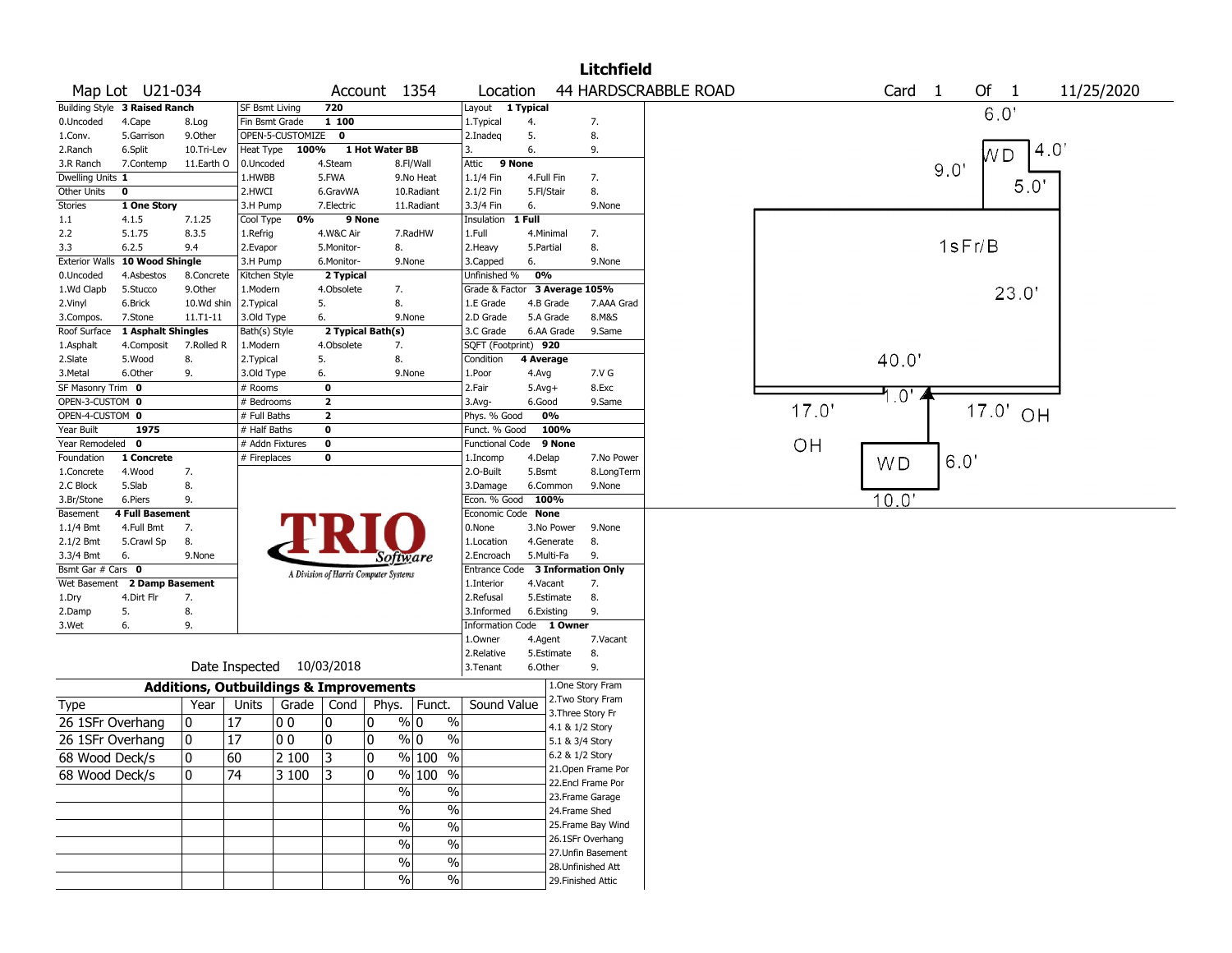|                   | Map Lot U21-035                             | Account 1786 | Location                     | <b>48 HARDSCRABBLE ROAD</b>       |                                         |                       |                          | Card <sub>1</sub>  | Of $1$        |                                                        | 11/25/2020                          |
|-------------------|---------------------------------------------|--------------|------------------------------|-----------------------------------|-----------------------------------------|-----------------------|--------------------------|--------------------|---------------|--------------------------------------------------------|-------------------------------------|
|                   | JANNELLE, ANDREW X                          |              |                              | <b>Property Data</b>              |                                         |                       | <b>Assessment Record</b> |                    |               |                                                        |                                     |
|                   | <b>48 HARDSCRABBLE ROAD</b>                 |              |                              | Neighborhood 83 Hardscrabble Road | Year                                    | Land                  |                          | <b>Buildings</b>   |               | Exempt                                                 | <b>Total</b>                        |
|                   | LITCHFIELD ME 04350                         |              |                              |                                   | 2007                                    |                       | 40,580                   |                    | 64,581        | 13,000                                                 | 92,161                              |
|                   |                                             |              | Tree Growth Year             | $\mathbf 0$                       | 2008                                    |                       | 40,580                   |                    | 63,740        | 12,350                                                 | 91,970                              |
|                   |                                             |              | X Coordinate<br>Y Coordinate | 0<br>$\mathbf 0$                  | 2009                                    |                       | 40,500                   |                    | 64,756        | 9,500                                                  | 95,756                              |
| Previous Owner    | B5314P108 B12644P143                        |              | Zone/Land Use                | <b>11 Residential</b>             |                                         |                       |                          |                    |               |                                                        |                                     |
|                   | JANNELLE, KAREN A                           |              |                              |                                   | 2010                                    |                       | 40,500                   |                    | 60,462        | 10,000                                                 | 90,962                              |
|                   | <b>48 HARDSCRABBLE ROAD</b>                 |              | Secondary Zone               |                                   | 2011                                    |                       | 40,500                   |                    | 64,488        | 10,000                                                 | 94,988                              |
|                   |                                             |              |                              |                                   | 2012                                    |                       | 40,500                   |                    | 64,488        | 10,000                                                 | 94,988                              |
|                   | LITCHFIELD ME 04350<br>Sale Date: 6/29/2017 |              | Topography 2 Rolling         |                                   | 2013                                    |                       | 40,500                   |                    | 63,740        | 10,000                                                 | 94,240                              |
|                   |                                             |              | 1.Level                      | 4.Below St<br>7.Res Protec        | 2014                                    |                       | 40,500                   |                    | 63,635        | 10,000                                                 | 94,135                              |
|                   |                                             |              | 2.Rolling<br>3.Above St      | 5.Low<br>8.<br>9.<br>6.Swampy     | 2015                                    |                       | 40,500                   |                    | 62,781        | 10,000                                                 | 93,281                              |
|                   |                                             |              | 4 Drilled Well<br>Utilities  | <b>6 Septic System</b>            | 2016                                    |                       | 40,500                   |                    | 62,781        | 15,000                                                 | 88,281                              |
|                   |                                             |              | 1.Public                     | 4.Dr Well<br>7.Cesspool           | 2017                                    |                       | 40,500                   |                    | 61,928        | 20,000                                                 | 82,428                              |
|                   |                                             |              | 2. Water                     | 8.Lake/Pond<br>5.Dug Well         | 2018                                    |                       | 40,500                   |                    | 61,822        | 0                                                      | 102,322                             |
|                   |                                             |              | 3.Sewer                      | 6.Septic<br>9.None                | 2019                                    |                       | 45,600                   |                    | 86,700        | 20,000                                                 | 112,300                             |
|                   |                                             |              | Street<br>1 Paved            |                                   | 2020                                    |                       | 45,600                   |                    | 86,700        | 25,000                                                 | 107,300                             |
|                   |                                             |              | 1.Paved<br>2.Semi Imp        | 7.<br>4.Proposed<br>5.R/O/W<br>8. |                                         |                       |                          | <b>Land Data</b>   |               |                                                        |                                     |
|                   |                                             |              | 6.<br>3.Gravel               | 9.None                            | <b>Front Foot</b>                       | <b>Type</b>           | <b>Effective</b>         |                    |               | <b>Influence</b>                                       | <b>Influence</b>                    |
|                   |                                             |              |                              | $\mathbf 0$                       | 11.1-100                                |                       | Frontage                 | <b>Depth</b>       | <b>Factor</b> | Code<br>$\frac{9}{6}$                                  | Codes<br>1.Unimproved               |
|                   | Inspection Witnessed By:                    |              |                              | $\mathbf 0$                       | 12.101-200                              |                       |                          |                    |               | $\frac{9}{6}$<br>$\frac{9}{6}$                         | 2. Excess Frtg                      |
|                   |                                             |              |                              | <b>Sale Data</b>                  | $13.201+$<br>14.                        |                       |                          |                    |               | $\frac{9}{6}$                                          | 3. Topography<br>4.Size/Shape       |
| X                 |                                             | Date         | Sale Date                    | 6/29/2017                         | 15.                                     |                       |                          |                    |               | $\frac{9}{6}$                                          | 5.Access                            |
| No./Date          | Description                                 | Date Insp.   | Price                        | 143,000<br>2 Land & Buildings     |                                         |                       |                          |                    |               | $\frac{9}{6}$<br>$\frac{9}{6}$                         | 6.Restriction<br>7. Right of Way    |
|                   |                                             |              | Sale Type<br>1.Land          | 4.MFG UNIT<br>7.                  | <b>Square Foot</b>                      |                       |                          | <b>Square Feet</b> |               |                                                        | 8.View/Environ                      |
|                   |                                             |              | 2.L & B                      | 8.<br>5.0ther                     | 16.Regular Lot                          |                       |                          |                    |               | %                                                      | 9.Fract Share<br><b>Acres</b>       |
|                   |                                             |              | 3.Building<br>6.             | 9.                                | 17.Secondary Lot                        |                       |                          |                    |               | %<br>$\frac{9}{6}$                                     | 30. Frontage 1                      |
|                   |                                             |              | Financing                    | 9 Unknown                         | 18. Excess Land<br>19.Condominium       |                       |                          |                    |               | $\frac{9}{6}$                                          | 31. Frontage 2                      |
|                   |                                             |              | 1.Convent                    | 4.Seller<br>7.                    | 20.Miscellaneous                        |                       |                          |                    |               | %                                                      | 32. Tillable                        |
| Notes:            |                                             |              | 2.FHA/VA                     | 8.<br>5.Private                   |                                         |                       |                          |                    |               | %                                                      | 33.Tillable<br>34.Softwood F&O      |
|                   |                                             |              | 3.Assumed                    | 6.Cash<br>9.Unknown               |                                         |                       |                          |                    |               | %                                                      | 35. Mixed Wood F&O                  |
|                   |                                             |              | Validity                     | <b>2 Related Parties</b>          | <b>Fract. Acre</b>                      |                       | <b>Acreage/Sites</b>     |                    |               |                                                        | 36.Hardwood F&O                     |
|                   |                                             |              | 1.Valid                      | 4.Split<br>7.Renovate             | 21. Houselot (Frac<br>22.Baselot(Fract) | 24                    |                          | 1.00               | 100           | %<br>$^{\rm o}$                                        | 37.Softwood TG                      |
|                   |                                             |              | 2.Related                    | 5.Partial<br>8.Other              | 23.                                     | $\overline{26}$<br>44 |                          | 0.20<br>1.00       | 100<br>100    | $\frac{9}{6}$<br>$\Omega$<br>$\frac{9}{6}$<br>$\Omega$ | 38. Mixed Wood TG                   |
|                   |                                             |              | 3.Distress                   | 6.Exempt<br>9.                    | <b>Acres</b>                            |                       |                          |                    |               | $\overline{\frac{9}{6}}$                               | 39.Hardwood TG                      |
|                   |                                             |              | Verified                     | <b>5 Public Record</b>            | 24. Houselot                            |                       |                          |                    |               | $\overline{\frac{9}{6}}$                               | 40. Wasteland                       |
|                   |                                             |              | 1.Buyer                      | 4.Agent<br>7.Family               | 25.Baselot                              |                       |                          |                    |               | $\frac{9}{6}$                                          | 41.Gravel Pit<br>42. Mobile Home Si |
|                   |                                             |              | 2.Seller                     | 5.Pub Rec<br>8.0ther              | 26.Rear 1                               |                       |                          |                    |               | $\overline{\frac{9}{6}}$                               | 43.Camp Site                        |
|                   |                                             |              | 3.Lender                     | 6.MLS<br>9.                       | 27. Rear 2<br>28.Rear 3                 |                       |                          |                    |               |                                                        | 44.Lot Improvemen                   |
|                   |                                             |              |                              |                                   |                                         |                       |                          |                    |               |                                                        |                                     |
| <b>Litchfield</b> |                                             |              |                              |                                   | 29. Rear 4                              |                       |                          | Total Acreage 1.20 |               |                                                        | 45. Access Right                    |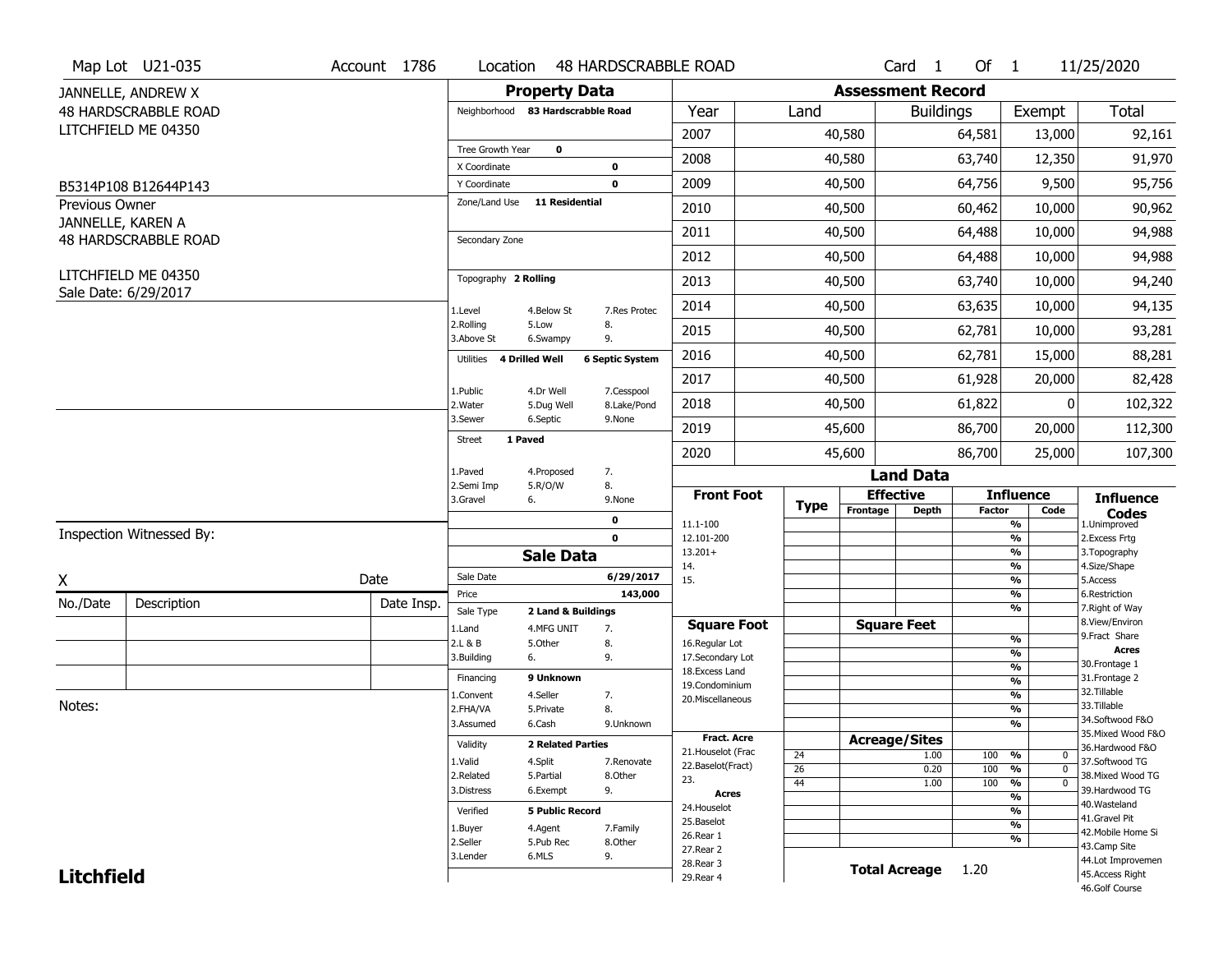|                       |                    |              |                       |                                                   |                |                                       |                                |                             |                        |                 | <b>Litchfield</b>                     |                             |       |                   |       |               |       |            |  |
|-----------------------|--------------------|--------------|-----------------------|---------------------------------------------------|----------------|---------------------------------------|--------------------------------|-----------------------------|------------------------|-----------------|---------------------------------------|-----------------------------|-------|-------------------|-------|---------------|-------|------------|--|
|                       | Map Lot U21-035    |              |                       |                                                   |                | Account 1786                          |                                | Location                    |                        |                 |                                       | <b>48 HARDSCRABBLE ROAD</b> |       | Card <sub>1</sub> |       | Of 1          |       | 11/25/2020 |  |
| <b>Building Style</b> | 2 Ranch            |              | <b>SF Bsmt Living</b> |                                                   | $\mathbf 0$    |                                       |                                | Layout                      | 1 Typical              |                 |                                       |                             |       |                   |       |               |       |            |  |
| 0.Uncoded             | 4.Cape             | 8.Log        |                       | Fin Bsmt Grade                                    | 0 <sub>0</sub> |                                       |                                | 1.Typical                   | 4.                     |                 | 7.                                    |                             |       |                   |       |               |       |            |  |
| 1.Conv.               | 5.Garrison         | 9.0ther      |                       | OPEN-5-CUSTOMIZE                                  | 0              |                                       |                                | 2.Inadeq                    | 5.                     |                 | 8.                                    |                             |       |                   |       |               | Shed  |            |  |
| 2.Ranch               | 6.Split            | 10.Tri-Lev   | Heat Type             | 100%                                              |                | <b>7 Electric</b>                     |                                | 3.                          | 6.                     |                 | 9.                                    |                             |       | 11/2sShed         | 20.0' |               |       |            |  |
| 3.R Ranch             | 7.Contemp          | 11.Earth O   | 0.Uncoded             |                                                   | 4.Steam        |                                       | 8.Fl/Wall                      | Attic                       | 9 None                 |                 |                                       |                             |       |                   |       |               |       |            |  |
| Dwelling Units 1      |                    |              | 1.HWBB                |                                                   | 5.FWA          |                                       | 9.No Heat                      | 1.1/4 Fin                   | 4.Full Fin             |                 | 7.                                    |                             |       |                   |       |               |       |            |  |
| Other Units           | 0                  |              | 2.HWCI                |                                                   | 6.GravWA       |                                       | 10.Radiant                     | 2.1/2 Fin                   | 5.Fl/Stair             |                 | 8.                                    |                             |       |                   |       | 14.0'         | 12.0' |            |  |
| <b>Stories</b>        | 1 One Story        |              | 3.H Pump              |                                                   | 7.Electric     |                                       | 11.Radiant                     | 3.3/4 Fin                   | 6.                     |                 | 9.None                                |                             |       |                   |       |               |       |            |  |
| 1.1                   | 4.1.5              | 7.1.25       | Cool Type             | 0%                                                |                | 9 None                                |                                | Insulation                  | 1 Full                 |                 |                                       |                             |       |                   |       |               |       |            |  |
| 2.2                   | 5.1.75             | 8.3.5        | 1.Refrig              |                                                   | 4.W&C Air      |                                       | 7.RadHW                        | 1.Full                      | 4.Minimal              |                 | 7.                                    |                             |       |                   |       |               |       |            |  |
| 3.3                   | 6.2.5              | 9.4          | 2.Evapor              |                                                   | 5.Monitor-     | 8.                                    |                                | 2.Heavy                     | 5.Partial              |                 | 8.                                    |                             |       |                   |       |               |       |            |  |
| <b>Exterior Walls</b> | 2 Vinyl            |              | 3.H Pump              |                                                   | 6.Monitor-     |                                       | 9.None                         | 3.Capped                    | 6.                     |                 | 9.None                                |                             |       | 2.0"<br>12.0      |       |               |       |            |  |
| 0.Uncoded             | 4.Asbestos         | 8.Concrete   | Kitchen Style         |                                                   | 2 Typical      |                                       |                                | Unfinished %                | 0%                     |                 |                                       |                             |       |                   | 14.0' |               |       |            |  |
| 1.Wd Clapb            | 5.Stucco           | 9.0ther      | 1.Modern              |                                                   | 4.Obsolete     | 7.                                    |                                | Grade & Factor 2 Fair 105%  |                        |                 |                                       |                             | 12.0' | WD                |       |               |       |            |  |
| 2.Vinyl               | 6.Brick            | 10.Wd shin   | 2.Typical             |                                                   | 5.             | 8.                                    |                                | 1.E Grade                   | 4.B Grade              |                 | 7.AAA Grad                            |                             |       |                   | 12.0' |               | Gar   |            |  |
| 3.Compos.             | 7.Stone            | $11.71 - 11$ | 3.Old Type            |                                                   | 6.             |                                       | 9.None                         | 2.D Grade                   | 5.A Grade              |                 | 8.M&S                                 |                             |       |                   |       |               |       |            |  |
| Roof Surface          | 1 Asphalt Shingles |              | Bath(s) Style         |                                                   |                | 2 Typical Bath(s)                     |                                | 3.C Grade                   | 6.AA Grade             |                 | 9.Same                                |                             |       | $2.0^{\circ}$     |       |               | 24.0' |            |  |
| 1.Asphalt             | 4.Composit         | 7.Rolled R   | 1.Modern              |                                                   | 4.Obsolete     | 7.                                    |                                | SQFT (Footprint) 1008       |                        |                 |                                       |                             |       |                   |       | 6.0'          |       |            |  |
| 2.Slate               | 5.Wood             | 8.           | 2.Typical             |                                                   | 5.             | 8.                                    |                                | Condition                   | <b>5 Above Average</b> |                 |                                       |                             |       | 1sFr/B            |       | $ 2.0\rangle$ |       |            |  |
| 3.Metal               | 6.Other            | 9.           | 3.Old Type            |                                                   | 6.             |                                       | 9.None                         | 1.Poor                      | 4.Avg                  |                 | 7.V G                                 |                             |       |                   |       |               |       |            |  |
| SF Masonry Trim 0     |                    |              | # Rooms               |                                                   | $\bf{0}$       |                                       |                                | 2.Fair                      | $5.Avg+$               |                 | 8.Exc                                 |                             |       |                   |       | sFr           | 16.0' |            |  |
| OPEN-3-CUSTOM 0       |                    |              | # Bedrooms            |                                                   | 3              |                                       |                                | 3.Avg-                      | 6.Good                 |                 | 9.Same                                |                             |       | 24.0'             |       |               |       |            |  |
| OPEN-4-CUSTOM 0       |                    |              | # Full Baths          |                                                   | $\mathbf{1}$   |                                       |                                | Phys. % Good                | 0%                     |                 |                                       |                             |       |                   |       |               |       |            |  |
| Year Built            | 1975               |              | # Half Baths          |                                                   | $\bf{0}$       |                                       |                                | Funct. % Good               | 100%                   |                 |                                       |                             |       |                   |       |               |       |            |  |
| Year Remodeled        | $\mathbf 0$        |              |                       | # Addn Fixtures                                   | $\mathbf 0$    |                                       |                                | Functional Code             | 9 None                 |                 |                                       |                             | 42.0  |                   |       |               |       |            |  |
| Foundation            | 1 Concrete         |              | # Fireplaces          |                                                   | 0              |                                       |                                | 1.Incomp                    | 4.Delap                |                 | 7.No Power                            |                             |       |                   |       |               |       |            |  |
| 1.Concrete            | 4.Wood             | 7.           |                       |                                                   |                |                                       |                                | 2.0-Built                   | 5.Bsmt                 |                 | 8.LongTerm                            |                             | 6.0'  |                   |       |               |       |            |  |
| 2.C Block             | 5.Slab             | 8.           |                       |                                                   |                |                                       |                                | 3.Damage                    | 6.Common               |                 | 9.None                                |                             | OP    |                   |       |               |       |            |  |
| 3.Br/Stone            | 6.Piers            | 9.           |                       |                                                   |                |                                       |                                | Econ. % Good                | 100%                   |                 |                                       |                             | 10.0  |                   |       |               |       |            |  |
| Basement              | 4 Full Basement    |              |                       |                                                   |                |                                       |                                | Economic Code None          |                        |                 |                                       |                             |       |                   |       |               |       |            |  |
| 1.1/4 Bmt             | 4.Full Bmt         | 7.           |                       |                                                   |                |                                       |                                | 0.None                      | 3.No Power             |                 | 9.None                                |                             |       |                   |       |               |       |            |  |
| 2.1/2 Bmt             | 5.Crawl Sp         | 8.           |                       |                                                   |                |                                       |                                | 1.Location                  | 4.Generate             |                 | 8.                                    |                             |       |                   |       |               |       |            |  |
| 3.3/4 Bmt             | 6.                 | 9.None       |                       |                                                   |                | Software                              |                                | 2.Encroach                  | 5.Multi-Fa             |                 | 9.                                    |                             |       |                   |       |               |       |            |  |
| Bsmt Gar # Cars 0     |                    |              |                       |                                                   |                |                                       |                                | Entrance Code 5 Estimated   |                        |                 |                                       |                             |       |                   |       |               |       |            |  |
| Wet Basement          | 1 Dry Basement     |              |                       |                                                   |                | A Division of Harris Computer Systems |                                | 1.Interior                  | 4.Vacant               |                 | 7.                                    |                             |       |                   |       |               |       |            |  |
| 1.Dry                 | 4.Dirt Flr         | 7.           |                       |                                                   |                |                                       |                                | 2.Refusal                   | 5.Estimate             |                 | 8.                                    |                             |       |                   |       |               |       |            |  |
| 2.Damp                | 5.                 | 8.           |                       |                                                   |                |                                       |                                | 3.Informed                  | 6.Existing             |                 | 9.                                    |                             |       |                   |       |               |       |            |  |
| 3.Wet                 | 6.                 | 9.           |                       |                                                   |                |                                       |                                | Information Code 5 Estimate |                        |                 |                                       |                             |       |                   |       |               |       |            |  |
|                       |                    |              |                       |                                                   |                |                                       |                                | 1.Owner                     | 4.Agent                |                 | 7.Vacant                              |                             |       |                   |       |               |       |            |  |
|                       |                    |              |                       |                                                   |                |                                       |                                | 2.Relative                  | 5.Estimate             |                 | 8.                                    |                             |       |                   |       |               |       |            |  |
|                       |                    |              | Date Inspected        |                                                   | 10/03/2018     |                                       |                                | 3. Tenant                   | 6.Other                |                 | 9.                                    |                             |       |                   |       |               |       |            |  |
|                       |                    |              |                       |                                                   |                |                                       |                                |                             |                        |                 |                                       |                             |       |                   |       |               |       |            |  |
|                       |                    |              |                       | <b>Additions, Outbuildings &amp; Improvements</b> |                |                                       |                                |                             |                        |                 | 1.One Story Fram<br>2. Two Story Fram |                             |       |                   |       |               |       |            |  |
| Type                  |                    | Year         | Units                 |                                                   | Grade   Cond   |                                       | Phys. Funct.                   | Sound Value                 |                        |                 | 3. Three Story Fr                     |                             |       |                   |       |               |       |            |  |
| 21 Open Frame         |                    | 10           | 60                    | 00                                                | 0              | 10                                    | $\%$ 0<br>$\%$                 |                             |                        | 4.1 & 1/2 Story |                                       |                             |       |                   |       |               |       |            |  |
| 1 One Story Frame     |                    | 10           | 72                    | 0 <sub>0</sub>                                    | 0              | 10                                    | $\%$ 0<br>$\%$                 |                             |                        | 5.1 & 3/4 Story |                                       |                             |       |                   |       |               |       |            |  |
|                       |                    | ١o           | 384                   | 00                                                | 0              | ١o                                    | $\%$<br>% 0                    |                             |                        | 6.2 & 1/2 Story |                                       |                             |       |                   |       |               |       |            |  |
| 23 Frame Garage       |                    |              |                       |                                                   |                |                                       |                                |                             |                        |                 | 21. Open Frame Por                    |                             |       |                   |       |               |       |            |  |
| 68 Wood Deck/s        |                    | 10           | 312                   | 0 <sub>0</sub>                                    | 0              | 10                                    | % 0<br>$\%$                    |                             |                        |                 | 22.Encl Frame Por                     |                             |       |                   |       |               |       |            |  |
| 83 1 1/2s Shed        |                    | 10           | 280                   | 2 100                                             | 3              | 10                                    | $\frac{9}{6}$ 75<br>$\sqrt{2}$ |                             |                        |                 | 23.Frame Garage                       |                             |       |                   |       |               |       |            |  |
| 24 Frame Shed         |                    | 10           | 240                   | 1 100                                             | 13             | 10                                    | $\frac{9}{6}$ 75<br>$\%$       |                             |                        |                 | 24.Frame Shed                         |                             |       |                   |       |               |       |            |  |
|                       |                    |              |                       |                                                   |                |                                       |                                |                             |                        |                 | 25. Frame Bay Wind                    |                             |       |                   |       |               |       |            |  |
|                       |                    |              |                       |                                                   |                | $\%$                                  | $\%$                           |                             |                        |                 | 26.1SFr Overhang                      |                             |       |                   |       |               |       |            |  |
|                       |                    |              |                       |                                                   |                | $\%$                                  | $\%$                           |                             |                        |                 | 27.Unfin Basement                     |                             |       |                   |       |               |       |            |  |
|                       |                    |              |                       |                                                   |                | $\%$                                  | $\%$                           |                             |                        |                 | 28.Unfinished Att                     |                             |       |                   |       |               |       |            |  |
|                       |                    |              |                       |                                                   |                | $\%$                                  | $\%$                           |                             |                        |                 | 29. Finished Attic                    |                             |       |                   |       |               |       |            |  |
|                       |                    |              |                       |                                                   |                |                                       |                                |                             |                        |                 |                                       |                             |       |                   |       |               |       |            |  |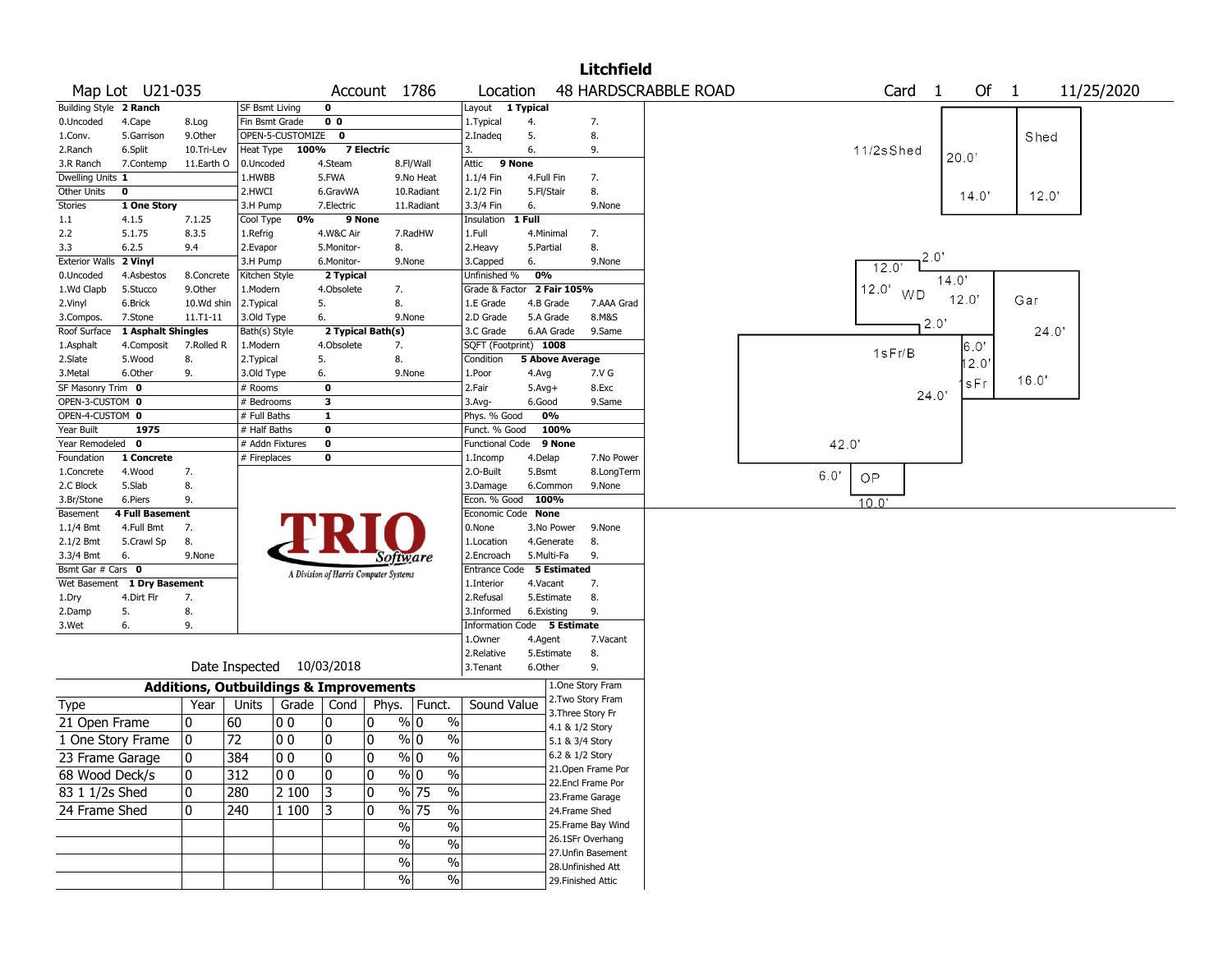|                      | Map Lot U21-036                                             | Account 1314 | Location                     |                                   | 52 HARDSCRABBLE ROAD      |                                   |                       |                          | Card <sub>1</sub> | Of $1$        |                                        | 11/25/2020                        |
|----------------------|-------------------------------------------------------------|--------------|------------------------------|-----------------------------------|---------------------------|-----------------------------------|-----------------------|--------------------------|-------------------|---------------|----------------------------------------|-----------------------------------|
| <b>CROSS SUSAN E</b> |                                                             |              |                              | <b>Property Data</b>              |                           |                                   |                       | <b>Assessment Record</b> |                   |               |                                        |                                   |
|                      | <b>RUSSELL KENNETH S</b>                                    |              |                              | Neighborhood 83 Hardscrabble Road |                           | Year                              | Land                  |                          | <b>Buildings</b>  |               | Exempt                                 | Total                             |
|                      | 52 HARDSCRABBLE ROAD                                        |              |                              |                                   |                           | 2007                              |                       | 46,380                   |                   | 99,951        | 13,000                                 | 133,331                           |
|                      | LITCHFIELD ME 04350                                         |              | Tree Growth Year             | $\mathbf 0$                       |                           | 2008                              |                       | 46,380                   |                   | 99,616        | $\Omega$                               | 145,996                           |
|                      | B7827P78 B9848P118                                          |              | X Coordinate<br>Y Coordinate |                                   | 0<br>0                    | 2009                              |                       | 45,500                   |                   | 117,924       | 0                                      | 163,424                           |
| Previous Owner       |                                                             |              | Zone/Land Use                | <b>11 Residential</b>             |                           | 2010                              |                       | 45,500                   |                   | 96,104        | 0                                      | 141,604                           |
|                      | HOMRICH, WILLIAM G                                          |              |                              |                                   |                           |                                   |                       |                          |                   |               |                                        |                                   |
|                      | 52 HARDSCRABBLE ROAD                                        |              | Secondary Zone               |                                   |                           | 2011                              |                       | 45,500                   |                   | 156,231       | 0                                      | 201,731                           |
|                      | LITCHFIELD ME 04350                                         |              |                              |                                   |                           | 2012                              |                       | 45,500                   |                   | 156,231       | 0                                      | 201,731                           |
|                      | Sale Date: 9/02/2008                                        |              | Topography 2 Rolling         |                                   |                           | 2013                              |                       | 45,500                   |                   | 132,269       | 0                                      | 177,769                           |
|                      |                                                             |              | 1.Level                      | 4.Below St                        | 7.Res Protec              | 2014                              |                       | 45,500                   |                   | 130,341       | 0                                      | 175,841                           |
|                      |                                                             |              | 2.Rolling<br>3.Above St      | 5.Low<br>6.Swampy                 | 8.<br>9.                  | 2015                              |                       | 45,500                   |                   | 130,290       | 0                                      | 175,790                           |
|                      |                                                             |              | Utilities 4 Drilled Well     |                                   | <b>6 Septic System</b>    | 2016                              |                       | 45,500                   |                   | 128,415       | 0                                      | 173,915                           |
|                      |                                                             |              | 1.Public                     | 4.Dr Well                         |                           | 2017                              |                       | 45,500                   |                   | 128,364       | O                                      | 173,864                           |
|                      |                                                             |              | 2. Water                     | 5.Dug Well                        | 7.Cesspool<br>8.Lake/Pond | 2018                              |                       | 45,500                   |                   | 126,435       | 19,200                                 | 152,735                           |
|                      |                                                             |              | 3.Sewer                      | 6.Septic                          | 9.None                    | 2019                              |                       | 51,600                   |                   | 165,900       | 20,000                                 | 197,500                           |
|                      |                                                             |              | <b>Street</b>                | 1 Paved                           |                           | 2020                              |                       | 51,600                   |                   | 165,900       | 25,000                                 | 192,500                           |
|                      |                                                             |              | 1.Paved                      | 4.Proposed                        | 7.                        |                                   |                       |                          | <b>Land Data</b>  |               |                                        |                                   |
|                      |                                                             |              | 2.Semi Imp<br>3.Gravel       | 5.R/O/W<br>6.                     | 8.<br>9.None              | <b>Front Foot</b>                 |                       | <b>Effective</b>         |                   |               | <b>Influence</b>                       | <b>Influence</b>                  |
|                      |                                                             |              |                              |                                   | 0                         | 11.1-100                          | Type                  | Frontage                 | <b>Depth</b>      | <b>Factor</b> | Code<br>$\overline{\frac{9}{6}}$       | <b>Codes</b><br>1.Unimproved      |
|                      | Inspection Witnessed By:                                    |              |                              |                                   | 0                         | 12.101-200                        |                       |                          |                   |               | $\frac{9}{6}$                          | 2. Excess Frtg                    |
|                      |                                                             |              |                              | <b>Sale Data</b>                  |                           | $13.201+$<br>14.                  |                       |                          |                   |               | $\frac{9}{6}$<br>%                     | 3. Topography<br>4.Size/Shape     |
| X                    |                                                             | Date         | Sale Date                    |                                   | 9/02/2008                 | 15.                               |                       |                          |                   |               | $\frac{9}{6}$                          | 5.Access                          |
| No./Date             | Description                                                 | Date Insp.   | Price                        |                                   | 210,000                   |                                   |                       |                          |                   |               | %<br>%                                 | 6.Restriction<br>7. Right of Way  |
|                      |                                                             |              | Sale Type<br>1.Land          | 2 Land & Buildings<br>4.MFG UNIT  | 7.                        | <b>Square Foot</b>                |                       | <b>Square Feet</b>       |                   |               |                                        | 8.View/Environ                    |
|                      |                                                             |              | 2.L & B                      | 5.Other                           | 8.                        | 16.Regular Lot                    |                       |                          |                   |               | %                                      | 9. Fract Share<br><b>Acres</b>    |
|                      |                                                             |              | 3.Building                   | 6.                                | 9.                        | 17.Secondary Lot                  |                       |                          |                   |               | %<br>%                                 | 30. Frontage 1                    |
|                      |                                                             |              | Financing                    | 9 Unknown                         |                           | 18. Excess Land<br>19.Condominium |                       |                          |                   |               | %                                      | 31. Frontage 2                    |
|                      |                                                             |              | 1.Convent                    | 4.Seller                          | 7.                        | 20.Miscellaneous                  |                       |                          |                   |               | %                                      | 32. Tillable                      |
| Notes:               |                                                             |              | 2.FHA/VA                     | 5.Private                         | 8.                        |                                   |                       |                          |                   |               | %                                      | 33.Tillable<br>34.Softwood F&O    |
|                      | '13 per review square footage was entered in wrong, also    |              | 3.Assumed                    | 6.Cash                            | 9.Unknown                 | <b>Fract. Acre</b>                |                       |                          |                   |               | %                                      | 35. Mixed Wood F&O                |
|                      | house is not 1 1/2sFr. Add 1sFr ohs that were sketched but  |              | Validity                     | 1 Arms Length Sale                |                           | 21. Houselot (Frac                |                       | <b>Acreage/Sites</b>     |                   |               |                                        | 36.Hardwood F&O                   |
|                      | added into original square footage which includes basement. |              | 1.Valid                      | 4.Split                           | 7.Renovate                | 22.Baselot(Fract)                 | 24<br>$\overline{26}$ |                          | 1.00<br>2.20      | 100<br>100    | %<br>0<br>$\frac{9}{6}$<br>$\mathbf 0$ | 37.Softwood TG                    |
|                      | Correct and recommend abatement.                            |              | 2.Related                    | 5.Partial                         | 8.Other                   | 23.                               | 44                    |                          | 1.00              | 100           | $\frac{9}{6}$<br>$\mathbf 0$           | 38. Mixed Wood TG                 |
|                      |                                                             |              | 3.Distress                   | 6.Exempt                          | 9.                        | <b>Acres</b>                      |                       |                          |                   |               | %                                      | 39.Hardwood TG                    |
|                      |                                                             |              | Verified                     | <b>5 Public Record</b>            |                           | 24. Houselot                      |                       |                          |                   |               | %                                      | 40.Wasteland<br>41.Gravel Pit     |
|                      |                                                             |              | 1.Buyer                      | 4.Agent                           | 7.Family                  | 25.Baselot                        |                       |                          |                   |               | %                                      | 42. Mobile Home Si                |
|                      |                                                             |              | 2.Seller                     | 5.Pub Rec                         | 8.Other                   | 26.Rear 1<br>27. Rear 2           |                       |                          |                   |               | %                                      | 43.Camp Site                      |
|                      |                                                             |              | 3.Lender                     | 6.MLS                             | 9.                        | 28. Rear 3                        |                       | <b>Total Acreage</b>     |                   |               |                                        | 44.Lot Improvemen                 |
|                      |                                                             |              |                              |                                   |                           |                                   |                       |                          |                   | 3.20          |                                        |                                   |
| <b>Litchfield</b>    |                                                             |              |                              |                                   |                           | 29. Rear 4                        |                       |                          |                   |               |                                        | 45.Access Right<br>46.Golf Course |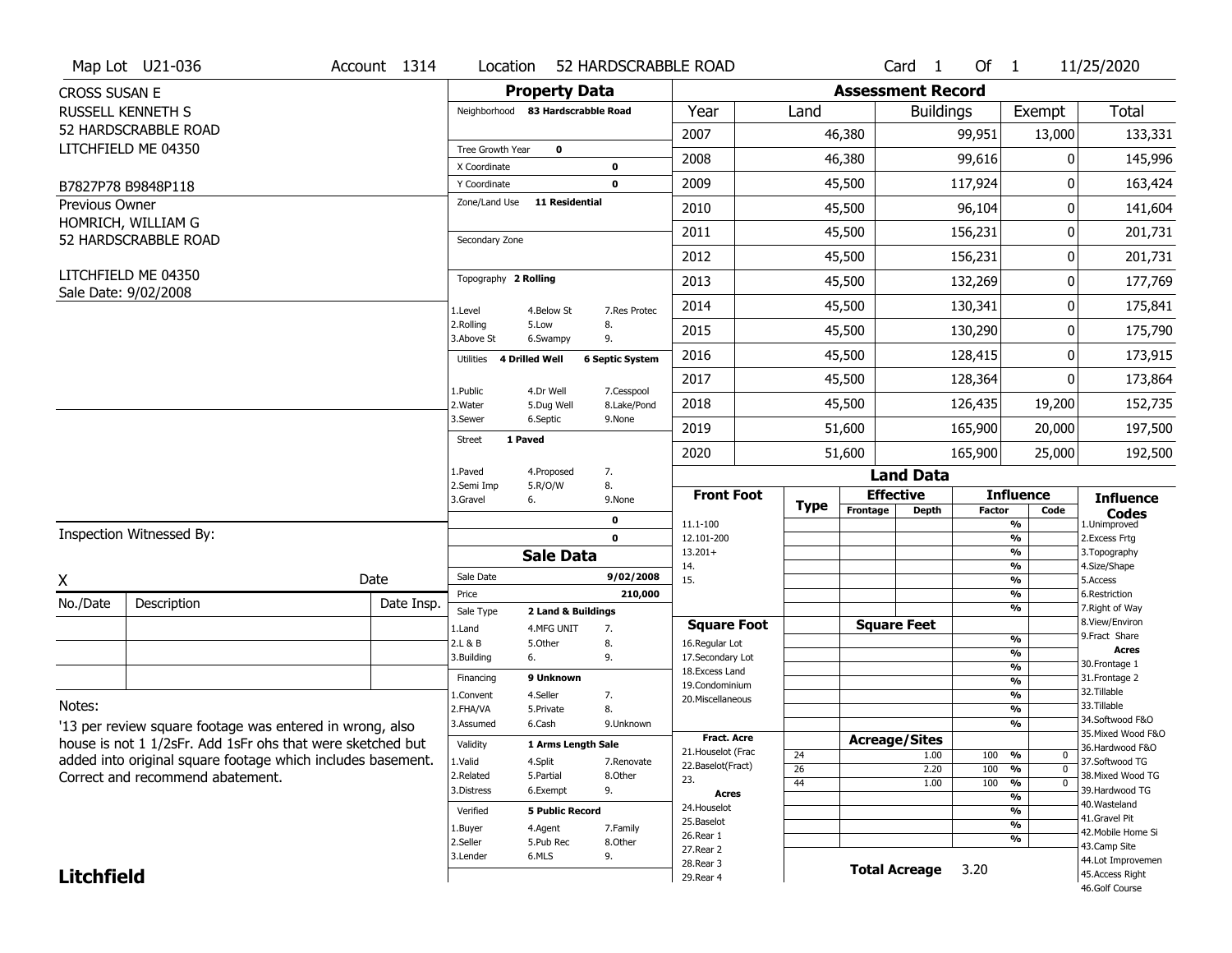|                                |                               |                                                   |                       |                           |                  |                                       |                          |                                    |            |                        | <b>Litchfield</b>                     |                      |      |          |       |        |                   |      |       |            |  |
|--------------------------------|-------------------------------|---------------------------------------------------|-----------------------|---------------------------|------------------|---------------------------------------|--------------------------|------------------------------------|------------|------------------------|---------------------------------------|----------------------|------|----------|-------|--------|-------------------|------|-------|------------|--|
|                                | Map Lot U21-036               |                                                   |                       |                           |                  | Account 1314                          |                          | Location                           |            |                        |                                       | 52 HARDSCRABBLE ROAD |      |          |       |        | Card <sub>1</sub> | Of 1 |       | 11/25/2020 |  |
|                                | Building Style 3 Raised Ranch |                                                   | SF Bsmt Living        |                           | 1300             |                                       |                          | Layout 1 Typical                   |            |                        |                                       |                      |      |          |       |        |                   |      |       |            |  |
| 0.Uncoded                      | 4.Cape                        | 8.Log                                             | Fin Bsmt Grade        |                           | 3 100            |                                       |                          | 1. Typical                         | 4.         |                        | 7.                                    |                      |      |          |       |        | 14.0'             |      |       |            |  |
| 1.Conv.                        | 5.Garrison                    | 9.0ther                                           |                       | OPEN-5-CUSTOMIZE          | $\mathbf 0$      |                                       |                          | 2.Inadeg                           | 5.         |                        | 8.                                    |                      |      |          |       | 13.0'  |                   |      |       |            |  |
| 2.Ranch                        | 6.Split                       | 10.Tri-Lev                                        | <b>Heat Type</b>      | 100%                      |                  | 1 Hot Water BB                        |                          | 3.                                 | 6.         |                        | 9.                                    |                      |      |          |       | 15.0'  | 20.0'             |      |       |            |  |
| 3.R Ranch                      | 7.Contemp                     | 11.Earth O                                        | 0.Uncoded             |                           | 4.Steam          |                                       | 8.Fl/Wall                | 9 None<br>Attic                    |            |                        |                                       |                      |      |          |       |        | WD.               |      |       |            |  |
| Dwelling Units 1               |                               |                                                   | 1.HWBB                |                           | 5.FWA            |                                       | 9.No Heat                | 1.1/4 Fin                          | 4.Full Fin |                        | 7.                                    |                      |      |          |       |        |                   |      |       |            |  |
| Other Units                    | $\mathbf 0$                   |                                                   | 2.HWCI                |                           | 6.GravWA         |                                       | 10.Radiant<br>11.Radiant | 2.1/2 Fin                          | 5.Fl/Stair |                        | 8.<br>9.None                          |                      |      | 25.0'    |       |        | 14.0'             | Gar  |       |            |  |
| <b>Stories</b><br>1.1          | 1 One Story<br>4.1.5          | 7.1.25                                            | 3.H Pump<br>Cool Type | 0%                        | 7.Electric       | 9 None                                |                          | 3.3/4 Fin<br>Insulation 1 Full     | 6.         |                        |                                       |                      |      |          |       |        |                   |      |       |            |  |
| 2.2                            | 5.1.75                        | 8.3.5                                             | 1.Refrig              |                           | 4.W&C Air        |                                       | 7.RadHW                  | 1.Full                             | 4.Minimal  |                        | 7.                                    |                      |      |          |       | 1sFr/B |                   |      |       | 28.0'      |  |
| 3.3                            | 6.2.5                         | 9.4                                               | 2.Evapor              |                           | 5.Monitor-       | 8.                                    |                          | 2.Heavy                            | 5.Partial  |                        | 8.                                    |                      |      |          |       |        | 24.0'             |      |       |            |  |
|                                | Exterior Walls 1 Clapboard    |                                                   | 3.H Pump              |                           | 6.Monitor-       |                                       | 9.None                   | 3.Capped                           | 6.         |                        | 9.None                                |                      |      |          |       |        |                   |      |       |            |  |
| 0.Uncoded                      | 4.Asbestos                    | 8.Concrete                                        | Kitchen Style         |                           | 2 Typical        |                                       |                          | Unfinished %                       | 0%         |                        |                                       |                      |      |          |       |        |                   |      | 28.0' |            |  |
| 1.Wd Clapb                     | 5.Stucco                      | 9.Other                                           | 1.Modern              |                           | 4.Obsolete       | 7.                                    |                          | Grade & Factor 3 Average 105%      |            |                        |                                       |                      |      |          | 52.0' |        |                   |      |       |            |  |
| 2.Vinyl                        | 6.Brick                       | 10.Wd shin                                        | 2. Typical            |                           | 5.               | 8.                                    |                          | 1.E Grade                          |            | 4.B Grade              | 7.AAA Grad                            |                      |      |          |       | $-1.0$ |                   |      |       |            |  |
| 3.Compos.                      | 7.Stone                       | 11.T1-11                                          | 3.Old Type            |                           | 6.               |                                       | 9.None                   | 2.D Grade                          |            | 5.A Grade              | 8.M&S                                 |                      |      | 29.0' OH |       |        | 17.0' OH          |      |       |            |  |
| Roof Surface                   | 3 Sheet Metal                 |                                                   | Bath(s) Style         |                           |                  | 2 Typical Bath(s)                     |                          | 3.C Grade                          |            | 6.AA Grade             | 9.Same                                |                      |      |          |       |        |                   |      |       |            |  |
| 1.Asphalt                      | 4.Composit                    | 7.Rolled R                                        | 1.Modern              |                           | 4.Obsolete       | 7.                                    |                          | SQFT (Footprint) 1443              |            |                        |                                       |                      |      |          |       |        |                   |      |       |            |  |
| 2.Slate                        | 5.Wood                        | 8.                                                | 2. Typical            |                           | 5.               | 8.                                    |                          | Condition                          |            | <b>5 Above Average</b> |                                       |                      | Shed |          |       |        |                   |      |       |            |  |
| 3. Metal                       | 6.Other                       | 9.                                                | 3.Old Type            |                           | 6.               |                                       | 9.None                   | 1.Poor                             | 4.Avg      |                        | 7.V G                                 |                      |      |          |       |        |                   |      |       | 8.0' Shed  |  |
| SF Masonry Trim 0              |                               |                                                   | # Rooms               |                           | 10               |                                       |                          | 2.Fair                             | $5.Avg+$   |                        | 8.Exc                                 |                      |      | 6.0'     |       |        |                   |      |       |            |  |
| OPEN-3-CUSTOM 0                |                               |                                                   | # Bedrooms            |                           | 5                |                                       |                          | 3.Avg-                             | 6.Good     |                        | 9.Same                                |                      |      |          |       |        |                   |      |       | 16.0'      |  |
| OPEN-4-CUSTOM 0                |                               |                                                   | # Full Baths          |                           | 3                |                                       |                          | Phys. % Good                       |            | 0%                     |                                       |                      | 6.0' |          |       |        |                   |      |       | Shed       |  |
| Year Built                     | 1960                          |                                                   | # Half Baths          |                           | $\mathbf 0$      |                                       |                          | Funct. % Good                      |            | 100%                   |                                       |                      |      |          |       |        |                   |      |       |            |  |
| Year Remodeled 0<br>Foundation | 1 Concrete                    |                                                   | # Fireplaces          | # Addn Fixtures           | $\mathbf 0$<br>0 |                                       |                          | <b>Functional Code</b><br>1.Incomp | 4.Delap    | 9 None                 | 7.No Power                            |                      |      |          |       |        |                   |      |       | 26.0'      |  |
| 1.Concrete                     | 4.Wood                        | 7.                                                |                       |                           |                  |                                       |                          | 2.O-Built                          | 5.Bsmt     |                        | 8.LongTerm                            |                      |      |          |       |        |                   |      |       |            |  |
| 2.C Block                      | 5.Slab                        | 8.                                                |                       |                           |                  |                                       |                          | 3.Damage                           |            | 6.Common               | 9.None                                |                      |      |          |       |        |                   |      |       |            |  |
| 3.Br/Stone                     | 6.Piers                       | 9.                                                |                       |                           |                  |                                       |                          | Econ. % Good                       | 100%       |                        |                                       |                      |      |          |       |        |                   |      |       |            |  |
| Basement                       | <b>4 Full Basement</b>        |                                                   |                       |                           |                  |                                       |                          | Economic Code None                 |            |                        |                                       |                      |      |          |       |        |                   |      |       |            |  |
| $1.1/4$ Bmt                    | 4.Full Bmt                    | 7.                                                |                       |                           |                  |                                       |                          | 0.None                             |            | 3.No Power             | 9.None                                |                      |      |          |       |        |                   |      |       |            |  |
| $2.1/2$ Bmt                    | 5.Crawl Sp                    | 8.                                                |                       |                           |                  |                                       |                          | 1.Location                         |            | 4.Generate             | 8.                                    |                      |      |          |       |        |                   |      |       |            |  |
| 3.3/4 Bmt                      | 6.                            | 9.None                                            |                       |                           |                  | Software                              |                          | 2.Encroach                         | 5.Multi-Fa |                        | 9.                                    |                      |      |          |       |        |                   |      |       |            |  |
| Bsmt Gar # Cars 0              |                               |                                                   |                       |                           |                  | A Division of Harris Computer Systems |                          | Entrance Code 5 Estimated          |            |                        |                                       |                      |      |          |       |        |                   |      |       |            |  |
| Wet Basement                   | 1 Dry Basement                |                                                   |                       |                           |                  |                                       |                          | 1.Interior                         | 4.Vacant   |                        | 7.                                    |                      |      |          |       |        |                   |      |       |            |  |
| 1.Dry                          | 4.Dirt Flr                    | 7.                                                |                       |                           |                  |                                       |                          | 2.Refusal                          |            | 5.Estimate             | 8.                                    |                      |      |          |       |        |                   |      |       |            |  |
| 2.Damp                         | 5.                            | 8.                                                |                       |                           |                  |                                       |                          | 3.Informed                         | 6.Existing |                        | 9.                                    |                      |      |          |       |        |                   |      |       |            |  |
| 3.Wet                          | 6.                            | 9.                                                |                       |                           |                  |                                       |                          | Information Code 5 Estimate        |            |                        |                                       |                      |      |          |       |        |                   |      |       |            |  |
|                                |                               |                                                   |                       |                           |                  |                                       |                          | 1.0wner                            | 4.Agent    |                        | 7.Vacant                              |                      |      |          |       |        |                   |      |       |            |  |
|                                |                               |                                                   |                       | Date Inspected 10/03/2018 |                  |                                       |                          | 2.Relative<br>3.Tenant             | 6.Other    | 5.Estimate             | 8.<br>9.                              |                      |      |          |       |        |                   |      |       |            |  |
|                                |                               |                                                   |                       |                           |                  |                                       |                          |                                    |            |                        | 1.One Story Fram                      |                      |      |          |       |        |                   |      |       |            |  |
|                                |                               | <b>Additions, Outbuildings &amp; Improvements</b> |                       |                           |                  |                                       |                          |                                    |            |                        | 2. Two Story Fram                     |                      |      |          |       |        |                   |      |       |            |  |
| Type                           |                               | Year                                              | Units                 | Grade   Cond              |                  |                                       | Phys.   Funct.           | Sound Value                        |            |                        | 3. Three Story Fr                     |                      |      |          |       |        |                   |      |       |            |  |
| 26 1SFr Overhang               |                               | 0                                                 | 29                    | 00                        | 10               | 0                                     | $\frac{9}{0}$ 0<br>$\%$  |                                    |            | 4.1 & 1/2 Story        |                                       |                      |      |          |       |        |                   |      |       |            |  |
| 26 1SFr Overhang               |                               | 0                                                 | 17                    | l 0 0                     | 10               | 0                                     | $\%$ 0<br>$\%$           |                                    |            | 5.1 & 3/4 Story        |                                       |                      |      |          |       |        |                   |      |       |            |  |
| 68 Wood Deck/s                 |                               | 0                                                 | 280                   | $ 3100\rangle$            | $\overline{4}$   | 0                                     | $\frac{9}{6}$ 100 %      |                                    |            | 6.2 & 1/2 Story        |                                       |                      |      |          |       |        |                   |      |       |            |  |
| 23 Frame Garage                |                               | 0                                                 | 784                   | 3 100                     | 4                | 0                                     | % 100 %                  |                                    |            |                        | 21.Open Frame Por                     |                      |      |          |       |        |                   |      |       |            |  |
| 24 Frame Shed                  |                               | 0                                                 | 416                   | 2 100                     | 4                | 0                                     | $\frac{9}{6}$ 75<br>%    |                                    |            |                        | 22.Encl Frame Por                     |                      |      |          |       |        |                   |      |       |            |  |
|                                |                               |                                                   |                       |                           |                  |                                       |                          |                                    |            |                        | 23. Frame Garage                      |                      |      |          |       |        |                   |      |       |            |  |
| 24 Frame Shed                  |                               | 0                                                 | 128                   | 1 100                     | 13               | 0                                     | $\frac{9}{6}$ 75<br>$\%$ |                                    |            | 24.Frame Shed          |                                       |                      |      |          |       |        |                   |      |       |            |  |
| 24 Frame Shed                  |                               | 0                                                 |                       |                           |                  | $\sqrt{6}$                            |                          | %300                               |            |                        | 25. Frame Bay Wind                    |                      |      |          |       |        |                   |      |       |            |  |
|                                |                               |                                                   |                       |                           |                  | $\frac{0}{0}$                         | $\overline{\frac{0}{0}}$ |                                    |            |                        | 26.1SFr Overhang<br>27.Unfin Basement |                      |      |          |       |        |                   |      |       |            |  |
|                                |                               |                                                   |                       |                           |                  | $\%$                                  | $\%$                     |                                    |            |                        | 28. Unfinished Att                    |                      |      |          |       |        |                   |      |       |            |  |
|                                |                               |                                                   |                       |                           |                  | $\frac{0}{0}$                         | %                        |                                    |            |                        | 29. Finished Attic                    |                      |      |          |       |        |                   |      |       |            |  |
|                                |                               |                                                   |                       |                           |                  |                                       |                          |                                    |            |                        |                                       |                      |      |          |       |        |                   |      |       |            |  |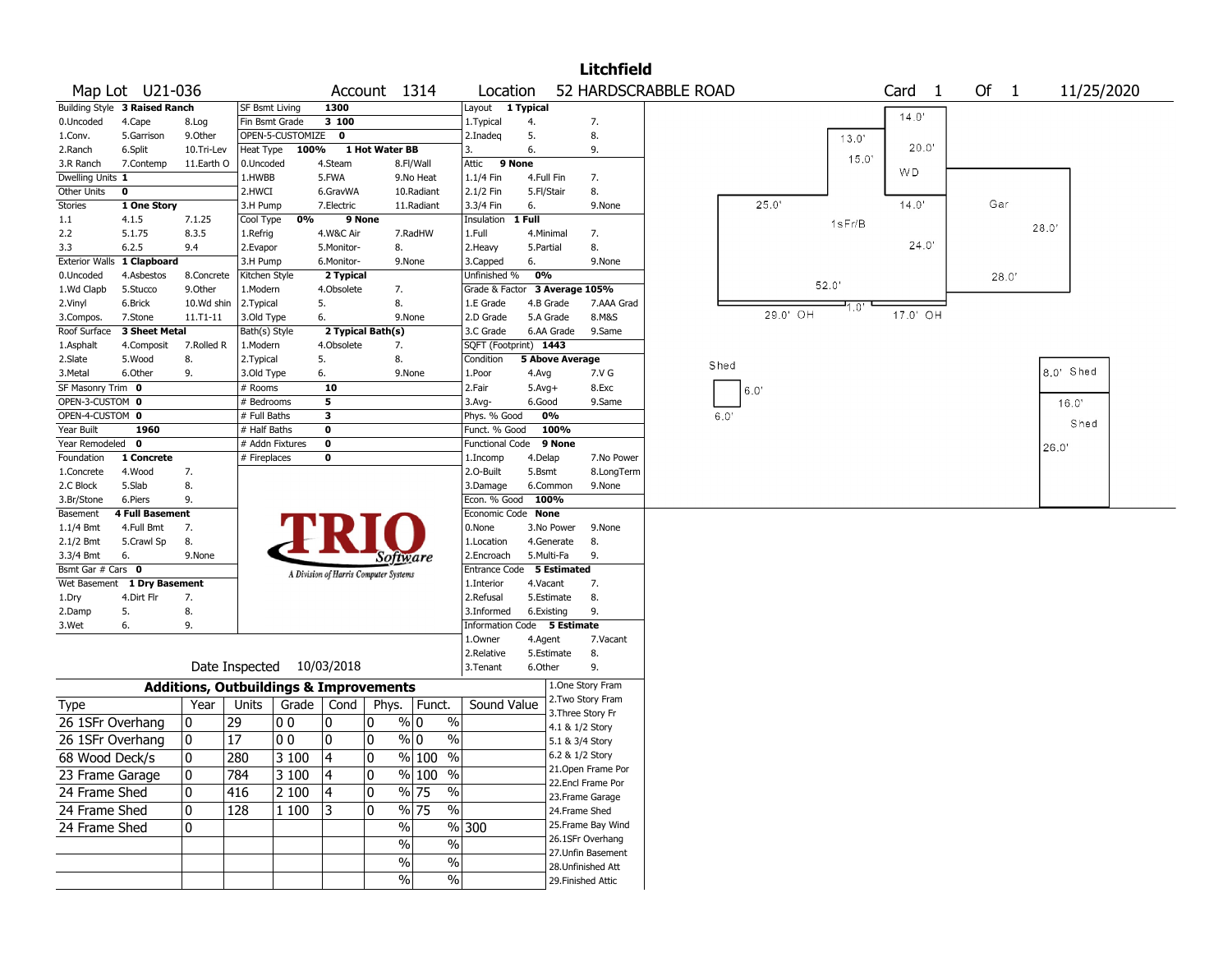|                   | Map Lot U21-037                                 | Account 255 | Location                     |                        | <b>66 HARDSCRABBLE ROAD</b> |                                    |                 |                              | Card <sub>1</sub>    | Of $1$        |                                | 11/25/2020                           |
|-------------------|-------------------------------------------------|-------------|------------------------------|------------------------|-----------------------------|------------------------------------|-----------------|------------------------------|----------------------|---------------|--------------------------------|--------------------------------------|
|                   | LOVELY, MICHAEL SCOTT                           |             |                              | <b>Property Data</b>   |                             |                                    |                 | <b>Assessment Record</b>     |                      |               |                                |                                      |
|                   | <b>66 HARDSCRABBLE ROAD</b>                     |             | Neighborhood 1 Rural         |                        |                             | Year                               | Land            |                              | <b>Buildings</b>     |               | Exempt                         | Total                                |
|                   | LITCHFIELD ME 04350                             |             |                              |                        |                             | 2007                               |                 | 42,900                       |                      | 47,751        | 13,000                         | 77,651                               |
|                   |                                                 |             | Tree Growth Year             | $\mathbf 0$            |                             | 2008                               |                 | 42,900                       |                      | 47,751        | 12,350                         | 78,301                               |
| B13376P149        |                                                 |             | X Coordinate<br>Y Coordinate |                        | $\bf{0}$<br>$\mathbf 0$     | 2009                               |                 | 42,500                       |                      | 48,812        | 9,500                          | 81,812                               |
| Previous Owner    |                                                 |             | Zone/Land Use                | <b>11 Residential</b>  |                             | 2010                               |                 | 42,500                       |                      | 45,783        | 10,000                         | 78,283                               |
|                   | CAMERON, MICHAEL D                              |             |                              |                        |                             | 2011                               |                 | 42,500                       |                      | 46,808        | 10,000                         | 79,308                               |
|                   | CAMERON, ANNIE M<br><b>66 HARDSCRABBLE ROAD</b> |             | Secondary Zone               |                        |                             | 2012                               |                 | 42,500                       |                      | 46,808        | 10,000                         | 79,308                               |
|                   | LITCHFIELD ME 04350                             |             | Topography 2 Rolling         |                        |                             |                                    |                 |                              |                      |               |                                |                                      |
|                   | Sale Date: 10/23/2019                           |             |                              |                        |                             | 2013                               |                 | 42,500                       |                      | 46,784        | 10,000                         | 79,284                               |
|                   |                                                 |             | 1.Level<br>2.Rolling         | 4.Below St<br>5.Low    | 7.Res Protec<br>8.          | 2014                               |                 | 42,500                       |                      | 46,098        | 10,000                         | 78,598                               |
|                   |                                                 |             | 3.Above St                   | 6.Swampy               | 9.                          | 2015                               |                 | 42,500                       |                      | 45,388        | 10,000                         | 77,888                               |
|                   |                                                 |             | Utilities 4 Drilled Well     |                        | <b>6 Septic System</b>      | 2016                               |                 | 42,500                       |                      | 45,382        | 15,000                         | 72,882                               |
|                   |                                                 |             | 1.Public                     | 4.Dr Well              | 7.Cesspool                  | 2017                               |                 | 42,500                       |                      | 44,678        | 20,000                         | 67,178                               |
|                   |                                                 |             | 2. Water<br>3.Sewer          | 5.Dug Well<br>6.Septic | 8.Lake/Pond<br>9.None       | 2018                               |                 | 42,500                       |                      | 43,992        | 19,200                         | 67,292                               |
|                   |                                                 |             | 1 Paved<br><b>Street</b>     |                        |                             | 2019                               |                 | 48,000                       |                      | 62,600        | 0                              | 110,600                              |
|                   |                                                 |             |                              |                        |                             | 2020                               |                 | 48,000                       |                      | 62,600        | $\mathbf{0}$                   | 110,600                              |
|                   |                                                 |             | 1.Paved<br>2.Semi Imp        | 4.Proposed<br>5.R/O/W  | 7.<br>8.                    |                                    |                 |                              | <b>Land Data</b>     |               |                                |                                      |
|                   |                                                 |             | 3.Gravel                     | 6.                     | 9.None                      | <b>Front Foot</b>                  | <b>Type</b>     | <b>Effective</b><br>Frontage | <b>Depth</b>         | <b>Factor</b> | <b>Influence</b><br>Code       | <b>Influence</b>                     |
|                   | Inspection Witnessed By:                        |             |                              |                        | 0                           | 11.1-100                           |                 |                              |                      |               | $\frac{9}{6}$                  | Codes<br>1.Unimproved                |
|                   |                                                 |             |                              | <b>Sale Data</b>       | $\mathbf 0$                 | 12.101-200<br>$13.201+$            |                 |                              |                      |               | $\frac{9}{6}$<br>$\frac{9}{6}$ | 2. Excess Frtg<br>3. Topography      |
|                   |                                                 |             | Sale Date                    |                        | 10/23/2019                  | 14.                                |                 |                              |                      |               | $\frac{9}{6}$                  | 4.Size/Shape                         |
| X                 |                                                 | Date        | Price                        |                        | 99,900                      | 15.                                |                 |                              |                      |               | $\frac{9}{6}$<br>%             | 5.Access<br>6.Restriction            |
| No./Date          | Description                                     | Date Insp.  | Sale Type                    | 2 Land & Buildings     |                             |                                    |                 |                              |                      |               | $\frac{9}{6}$                  | 7. Right of Way                      |
|                   |                                                 |             | 1.Land                       | 4.MFG UNIT             | 7.                          | <b>Square Foot</b>                 |                 |                              | <b>Square Feet</b>   |               |                                | 8.View/Environ<br>9.Fract Share      |
|                   |                                                 |             | 2.L & B<br>3.Building        | 5.Other<br>6.          | 8.<br>9.                    | 16.Regular Lot<br>17.Secondary Lot |                 |                              |                      |               | %<br>%                         | <b>Acres</b>                         |
|                   |                                                 |             |                              |                        |                             | 18. Excess Land                    |                 |                              |                      |               | %                              | 30.Frontage 1                        |
|                   |                                                 |             | Financing                    | 9 Unknown              |                             | 19.Condominium                     |                 |                              |                      |               | %                              | 31. Frontage 2                       |
| Notes:            |                                                 |             | 1.Convent                    | 4.Seller               | 7.                          | 20.Miscellaneous                   |                 |                              |                      |               | %                              | 32.Tillable<br>33.Tillable           |
|                   |                                                 |             | 2.FHA/VA<br>3.Assumed        | 5.Private<br>6.Cash    | 8.<br>9.Unknown             |                                    |                 |                              |                      |               | %<br>%                         | 34.Softwood F&O                      |
|                   | 7/29/11-PERMIT #11-060-REPLACE DECK IN SIZE     |             |                              |                        |                             | <b>Fract. Acre</b>                 |                 | <b>Acreage/Sites</b>         |                      |               |                                | 35. Mixed Wood F&O                   |
|                   |                                                 |             | Validity                     | 1 Arms Length Sale     |                             | 21. Houselot (Frac                 | 24              |                              | 1.00                 | 100           | %<br>0                         | 36.Hardwood F&O                      |
|                   |                                                 |             | 1.Valid                      | 4.Split                | 7.Renovate                  | 22.Baselot(Fract)                  | $\overline{26}$ |                              | 1.00                 | 100           | $\frac{9}{6}$<br>$\mathbf 0$   | 37.Softwood TG                       |
|                   |                                                 |             | 2.Related                    | 5.Partial              | 8.Other                     | 23.                                | 44              |                              | 1.00                 | 100           | $\frac{9}{6}$<br>$\mathbf 0$   | 38. Mixed Wood TG<br>39.Hardwood TG  |
|                   |                                                 |             | 3.Distress                   | 6.Exempt               | 9.                          | <b>Acres</b>                       |                 |                              |                      |               | $\frac{9}{6}$                  | 40.Wasteland                         |
|                   |                                                 |             | Verified                     | <b>5 Public Record</b> |                             | 24. Houselot                       |                 |                              |                      |               | $\frac{9}{6}$                  | 41.Gravel Pit                        |
|                   |                                                 |             | 1.Buyer                      | 4.Agent                | 7.Family                    | 25.Baselot<br>26.Rear 1            |                 |                              |                      |               | $\frac{9}{6}$                  | 42. Mobile Home Si                   |
|                   |                                                 |             | 2.Seller                     | 5.Pub Rec              | 8.Other                     | 27.Rear 2                          |                 |                              |                      |               | %                              | 43.Camp Site                         |
|                   |                                                 |             | 3.Lender                     |                        |                             |                                    |                 |                              |                      |               |                                |                                      |
| <b>Litchfield</b> |                                                 |             |                              | 6.MLS                  | 9.                          | 28. Rear 3                         |                 |                              | <b>Total Acreage</b> | 2.00          |                                | 44.Lot Improvemen<br>45.Access Right |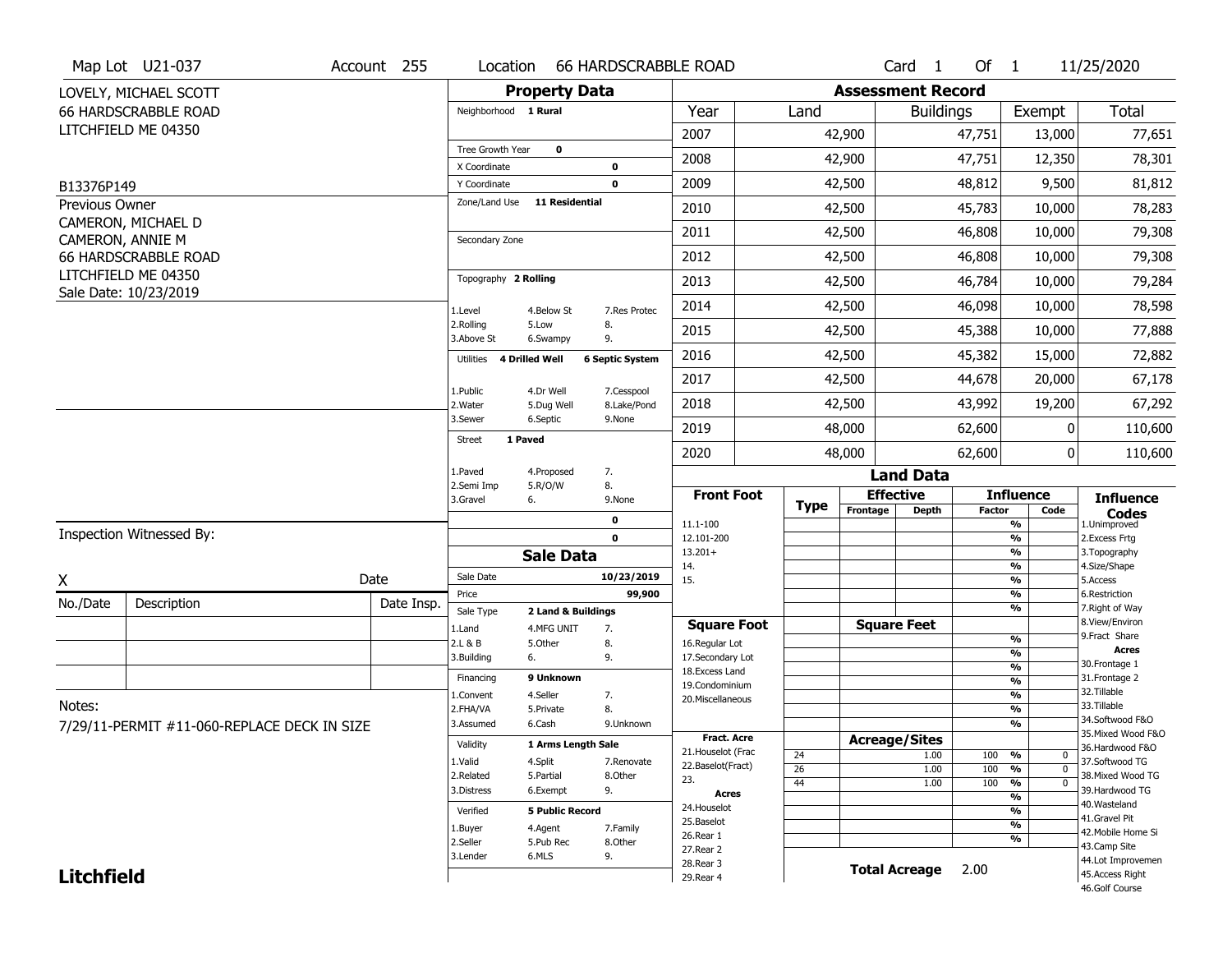|                       |                             |                                                   |                |                           |                |                                       |                          |                          |                        | <b>Litchfield</b>                        |                             |      |                   |        |        |                |
|-----------------------|-----------------------------|---------------------------------------------------|----------------|---------------------------|----------------|---------------------------------------|--------------------------|--------------------------|------------------------|------------------------------------------|-----------------------------|------|-------------------|--------|--------|----------------|
|                       | Map Lot U21-037             |                                                   |                |                           | Account        |                                       | 255                      | Location                 |                        |                                          | <b>66 HARDSCRABBLE ROAD</b> |      | Card <sub>1</sub> |        | Of $1$ | 11/25/2020     |
| <b>Building Style</b> | 2 Ranch                     |                                                   | SF Bsmt Living |                           | 0              |                                       |                          | Layout 1 Typical         |                        |                                          |                             |      |                   |        |        |                |
| 0.Uncoded             | 4.Cape                      | 8.Log                                             | Fin Bsmt Grade |                           | 0 <sub>0</sub> |                                       |                          | 1.Typical                | 4.                     | 7.                                       |                             |      |                   |        |        |                |
| 1.Conv.               | 5.Garrison                  | 9.Other                                           |                | OPEN-5-CUSTOMIZE          | $\mathbf 0$    |                                       |                          | 2.Inadeq                 | 5.                     | 8.                                       |                             | 8.0' |                   |        |        |                |
| 2.Ranch               | 6.Split                     | 10.Tri-Lev                                        | Heat Type      | <b>100%</b>               |                | 5 Forced Warm Air                     |                          | 3.                       | 6.                     | 9.                                       | Shed                        |      |                   |        |        |                |
| 3.R Ranch             | 7.Contemp                   | 11.Earth O                                        | 0.Uncoded      |                           | 4.Steam        |                                       | 8.Fl/Wall                | Attic                    | 9 None                 |                                          |                             |      |                   |        |        |                |
| Dwelling Units 1      |                             |                                                   | 1.HWBB         |                           | 5.FWA          |                                       | 9.No Heat                | 1.1/4 Fin                | 4.Full Fin             | 7.                                       |                             |      |                   |        |        |                |
| Other Units           | $\mathbf 0$                 |                                                   | 2.HWCI         |                           | 6.GravWA       |                                       | 10.Radiant               | 2.1/2 Fin                | 5.Fl/Stair             | 8.                                       | 12.0'                       |      |                   |        |        |                |
| <b>Stories</b>        | 1 One Story                 |                                                   | 3.H Pump       |                           | 7.Electric     |                                       | 11.Radiant               | 3.3/4 Fin                | 6.                     | 9.None                                   |                             |      |                   |        |        |                |
| 1.1                   | 4.1.5                       | 7.1.25                                            | Cool Type      | 0%                        |                | 9 None                                |                          | Insulation               | 1 Full                 |                                          |                             |      |                   |        |        |                |
| 2.2                   | 5.1.75                      | 8.3.5                                             | 1.Refrig       |                           | 4.W&C Air      |                                       | 7.RadHW                  | 1.Full                   | 4.Minimal              | 7.                                       |                             |      |                   |        |        |                |
| 3.3                   | 6.2.5                       | 9.4                                               | 2.Evapor       |                           | 5.Monitor-     | 8.                                    |                          | 2.Heavy                  | 5.Partial              | 8.                                       |                             |      |                   |        |        |                |
| <b>Exterior Walls</b> | <b>15 Masonite</b>          |                                                   | 3.H Pump       |                           | 6.Monitor-     |                                       | 9.None                   | 3.Capped                 | 6.                     | 9.None                                   |                             |      |                   |        |        | 12.0'          |
| 0.Uncoded             | 4.Asbestos                  | 8.Concrete                                        | Kitchen Style  |                           | 2 Typical      |                                       |                          | Unfinished %             | 0%                     |                                          |                             |      |                   |        |        |                |
| 1.Wd Clapb            | 5.Stucco                    | 9.0ther                                           | 1.Modern       |                           | 4.Obsolete     | 7.                                    |                          | Grade & Factor           |                        | 3 Average 95%                            |                             |      |                   |        |        |                |
| 2.Vinyl               | 6.Brick                     | 10.Wd shin                                        | 2. Typical     |                           | 5.             | 8.                                    |                          | 1.E Grade                | 4.B Grade              | 7.AAA Grad                               |                             |      |                   |        |        |                |
| 3.Compos.             | 7.Stone                     | $11. T1 - 11$                                     | 3.Old Type     |                           | 6.             |                                       | 9.None                   | 2.D Grade                | 5.A Grade              | 8.M&S                                    |                             |      |                   |        |        | 20.0'          |
| Roof Surface          | 1 Asphalt Shingles          |                                                   | Bath(s) Style  |                           |                | 2 Typical Bath(s)                     |                          | 3.C Grade                | 6.AA Grade             | 9.Same                                   |                             |      |                   |        |        |                |
| 1.Asphalt             | 4.Composit                  | 7.Rolled R                                        | 1.Modern       |                           | 4.Obsolete     | 7.                                    |                          | SQFT (Footprint) 1008    |                        |                                          |                             |      |                   | 1sFr/B |        |                |
| 2.Slate               | 5.Wood                      | 8.                                                | 2. Typical     |                           | 5.             | 8.                                    |                          | Condition                | <b>3 Below Average</b> |                                          |                             |      |                   |        |        | W <sub>D</sub> |
| 3.Metal               | 6.Other                     | 9.                                                | 3.Old Type     |                           | 6.             |                                       | 9.None                   | 1.Poor                   | 4.Avg                  | 7.V G                                    |                             |      |                   |        |        |                |
| SF Masonry Trim 0     |                             |                                                   | # Rooms        |                           | 5              |                                       |                          | 2.Fair                   | $5.Avg+$               | 8.Exc                                    |                             |      |                   |        | 24.0'  |                |
| OPEN-3-CUSTOM 0       |                             |                                                   | # Bedrooms     |                           | 3              |                                       |                          | 3.Avg-                   | 6.Good                 | 9.Same                                   |                             |      |                   |        |        |                |
| OPEN-4-CUSTOM 0       |                             |                                                   | # Full Baths   |                           | $\mathbf{1}$   |                                       |                          | Phys. % Good             | 0%                     |                                          |                             |      |                   |        |        |                |
| Year Built            | 1975                        |                                                   | # Half Baths   |                           | $\bf o$        |                                       |                          | Funct. % Good            | 100%                   |                                          |                             |      |                   |        |        |                |
| Year Remodeled 0      |                             |                                                   |                | # Addn Fixtures           | 0              |                                       |                          | <b>Functional Code</b>   | 9 None                 |                                          |                             |      |                   |        |        |                |
| Foundation            | 1 Concrete                  |                                                   | # Fireplaces   |                           | 0              |                                       |                          | 1.Incomp                 | 4.Delap                | 7.No Power                               |                             |      |                   |        |        |                |
| 1.Concrete            | 4.Wood                      | 7.                                                |                |                           |                |                                       |                          | 2.0-Built                | 5.Bsmt                 | 8.LongTerm                               |                             |      | 42.0'             |        |        |                |
| 2.C Block             | 5.Slab                      | 8.                                                |                |                           |                |                                       |                          | 3.Damage                 | 6.Common               | 9.None                                   |                             |      |                   |        |        |                |
| 3.Br/Stone            | 6.Piers                     | 9.                                                |                |                           |                |                                       |                          | Econ. % Good             | 100%                   |                                          |                             |      |                   |        |        |                |
| Basement              | <b>4 Full Basement</b>      |                                                   |                |                           |                |                                       |                          | Economic Code None       |                        |                                          |                             |      |                   |        |        |                |
| $1.1/4$ Bmt           | 4.Full Bmt                  | 7.                                                |                |                           |                |                                       |                          | 0.None                   | 3.No Power             | 9.None                                   |                             |      |                   |        |        |                |
| 2.1/2 Bmt             | 5.Crawl Sp                  | 8.                                                |                |                           |                |                                       |                          | 1.Location               | 4.Generate             | 8.                                       |                             |      |                   |        |        |                |
| 3.3/4 Bmt             | 6.                          | 9.None                                            |                |                           |                | Software                              |                          | 2.Encroach               | 5.Multi-Fa             | 9.                                       |                             |      |                   |        |        |                |
| Bsmt Gar # Cars 0     |                             |                                                   |                |                           |                | A Division of Harris Computer Systems |                          | <b>Entrance Code</b>     |                        | <b>3 Information Only</b>                |                             |      |                   |        |        |                |
|                       | Wet Basement 3 Wet Basement |                                                   |                |                           |                |                                       |                          | 1.Interior               | 4.Vacant               | 7.                                       |                             |      |                   |        |        |                |
| 1.Dry                 | 4.Dirt Flr                  | 7.                                                |                |                           |                |                                       |                          | 2.Refusal                | 5.Estimate             | 8.                                       |                             |      |                   |        |        |                |
| 2.Damp                | 5.                          | 8.                                                |                |                           |                |                                       |                          | 3.Informed               | 6.Existing             | 9.                                       |                             |      |                   |        |        |                |
| 3.Wet                 | 6.                          | 9.                                                |                |                           |                |                                       |                          | Information Code 1 Owner |                        |                                          |                             |      |                   |        |        |                |
|                       |                             |                                                   |                |                           |                |                                       |                          | 1.Owner                  | 4.Agent                | 7.Vacant                                 |                             |      |                   |        |        |                |
|                       |                             |                                                   |                |                           |                |                                       |                          | 2.Relative               | 5.Estimate             | 8.                                       |                             |      |                   |        |        |                |
|                       |                             |                                                   |                | Date Inspected 10/03/2018 |                |                                       |                          | 3. Tenant                | 6.Other                | 9.                                       |                             |      |                   |        |        |                |
|                       |                             | <b>Additions, Outbuildings &amp; Improvements</b> |                |                           |                |                                       |                          |                          |                        | 1.One Story Fram                         |                             |      |                   |        |        |                |
| Type                  |                             | Year                                              | Units          |                           | Grade   Cond   | Phys.                                 | Funct.                   | Sound Value              |                        | 2. Two Story Fram                        |                             |      |                   |        |        |                |
| 68 Wood Deck/s        |                             | 2011                                              | 240            | 3 100                     | 3              | 0                                     | % 100 %                  |                          |                        | 3. Three Story Fr<br>4.1 & 1/2 Story     |                             |      |                   |        |        |                |
| 24 Frame Shed         |                             | 0                                                 |                |                           |                | $\%$                                  |                          | %300                     |                        | 5.1 & 3/4 Story                          |                             |      |                   |        |        |                |
|                       |                             |                                                   |                |                           |                |                                       |                          |                          |                        |                                          |                             |      |                   |        |        |                |
|                       |                             |                                                   |                |                           |                | $\%$                                  | $\%$                     |                          |                        | 6.2 & 1/2 Story<br>21.Open Frame Por     |                             |      |                   |        |        |                |
|                       |                             |                                                   |                |                           |                | $\%$                                  | $\%$                     |                          |                        | 22.Encl Frame Por                        |                             |      |                   |        |        |                |
|                       |                             |                                                   |                |                           |                | $\%$                                  | $\%$                     |                          |                        | 23.Frame Garage                          |                             |      |                   |        |        |                |
|                       |                             |                                                   |                |                           |                | %                                     | $\overline{\frac{0}{6}}$ |                          |                        |                                          |                             |      |                   |        |        |                |
|                       |                             |                                                   |                |                           |                |                                       |                          |                          |                        | 24.Frame Shed                            |                             |      |                   |        |        |                |
|                       |                             |                                                   |                |                           |                | %                                     | $\%$                     |                          |                        | 25. Frame Bay Wind                       |                             |      |                   |        |        |                |
|                       |                             |                                                   |                |                           |                | %                                     | $\%$                     |                          |                        | 26.1SFr Overhang                         |                             |      |                   |        |        |                |
|                       |                             |                                                   |                |                           |                | %                                     | $\%$                     |                          |                        | 27. Unfin Basement<br>28. Unfinished Att |                             |      |                   |        |        |                |
|                       |                             |                                                   |                |                           |                | $\%$                                  | $\%$                     |                          |                        |                                          |                             |      |                   |        |        |                |
|                       |                             |                                                   |                |                           |                |                                       |                          |                          |                        | 29. Finished Attic                       |                             |      |                   |        |        |                |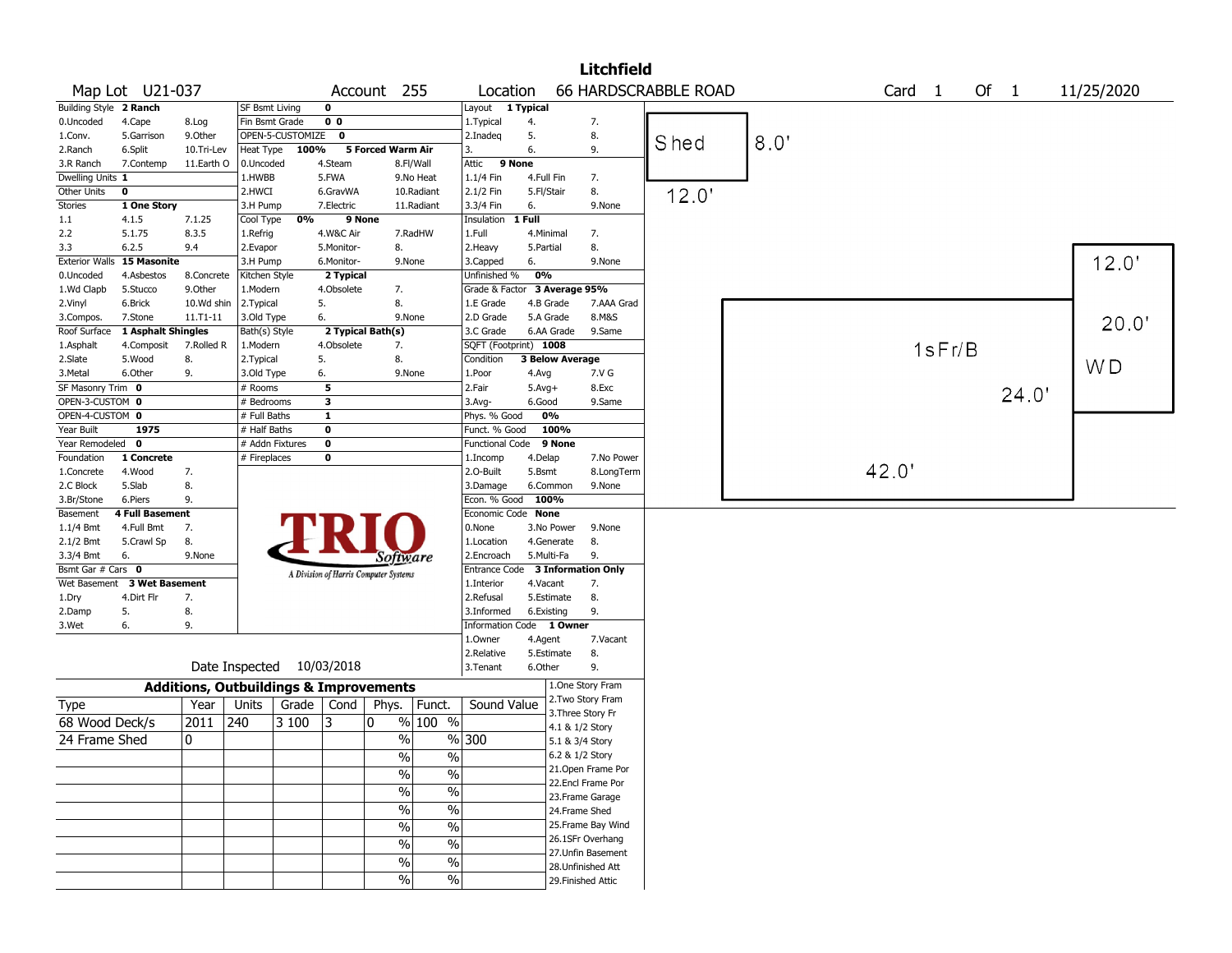|                              | Map Lot U21-039                                    | Account 239 | Location                     |                                   |                        | 72 HARDSCRABBLE ROAD              |                       |          | Card <sub>1</sub>        | Of $1$        |                                | 11/25/2020                           |
|------------------------------|----------------------------------------------------|-------------|------------------------------|-----------------------------------|------------------------|-----------------------------------|-----------------------|----------|--------------------------|---------------|--------------------------------|--------------------------------------|
| <b>BUOTTE, DIANNE M</b>      |                                                    |             |                              | <b>Property Data</b>              |                        |                                   |                       |          | <b>Assessment Record</b> |               |                                |                                      |
| <b>BUOTTE, AARON C</b>       |                                                    |             |                              | Neighborhood 83 Hardscrabble Road |                        | Year                              | Land                  |          | <b>Buildings</b>         |               | Exempt                         | Total                                |
|                              | 72 HARDSCRABBLE ROAD                               |             |                              |                                   |                        | 2007                              |                       | 40,000   |                          | 61,826        | 13,000                         | 88,826                               |
|                              | LITCHFIELD ME 04350                                |             | Tree Growth Year             | $\mathbf 0$                       |                        | 2008                              |                       | 40,000   |                          | 61,818        | 12,350                         | 89,468                               |
|                              |                                                    |             | X Coordinate<br>Y Coordinate |                                   | 0<br>0                 | 2009                              |                       | 40,000   |                          | 62,405        | 9,500                          | 92,905                               |
| B13211P277<br>Previous Owner |                                                    |             | Zone/Land Use                | <b>11 Residential</b>             |                        |                                   |                       |          |                          |               |                                |                                      |
|                              | BUOTTE, RICHARD G. (HEIRS OF)                      |             |                              |                                   |                        | 2010                              |                       | 40,000   |                          | 58,507        | 10,000                         | 88,507                               |
|                              | BUOTTE, DIANNE M.                                  |             | Secondary Zone               |                                   |                        | 2011                              |                       | 40,000   |                          | 58,836        | 10,000                         | 88,836                               |
|                              | 72 HARDSCRABBLE ROAD                               |             |                              |                                   |                        | 2012                              |                       | 40,000   |                          | 58,836        | 10,000                         | 88,836                               |
|                              | LITCHFIELD ME 04350<br>Sale Date: 11/08/2019       |             | Topography 2 Rolling         |                                   |                        | 2013                              |                       | 40,000   |                          | 58,814        | 10,000                         | 88,814                               |
| Previous Owner               |                                                    |             | 1.Level                      | 4.Below St                        | 7.Res Protec           | 2014                              |                       | 40,000   |                          | 58,030        | 10,000                         | 88,030                               |
| <b>BUOTTE, DIANNE</b>        |                                                    |             | 2.Rolling<br>3.Above St      | 5.Low<br>6.Swampy                 | 8.<br>9.               | 2015                              |                       | 40,000   |                          | 58,006        | 10,000                         | 88,006                               |
|                              | 72 HARDSCRABBLE ROAD                               |             | Utilities                    | 4 Drilled Well                    | <b>6 Septic System</b> | 2016                              |                       | 40,000   |                          | 57,213        | 15,000                         | 82,213                               |
|                              | LITCHFIELD ME 04350                                |             | 1.Public                     | 4.Dr Well                         | 7.Cesspool             | 2017                              |                       | 40,000   |                          | 59,133        | 20,000                         | 79,133                               |
|                              | Sale Date: 10/02/2017                              |             | 2. Water                     | 5.Dug Well                        | 8.Lake/Pond            | 2018                              |                       | 40,000   |                          | 58,320        | 19,200                         | 79,120                               |
|                              |                                                    |             | 3.Sewer                      | 6.Septic                          | 9.None                 | 2019                              |                       | 45,000   |                          | 75,100        | 20,000                         | 100,100                              |
|                              |                                                    |             | Street                       | 1 Paved                           |                        | 2020                              |                       | 45,000   |                          | 130,000       | 25,000                         | 150,000                              |
|                              |                                                    |             | 1.Paved<br>2.Semi Imp        | 4.Proposed<br>5.R/O/W             | 7.<br>8.               |                                   |                       |          | <b>Land Data</b>         |               |                                |                                      |
|                              |                                                    |             | 3.Gravel                     | 6.                                | 9.None                 | <b>Front Foot</b>                 |                       |          | <b>Effective</b>         |               | <b>Influence</b>               | <b>Influence</b>                     |
|                              |                                                    |             |                              |                                   |                        |                                   |                       |          |                          |               |                                |                                      |
|                              |                                                    |             |                              |                                   | $\mathbf 0$            | 11.1-100                          | <b>Type</b>           | Frontage | <b>Depth</b>             | <b>Factor</b> | Code<br>$\frac{9}{6}$          | <b>Codes</b><br>1.Unimproved         |
|                              | Inspection Witnessed By:                           |             |                              |                                   | $\mathbf 0$            | 12.101-200                        |                       |          |                          |               | $\frac{9}{6}$                  | 2.Excess Frtg                        |
|                              |                                                    |             |                              | <b>Sale Data</b>                  |                        | $13.201+$<br>14.                  |                       |          |                          |               | $\frac{9}{6}$<br>$\frac{9}{6}$ | 3. Topography<br>4.Size/Shape        |
| X                            |                                                    | Date        | Sale Date                    |                                   |                        | 15.                               |                       |          |                          |               | $\frac{9}{6}$                  | 5.Access                             |
| No./Date                     | Description                                        | Date Insp.  | Price                        |                                   |                        |                                   |                       |          |                          |               | $\frac{9}{6}$<br>$\frac{9}{6}$ | 6.Restriction<br>7. Right of Way     |
|                              |                                                    |             | Sale Type<br>1.Land          | 4.MFG UNIT                        | 7.                     | <b>Square Foot</b>                |                       |          | <b>Square Feet</b>       |               |                                | 8.View/Environ                       |
|                              |                                                    |             | 2.L & B                      | 5.Other                           | 8.                     | 16.Regular Lot                    |                       |          |                          |               | %                              | 9.Fract Share<br><b>Acres</b>        |
|                              |                                                    |             | 3.Building                   | 6.                                | 9.                     | 17.Secondary Lot                  |                       |          |                          |               | %<br>%                         | 30. Frontage 1                       |
|                              |                                                    |             | Financing                    |                                   |                        | 18. Excess Land<br>19.Condominium |                       |          |                          |               | %                              | 31. Frontage 2                       |
|                              |                                                    |             | 1.Convent                    | 4.Seller                          | 7.                     | 20.Miscellaneous                  |                       |          |                          |               | %                              | 32.Tillable                          |
| Notes:                       |                                                    |             | 2.FHA/VA                     | 5.Private                         | 8.                     |                                   |                       |          |                          |               | %                              | 33.Tillable<br>34.Softwood F&O       |
|                              | '21 Per written form combine lot 40 with this lot. |             | 3.Assumed                    | 6.Cash                            | 9.Unknown              | <b>Fract. Acre</b>                |                       |          |                          |               | %                              | 35. Mixed Wood F&O                   |
|                              | 2/11/20 W/MRS, ADD APARTMENT ADDN AND WD.          |             | Validity                     |                                   |                        | 21. Houselot (Frac                |                       |          | <b>Acreage/Sites</b>     |               | 0                              | 36.Hardwood F&O                      |
|                              | '17 delete wd add op and adjust roof type.         |             | 1.Valid                      | 4.Split                           | 7.Renovate             | 22.Baselot(Fract)                 | 24<br>$\overline{26}$ |          | 1.00<br>2.60             | 100<br>100    | %<br>%<br>$\mathbf{0}$         | 37.Softwood TG                       |
|                              |                                                    |             | 2.Related                    | 5.Partial                         | 8.Other                | 23.                               | 44                    |          | 1.00                     | 100           | %<br>$\mathbf{0}$              | 38. Mixed Wood TG                    |
|                              |                                                    |             | 3.Distress                   | 6.Exempt                          | 9.                     | <b>Acres</b>                      |                       |          |                          |               | %                              | 39.Hardwood TG<br>40. Wasteland      |
|                              |                                                    |             | Verified                     |                                   |                        | 24. Houselot<br>25.Baselot        |                       |          |                          |               | %                              | 41.Gravel Pit                        |
|                              |                                                    |             | 1.Buyer                      | 4.Agent                           | 7.Family               | 26.Rear 1                         |                       |          |                          |               | %<br>%                         | 42. Mobile Home Si                   |
|                              |                                                    |             | 2.Seller<br>3.Lender         | 5.Pub Rec<br>6.MLS                | 8.Other<br>9.          | 27. Rear 2                        |                       |          |                          |               |                                | 43.Camp Site                         |
| <b>Litchfield</b>            |                                                    |             |                              |                                   |                        | 28. Rear 3<br>29. Rear 4          |                       |          | <b>Total Acreage</b>     | 3.60          |                                | 44.Lot Improvemen<br>45.Access Right |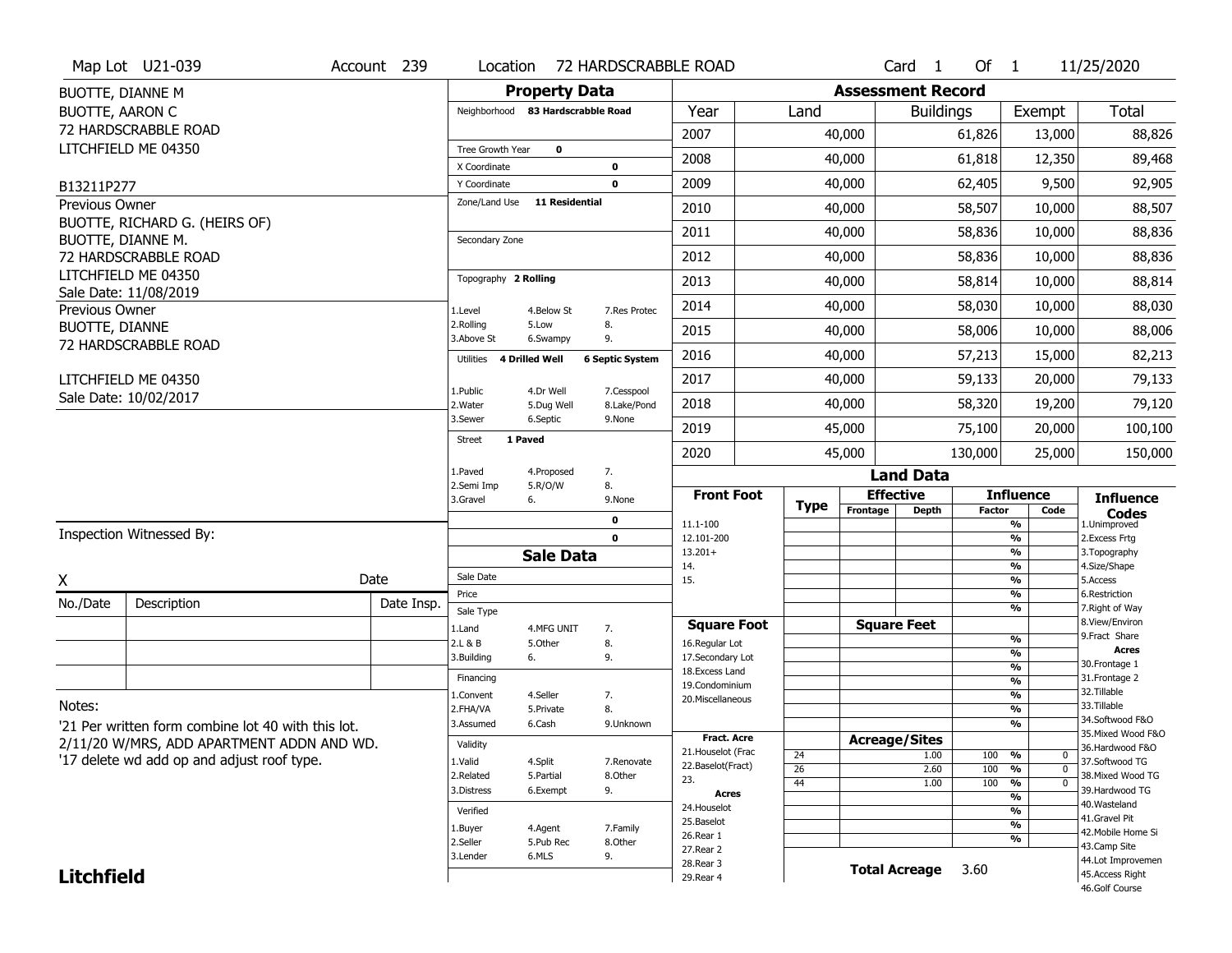|                                                             |                                                   |                           |                  |                                       |                   |                       |                                         |                                  | <b>Litchfield</b>                  |                      |           |                   |                |      |       |            |  |
|-------------------------------------------------------------|---------------------------------------------------|---------------------------|------------------|---------------------------------------|-------------------|-----------------------|-----------------------------------------|----------------------------------|------------------------------------|----------------------|-----------|-------------------|----------------|------|-------|------------|--|
| Map Lot U21-039                                             |                                                   |                           |                  |                                       | Account 239       |                       | Location                                |                                  |                                    | 72 HARDSCRABBLE ROAD |           | Card <sub>1</sub> |                | Of 1 |       | 11/25/2020 |  |
| Building Style 2 Ranch                                      |                                                   | <b>SF Bsmt Living</b>     |                  | $\mathbf 0$                           |                   |                       | Layout                                  | 1 Typical                        |                                    |                      |           |                   |                |      |       |            |  |
| 0.Uncoded<br>4.Cape                                         | 8.Log                                             | Fin Bsmt Grade            |                  | 0 <sub>0</sub>                        |                   |                       | 1. Typical                              | 4.                               | 7.                                 |                      | <b>OP</b> |                   |                |      |       |            |  |
| 1.Conv.<br>5.Garrison                                       | 9.Other                                           |                           | OPEN-5-CUSTOMIZE | $\mathbf 0$                           |                   |                       | 2.Inadeg                                | 5.                               | 8.                                 |                      |           |                   |                |      |       |            |  |
| 2.Ranch<br>6.Split                                          | 10.Tri-Lev                                        | Heat Type                 | 100%             |                                       | 5 Forced Warm Air |                       | 3.                                      | 6.                               | 9.                                 |                      | 14.0'     |                   |                |      |       |            |  |
| 3.R Ranch<br>7.Contemp                                      | 11.Earth O                                        | 0.Uncoded                 |                  | 4.Steam                               |                   | 8.Fl/Wall             | Attic<br>9 None                         |                                  |                                    |                      |           |                   |                |      |       |            |  |
| Dwelling Units 2                                            |                                                   | 1.HWBB                    |                  | 5.FWA                                 |                   | 9.No Heat             | 1.1/4 Fin                               | 4.Full Fin                       | 7.                                 |                      | 12.0'     |                   |                |      |       |            |  |
| Other Units<br>$\mathbf 0$                                  |                                                   | 2.HWCI                    |                  | 6.GravWA                              |                   | 10.Radiant            | 2.1/2 Fin                               | 5.Fl/Stair                       | 8.                                 |                      |           |                   |                |      |       |            |  |
| Stories<br>1 One Story                                      |                                                   | 3.H Pump                  |                  | 7.Electric                            |                   | 11.Radiant            | 3.3/4 Fin                               | 6.                               | 9.None                             |                      |           |                   |                |      |       |            |  |
| 1.1<br>4.1.5                                                | 7.1.25                                            | Cool Type                 | 0%               |                                       | 9 None            |                       | Insulation                              | $1$ Full                         |                                    |                      |           |                   |                |      |       |            |  |
| 5.1.75<br>2.2                                               | 8.3.5                                             | 1.Refrig                  |                  | 4.W&C Air                             |                   | 7.RadHW               | 1.Full                                  | 4.Minimal                        | 7.                                 |                      |           |                   | 1sFr/B         |      |       |            |  |
| 3.3<br>6.2.5                                                | 9.4                                               | 2.Evapor                  |                  | 5.Monitor-                            | 8.                |                       | 2. Heavy                                | 5.Partial                        | 8.                                 | 10.0'                |           |                   |                |      |       |            |  |
| <b>Exterior Walls</b><br>2 Vinyl                            |                                                   | 3.H Pump                  |                  | 6.Monitor-                            |                   | 9.None                | 3.Capped                                | 6.                               | 9.None                             |                      |           |                   |                |      |       |            |  |
| 0.Uncoded<br>4.Asbestos                                     | 8.Concrete                                        | Kitchen Style             |                  | 2 Typical                             |                   |                       | Unfinished %                            | 0%                               |                                    | 12.0'                |           |                   |                |      | 24.0' |            |  |
| 1.Wd Clapb<br>5.Stucco                                      | 9.Other                                           | 1.Modern                  |                  | 4.Obsolete                            |                   | 7.                    |                                         | Grade & Factor 2 Fair 110%       |                                    |                      |           |                   |                |      |       |            |  |
| 2.Vinyl<br>6.Brick<br>7.Stone                               | 10.Wd shin<br>11.T1-11                            | 2.Typical<br>3.Old Type   |                  | 5.<br>6.                              | 8.                | 9.None                | 1.E Grade<br>2.D Grade                  | 4.B Grade<br>5.A Grade           | 7.AAA Grad<br>8.M&S                | Shed                 |           |                   |                |      |       |            |  |
| 3.Compos.<br>Roof Surface<br><b>3 Sheet Metal</b>           |                                                   | Bath(s) Style             |                  |                                       | 2 Typical Bath(s) |                       | 3.C Grade                               | 6.AA Grade                       | 9.Same                             |                      |           |                   |                |      |       |            |  |
| 1.Asphalt<br>4.Composit                                     | 7.Rolled R                                        | 1.Modern                  |                  | 4.Obsolete                            | 7.                |                       | SQFT (Footprint) 1008                   |                                  |                                    |                      |           | 42.0'             |                |      |       |            |  |
| 2.Slate<br>5.Wood                                           | 8.                                                | 2. Typical                |                  | 5.                                    | 8.                |                       | Condition                               | <b>5 Above Average</b>           |                                    |                      |           |                   |                |      |       |            |  |
| 3.Metal<br>6.Other                                          | 9.                                                | 3.Old Type                |                  | 6.                                    |                   | 9.None                | 1.Poor                                  | 4.Avg                            | 7.V G                              |                      |           |                   |                |      | 24.0' |            |  |
| SF Masonry Trim 0                                           |                                                   | # Rooms                   |                  | $\mathbf 0$                           |                   |                       | 2.Fair                                  | $5.Avg+$                         | 8.Exc                              |                      |           |                   | $10.0^{\circ}$ |      |       |            |  |
| OPEN-3-CUSTOM 0                                             |                                                   | # Bedrooms                |                  | $\mathbf 0$                           |                   |                       | $3.$ Avg-                               | 6.Good                           | 9.Same                             |                      |           |                   |                |      |       |            |  |
| OPEN-4-CUSTOM 0                                             |                                                   | # Full Baths              |                  | $\mathbf{2}$                          |                   |                       | Phys. % Good                            | 0%                               |                                    |                      |           |                   | WD             |      |       |            |  |
| Year Built<br>1970                                          |                                                   | # Half Baths              |                  | $\mathbf 0$                           |                   |                       | Funct. % Good                           | 100%                             |                                    |                      |           |                   |                |      |       | 24.0'      |  |
| Year Remodeled 0                                            |                                                   | # Addn Fixtures           |                  | $\mathbf 0$                           |                   |                       | <b>Functional Code</b>                  | 9 None                           |                                    |                      |           |                   |                |      |       |            |  |
| 1 Concrete<br>Foundation                                    |                                                   | # Fireplaces              |                  | 0                                     |                   |                       | 1.Incomp                                | 4.Delap                          | 7.No Power                         |                      |           |                   |                |      | 1sBFr |            |  |
| 1.Concrete<br>4.Wood                                        | 7.                                                |                           |                  |                                       |                   |                       | 2.O-Built                               | 5.Bsmt                           | 8.LongTerm                         |                      |           |                   |                |      |       |            |  |
| 5.Slab<br>2.C Block                                         | 8.                                                |                           |                  |                                       |                   |                       | 3.Damage                                | 6.Common                         | 9.None                             |                      |           |                   |                |      |       |            |  |
| 3.Br/Stone<br>6.Piers<br><b>4 Full Basement</b><br>Basement | 9.                                                |                           |                  |                                       |                   |                       | Econ. % Good 100%<br>Economic Code None |                                  |                                    |                      |           |                   |                |      |       |            |  |
| $1.1/4$ Bmt<br>4.Full Bmt                                   | 7.                                                |                           |                  |                                       |                   |                       | 0.None                                  | 3.No Power                       | 9.None                             |                      |           |                   |                |      |       |            |  |
| 2.1/2 Bmt<br>5.Crawl Sp                                     | 8.                                                |                           |                  |                                       |                   |                       | 1.Location                              | 4.Generate                       | 8.                                 |                      |           |                   |                |      |       |            |  |
| 3.3/4 Bmt<br>6.                                             | 9.None                                            |                           |                  |                                       |                   | Software              | 2.Encroach                              | 5.Multi-Fa                       | 9.                                 |                      |           |                   |                |      |       |            |  |
| Bsmt Gar # Cars 0                                           |                                                   |                           |                  | A Division of Harris Computer Systems |                   |                       |                                         | Entrance Code 1 Interior Inspect |                                    |                      |           |                   |                |      |       |            |  |
| 1 Dry Basement<br>Wet Basement                              |                                                   |                           |                  |                                       |                   |                       | 1.Interior                              | 4.Vacant                         | 7.                                 |                      |           |                   |                |      |       |            |  |
| 4.Dirt Flr<br>1.Dry                                         | 7.                                                |                           |                  |                                       |                   |                       | 2.Refusal                               | 5.Estimate                       | 8.                                 |                      |           |                   |                |      |       |            |  |
| 2.Damp<br>5.                                                | 8.                                                |                           |                  |                                       |                   |                       | 3.Informed                              | 6.Existing                       | 9.                                 |                      |           |                   |                |      |       |            |  |
| 3.Wet<br>6.                                                 | 9.                                                |                           |                  |                                       |                   |                       |                                         | Information Code 1 Owner         |                                    |                      |           |                   |                |      |       |            |  |
|                                                             |                                                   |                           |                  |                                       |                   |                       | 1.0wner                                 | 4.Agent                          | 7.Vacant                           |                      |           |                   |                |      |       |            |  |
|                                                             |                                                   |                           |                  |                                       |                   |                       | 2.Relative                              | 5.Estimate                       | 8.                                 |                      |           |                   |                |      |       |            |  |
|                                                             |                                                   | Date Inspected 10/03/2018 |                  |                                       |                   |                       | 3.Tenant                                | 6.Other                          | 9.                                 |                      |           |                   |                |      |       |            |  |
|                                                             | <b>Additions, Outbuildings &amp; Improvements</b> |                           |                  |                                       |                   |                       |                                         |                                  | 1.One Story Fram                   |                      |           |                   |                |      |       |            |  |
| Type                                                        | Year                                              | Units                     | Grade   Cond     |                                       | Phys.             | Funct.                | Sound Value                             |                                  | 2. Two Story Fram                  |                      |           |                   |                |      |       |            |  |
| 21 Open Frame                                               | 2016                                              | 168                       | 2 100            | 14                                    | 0                 | % 100 %               |                                         |                                  | 3. Three Story Fr                  |                      |           |                   |                |      |       |            |  |
| 24 Frame Shed                                               | 0                                                 |                           |                  |                                       |                   | $\%$                  | %  400                                  |                                  | 4.1 & 1/2 Story<br>5.1 & 3/4 Story |                      |           |                   |                |      |       |            |  |
|                                                             |                                                   |                           |                  |                                       |                   |                       |                                         |                                  | 6.2 & 1/2 Story                    |                      |           |                   |                |      |       |            |  |
| 38 1 Story Bsmt                                             | 2020  576                                         |                           | 100              | 4                                     | 0                 | $% 100$ %             |                                         |                                  | 21.Open Frame Por                  |                      |           |                   |                |      |       |            |  |
| 68 Wood Deck/s                                              | 2020                                              | 100                       | 00               | $\overline{4}$                        | 0                 | % 100 %               |                                         |                                  | 22.Encl Frame Por                  |                      |           |                   |                |      |       |            |  |
|                                                             |                                                   |                           |                  |                                       |                   | $\sqrt{2}$<br>$\%$    |                                         |                                  | 23. Frame Garage                   |                      |           |                   |                |      |       |            |  |
|                                                             |                                                   |                           |                  |                                       |                   | $\sqrt{6}$<br>$\%$    |                                         |                                  | 24.Frame Shed                      |                      |           |                   |                |      |       |            |  |
|                                                             |                                                   |                           |                  |                                       |                   | %<br>$\%$             |                                         |                                  | 25. Frame Bay Wind                 |                      |           |                   |                |      |       |            |  |
|                                                             |                                                   |                           |                  |                                       |                   | %<br>$\%$             |                                         |                                  | 26.1SFr Overhang                   |                      |           |                   |                |      |       |            |  |
|                                                             |                                                   |                           |                  |                                       |                   | $\%$<br>$\frac{0}{0}$ |                                         |                                  | 27. Unfin Basement                 |                      |           |                   |                |      |       |            |  |
|                                                             |                                                   |                           |                  |                                       |                   | $\sqrt{6}$<br>$\%$    |                                         |                                  | 28.Unfinished Att                  |                      |           |                   |                |      |       |            |  |
|                                                             |                                                   |                           |                  |                                       |                   |                       |                                         |                                  | 29. Finished Attic                 |                      |           |                   |                |      |       |            |  |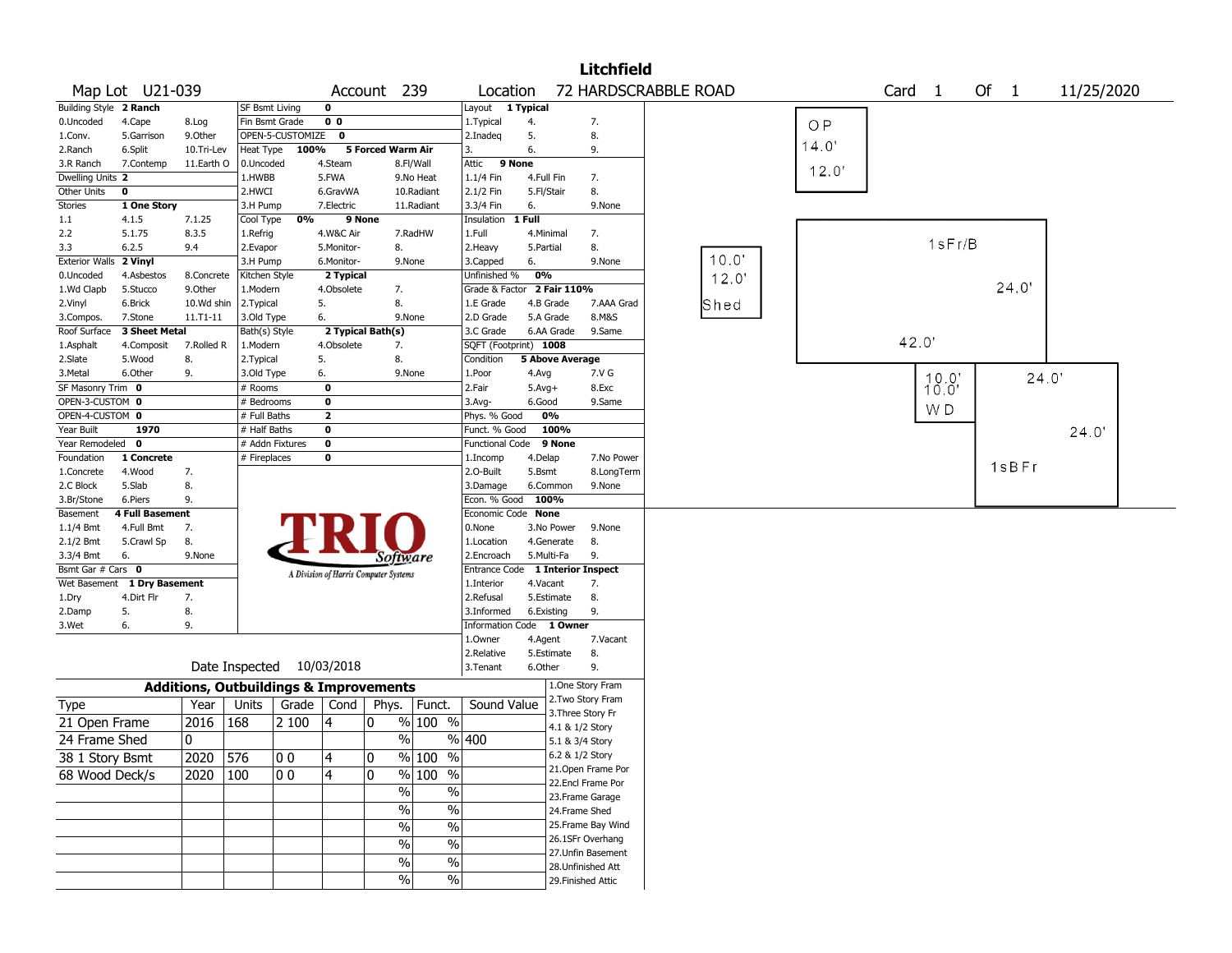|                   | Map Lot U21-041                             | Account 924       | Location                          |                         | 77 HARDSCRABBLE ROAD      |                                   |                      |                       |                      | Card 1             | Of 1          |                                            | 11/25/2020                            |  |  |
|-------------------|---------------------------------------------|-------------------|-----------------------------------|-------------------------|---------------------------|-----------------------------------|----------------------|-----------------------|----------------------|--------------------|---------------|--------------------------------------------|---------------------------------------|--|--|
|                   | MURPHY, MICHAEL W                           |                   |                                   | <b>Property Data</b>    |                           | <b>Assessment Record</b>          |                      |                       |                      |                    |               |                                            |                                       |  |  |
|                   | 77 HARDSCRABBLE ROAD                        |                   | Neighborhood 83 Hardscrabble Road |                         |                           | Year                              |                      | Land                  |                      | <b>Buildings</b>   |               | Exempt                                     | <b>Total</b>                          |  |  |
|                   | LITCHFIELD ME 04350                         |                   |                                   |                         |                           | 2007                              |                      |                       | 46,728               |                    | 93,761        | 0                                          | 140,489                               |  |  |
|                   |                                             |                   | Tree Growth Year                  | $\mathbf 0$             |                           | 2008                              |                      |                       | 46,728               |                    | 93,710        | 0                                          | 140,438                               |  |  |
|                   |                                             |                   | X Coordinate                      |                         | 0<br>$\mathbf 0$          | 2009                              |                      |                       | 45,800               |                    | 108,202       | 0                                          | 154,002                               |  |  |
| B8312P273         |                                             |                   | Y Coordinate<br>Zone/Land Use     | <b>11 Residential</b>   |                           |                                   |                      |                       |                      |                    |               |                                            |                                       |  |  |
| Previous Owner    | DUMAIS, VINCENT G & VERONICA A              |                   |                                   |                         |                           | 2010                              |                      |                       | 45,800               |                    | 92,412        | 0                                          | 138,212                               |  |  |
|                   | 77 HARDSCRABBLE ROAD                        |                   | Secondary Zone                    |                         |                           | 2011                              |                      |                       | 45,800               |                    | 89,292        | 0                                          | 135,092                               |  |  |
|                   |                                             |                   |                                   |                         |                           | 2012                              |                      |                       | 45,800               |                    | 89,292        | 0                                          | 135,092                               |  |  |
|                   | LITCHFIELD ME 04350<br>Sale Date: 2/22/2005 |                   | Topography 2 Rolling              |                         |                           | 2013                              |                      |                       | 45,800               |                    | 88,189        | 0                                          | 133,989                               |  |  |
|                   |                                             |                   | 1.Level                           | 4.Below St              | 7.Res Protec              | 2014                              |                      |                       | 45,800               |                    | 88,189        | 0                                          | 133,989                               |  |  |
|                   |                                             |                   | 2.Rolling<br>3.Above St           | 5.Low<br>6.Swampy       | 8.<br>9.                  | 2015                              |                      |                       | 45,800               |                    | 87,086        | 0                                          | 132,886                               |  |  |
|                   |                                             |                   | 4 Drilled Well<br>Utilities       |                         | <b>6 Septic System</b>    | 2016                              |                      |                       | 45,800               |                    | 87,086        | 0                                          | 132,886                               |  |  |
|                   |                                             |                   |                                   |                         |                           | 2017                              |                      |                       | 45,800               |                    | 85,985        | 0                                          | 131,785                               |  |  |
|                   |                                             |                   | 1.Public<br>2. Water              | 4.Dr Well<br>5.Dug Well | 7.Cesspool<br>8.Lake/Pond | 2018                              |                      |                       | 45,800               |                    | 85,985        | $\mathbf{0}$                               | 131,785                               |  |  |
|                   |                                             |                   | 3.Sewer                           | 6.Septic                | 9.None                    | 2019                              |                      |                       | 52,000               |                    | 109,800       | 0                                          | 161,800                               |  |  |
|                   |                                             | 1 Paved<br>Street |                                   |                         | 2020                      |                                   |                      | 52,000                |                      | 109,800            | 0             | 161,800                                    |                                       |  |  |
|                   |                                             |                   | 1.Paved                           | 4.Proposed              | 7.<br>8.                  |                                   |                      |                       |                      | <b>Land Data</b>   |               |                                            |                                       |  |  |
|                   |                                             |                   | 2.Semi Imp<br>3.Gravel            | 5.R/O/W<br>6.           | 9.None                    | <b>Front Foot</b>                 |                      | <b>Type</b>           | <b>Effective</b>     |                    |               | <b>Influence</b>                           | <b>Influence</b>                      |  |  |
|                   |                                             |                   |                                   |                         | 0                         | 11.1-100                          |                      |                       | Frontage             | <b>Depth</b>       | <b>Factor</b> | Code<br>%                                  | <b>Codes</b><br>1.Unimproved          |  |  |
|                   | Inspection Witnessed By:                    |                   |                                   |                         | $\mathbf 0$               | 12.101-200                        |                      |                       |                      |                    |               | $\frac{9}{6}$                              | 2.Excess Frtg                         |  |  |
|                   |                                             |                   |                                   | <b>Sale Data</b>        |                           | $13.201+$<br>14.                  |                      |                       |                      |                    |               | %<br>%                                     | 3. Topography<br>4.Size/Shape         |  |  |
| X                 |                                             | Date              | Sale Date                         |                         | 2/22/2005                 | 15.                               |                      |                       |                      |                    |               | %                                          | 5.Access                              |  |  |
| No./Date          | Description                                 | Date Insp.        | Price                             |                         | 159,000                   |                                   |                      |                       |                      |                    |               | %<br>%                                     | 6.Restriction<br>7. Right of Way      |  |  |
|                   |                                             |                   | Sale Type<br>1.Land               | 2 Land & Buildings      |                           | <b>Square Foot</b>                |                      |                       |                      | <b>Square Feet</b> |               |                                            | 8.View/Environ                        |  |  |
|                   |                                             |                   | 2.L & B                           | 4.MFG UNIT<br>5.Other   | 7.<br>8.                  | 16.Regular Lot                    |                      |                       |                      |                    |               | $\frac{9}{6}$                              | 9. Fract Share                        |  |  |
|                   |                                             |                   | 3.Building                        | 6.                      | 9.                        | 17.Secondary Lot                  |                      |                       |                      |                    |               | $\frac{9}{6}$                              | <b>Acres</b><br>30. Frontage 1        |  |  |
|                   |                                             |                   | Financing                         | 9 Unknown               |                           | 18.Excess Land<br>19.Condominium  |                      |                       |                      |                    |               | $\frac{9}{6}$<br>$\frac{9}{6}$             | 31. Frontage 2                        |  |  |
|                   |                                             |                   | 1.Convent                         | 4.Seller                | 7.                        | 20.Miscellaneous                  |                      |                       |                      |                    |               | $\frac{9}{6}$                              | 32. Tillable                          |  |  |
| Notes:            |                                             |                   | 2.FHA/VA                          | 5.Private               | 8.                        |                                   |                      |                       |                      |                    |               | $\frac{9}{6}$                              | 33.Tillable                           |  |  |
|                   |                                             |                   | 3.Assumed                         | 6.Cash                  | 9.Unknown                 |                                   |                      |                       |                      |                    |               | %                                          | 34.Softwood F&O<br>35. Mixed Wood F&O |  |  |
|                   |                                             |                   | Validity                          | 1 Arms Length Sale      |                           | Fract. Acre<br>21. Houselot (Frac |                      |                       | <b>Acreage/Sites</b> |                    |               |                                            | 36.Hardwood F&O                       |  |  |
|                   |                                             |                   | 1.Valid                           | 4.Split                 | 7.Renovate                | 22.Baselot(Fract)                 |                      | 24                    |                      | 1.00               | 100           | %<br>0                                     | 37.Softwood TG                        |  |  |
|                   |                                             |                   | 2.Related                         | 5.Partial               | 8.Other                   | 23.                               |                      | $\overline{26}$<br>44 |                      | 2.32<br>1.00       | 100<br>100    | $\overline{0}$<br>%<br>$\overline{0}$<br>% | 38. Mixed Wood TG                     |  |  |
|                   |                                             |                   | 3.Distress                        | 6.Exempt                | 9.                        | <b>Acres</b>                      |                      |                       |                      |                    |               | %                                          | 39.Hardwood TG                        |  |  |
|                   |                                             |                   | Verified                          | <b>5 Public Record</b>  |                           | 24. Houselot                      |                      |                       |                      |                    |               | %                                          | 40. Wasteland                         |  |  |
|                   |                                             |                   |                                   | 4.Agent                 | 7.Family                  | 25.Baselot                        |                      |                       |                      |                    |               | %                                          | 41.Gravel Pit                         |  |  |
|                   |                                             |                   | 1.Buyer<br>2.Seller               | 5.Pub Rec               | 8.Other                   | 26.Rear 1                         |                      |                       |                      |                    |               | %                                          | 42. Mobile Home Si<br>43.Camp Site    |  |  |
|                   |                                             |                   | 3.Lender                          | 6.MLS                   | 9.                        | 27. Rear 2<br>28. Rear 3          |                      |                       |                      |                    |               |                                            | 44.Lot Improvemen                     |  |  |
| <b>Litchfield</b> |                                             |                   |                                   |                         |                           |                                   | <b>Total Acreage</b> | 3.32                  |                      | 45.Access Right    |               |                                            |                                       |  |  |
|                   |                                             |                   |                                   |                         |                           | 29. Rear 4                        |                      |                       |                      |                    |               |                                            |                                       |  |  |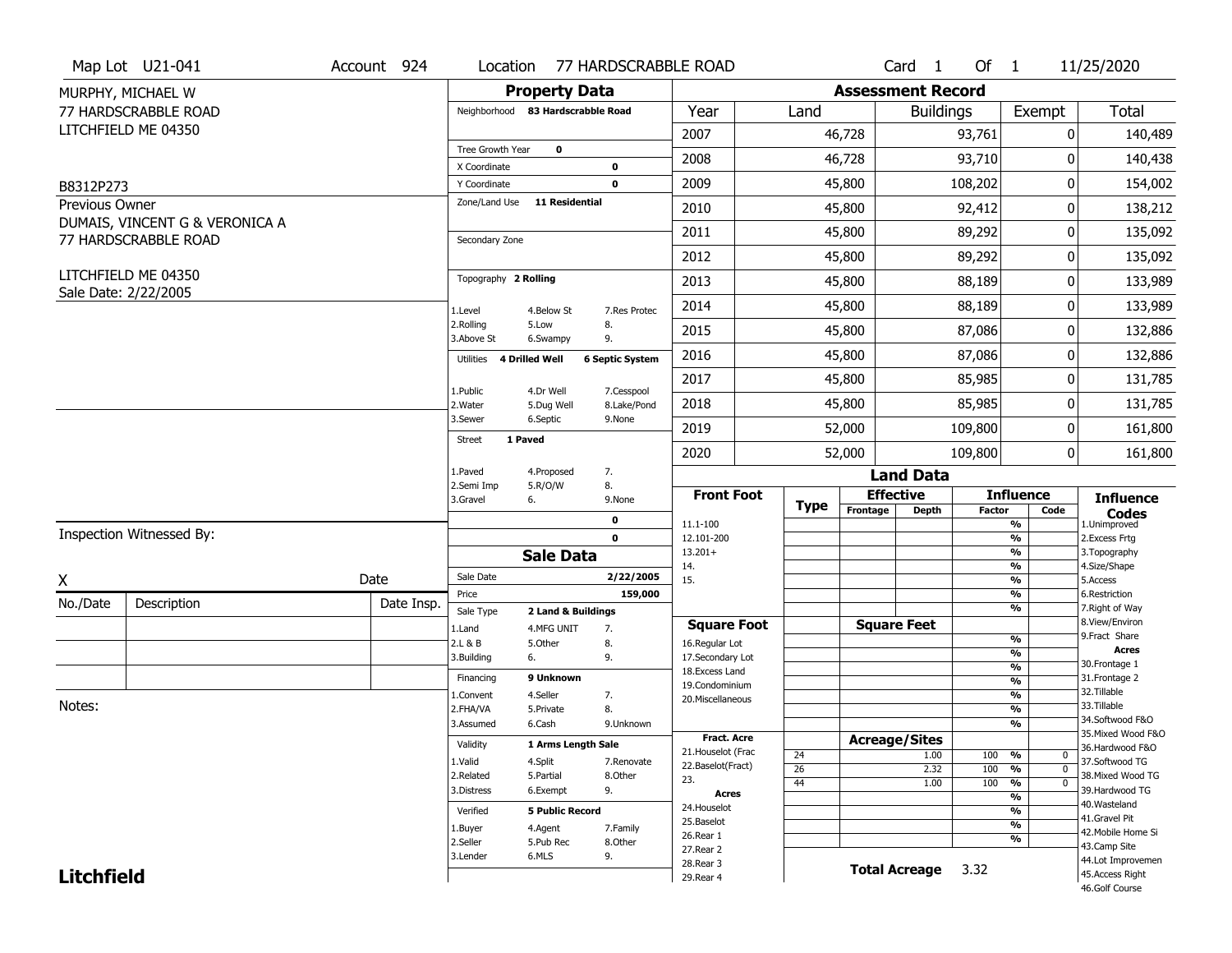|                                    | <b>Litchfield</b>             |                                                   |                              |                    |                           |                                       |                                             |                                         |              |                                      |                      |      |       |                   |       |        |               |            |
|------------------------------------|-------------------------------|---------------------------------------------------|------------------------------|--------------------|---------------------------|---------------------------------------|---------------------------------------------|-----------------------------------------|--------------|--------------------------------------|----------------------|------|-------|-------------------|-------|--------|---------------|------------|
|                                    | Map Lot U21-041               |                                                   |                              |                    |                           | Account 924                           |                                             | Location                                |              |                                      | 77 HARDSCRABBLE ROAD |      |       | Card <sub>1</sub> |       | Of $1$ |               | 11/25/2020 |
|                                    | Building Style 3 Raised Ranch |                                                   | <b>SF Bsmt Living</b>        |                    | 168                       |                                       |                                             | Layout 1 Typical                        |              |                                      |                      |      |       |                   |       |        |               |            |
| 0.Uncoded                          | 4.Cape                        | 8.Log                                             | Fin Bsmt Grade               |                    | 2 100                     |                                       |                                             | 1.Typical                               | 4.           | 7.                                   |                      |      | Shed  |                   |       |        |               |            |
| 1.Conv.                            | 5.Garrison                    | 9.Other                                           |                              | OPEN-5-CUSTOMIZE 0 |                           |                                       |                                             | 2.Inadeg                                | 5.           | 8.                                   |                      |      |       |                   |       |        |               |            |
| 2.Ranch                            | 6.Split                       | 10.Tri-Lev                                        | Heat Type                    | 100%               |                           | 1 Hot Water BB                        |                                             | 3.                                      | 6.           | 9.                                   |                      |      | 16.0  |                   |       |        |               |            |
| 3.R Ranch                          | 7.Contemp                     | 11.Earth O                                        | 0.Uncoded                    |                    | 4.Steam                   |                                       | 8.Fl/Wall                                   | 9 None<br>Attic                         |              |                                      |                      |      |       |                   |       |        |               |            |
| Dwelling Units 1                   |                               |                                                   | 1.HWBB                       |                    | 5.FWA                     |                                       | 9.No Heat                                   | 1.1/4 Fin                               | 4.Full Fin   | 7.                                   |                      |      | 12.0' |                   |       |        |               |            |
| Other Units                        | $\mathbf 0$                   |                                                   | 2.HWCI                       |                    | 6.GravWA                  |                                       | 10.Radiant                                  | 2.1/2 Fin                               | 5.Fl/Stair   | 8.                                   |                      |      |       |                   |       |        |               |            |
| <b>Stories</b>                     | 1 One Story                   |                                                   | 3.H Pump                     |                    | 7.Electric                |                                       | 11.Radiant                                  | 3.3/4 Fin                               | 6.           | 9.None                               |                      |      |       |                   |       |        |               |            |
| 1.1                                | 4.1.5                         | 7.1.25                                            | Cool Type                    | 0%                 |                           | 9 None                                |                                             | Insulation                              | 1 Full       |                                      |                      |      |       |                   |       |        |               |            |
| 2.2                                | 5.1.75                        | 8.3.5                                             | 1.Refrig                     |                    | 4.W&C Air                 |                                       | 7.RadHW                                     | 1.Full                                  | 4.Minimal    | 7.                                   |                      |      |       |                   |       |        |               |            |
| 3.3                                | 6.2.5                         | 9.4                                               | 2.Evapor                     |                    | 5.Monitor-                | 8.                                    |                                             | 2.Heavy                                 | 5.Partial    | 8.                                   |                      |      |       |                   |       |        |               |            |
| <b>Exterior Walls</b>              | 2 Vinyl                       |                                                   | 3.H Pump                     |                    | 6.Monitor-                | 9.None                                |                                             | 3.Capped                                | 6.           | 9.None                               |                      |      |       |                   |       |        |               |            |
| 0.Uncoded                          | 4.Asbestos                    | 8.Concrete                                        | Kitchen Style                |                    | 2 Typical                 |                                       |                                             | Unfinished %                            | 0%           |                                      |                      |      |       |                   |       |        |               |            |
| 1.Wd Clapb                         | 5.Stucco                      | 9.0ther                                           | 1.Modern                     |                    | 4.Obsolete                | 7.                                    |                                             | Grade & Factor                          |              | 3 Average 105%                       |                      |      |       |                   |       |        |               |            |
| 2.Vinyl                            | 6.Brick                       | 10.Wd shin                                        | 2.Typical                    |                    | 5.                        | 8.                                    |                                             | 1.E Grade                               | 4.B Grade    | 7.AAA Grad                           |                      |      |       |                   |       |        |               |            |
| 3.Compos.                          | 7.Stone                       | $11. T1 - 11$                                     | 3.Old Type                   |                    | 6.                        | 9.None                                |                                             | 2.D Grade                               | 5.A Grade    | 8.M&S                                |                      | Gar  |       |                   |       |        | 36.0'         |            |
| Roof Surface                       | 1 Asphalt Shingles            |                                                   | Bath(s) Style                |                    |                           | 2 Typical Bath(s)                     |                                             | 3.C Grade                               | 6.AA Grade   | 9.Same                               |                      |      |       |                   |       |        |               |            |
| 1.Asphalt                          | 4.Composit                    | 7.Rolled R                                        | 1.Modern                     |                    | 4.Obsolete                | 7.                                    |                                             | SQFT (Footprint) 1060                   |              |                                      |                      |      | 36.0' |                   |       |        | 1sFr/B        |            |
| 2.Slate                            | 5.Wood                        | 8.                                                | 2. Typical                   |                    | 5.                        | 8.                                    |                                             | Condition                               | 4 Average    |                                      |                      |      |       |                   |       |        |               |            |
| 3.Metal                            | 6.Other                       | 9.                                                | 3.Old Type                   |                    | 6.                        | 9.None                                |                                             | 1.Poor                                  | 4.Avg        | 7.V G                                |                      |      |       |                   |       |        |               |            |
| SF Masonry Trim 0                  |                               |                                                   | # Rooms                      |                    | $\bf{0}$                  |                                       |                                             | 2.Fair                                  | $5.Avg+$     | 8.Exc                                |                      |      |       |                   | 29.0  |        |               |            |
| OPEN-3-CUSTOM 0<br>OPEN-4-CUSTOM 0 |                               |                                                   | # Bedrooms                   |                    | $\pmb{0}$<br>$\mathbf{1}$ |                                       |                                             | 3.Avg-                                  | 6.Good<br>0% | 9.Same                               |                      |      |       |                   |       |        |               |            |
| Year Built                         | 1983                          |                                                   | # Full Baths<br># Half Baths |                    | $\mathbf 0$               |                                       |                                             | Phys. % Good                            | 100%         |                                      |                      |      |       |                   |       |        |               |            |
| Year Remodeled 0                   |                               |                                                   | # Addn Fixtures              |                    | $\pmb{0}$                 |                                       |                                             | Funct. % Good<br><b>Functional Code</b> | 9 None       |                                      |                      |      |       |                   |       |        |               |            |
| Foundation                         | 1 Concrete                    |                                                   | # Fireplaces                 |                    | 0                         |                                       |                                             | 1.Incomp                                | 4.Delap      | 7.No Power                           |                      | 24.0 |       |                   | 14.0' |        | 8.0"          | 14.0'      |
| 1.Concrete                         | 4.Wood                        | 7.                                                |                              |                    |                           |                                       |                                             | 2.O-Built                               | 5.Bsmt       | 8.LongTerm                           |                      |      |       |                   |       |        |               |            |
| 2.C Block                          | 5.Slab                        | 8.                                                |                              |                    |                           |                                       |                                             | 3.Damage                                | 6.Common     | 9.None                               |                      |      |       |                   |       |        | $2.0^{\circ}$ |            |
| 3.Br/Stone                         | 6.Piers                       | 9.                                                |                              |                    |                           |                                       |                                             | Econ. % Good                            | 100%         |                                      |                      |      |       |                   | OH    |        |               | OH         |
| Basement                           | <b>4 Full Basement</b>        |                                                   |                              |                    |                           |                                       |                                             | Economic Code None                      |              |                                      |                      |      |       |                   |       |        |               |            |
| 1.1/4 Bmt                          | 4.Full Bmt                    | 7.                                                |                              |                    |                           |                                       |                                             | 0.None                                  | 3.No Power   | 9.None                               |                      |      |       |                   |       |        |               |            |
| 2.1/2 Bmt                          | 5.Crawl Sp                    | 8.                                                |                              |                    |                           |                                       |                                             | 1.Location                              | 4.Generate   | 8.                                   |                      |      |       |                   |       |        |               |            |
| 3.3/4 Bmt                          | 6.                            | 9.None                                            |                              |                    |                           | Software                              |                                             | 2.Encroach                              | 5.Multi-Fa   | 9.                                   |                      |      |       |                   |       |        |               |            |
| Bsmt Gar # Cars 0                  |                               |                                                   |                              |                    |                           | A Division of Harris Computer Systems |                                             | Entrance Code 5 Estimated               |              |                                      |                      |      |       |                   |       |        |               |            |
| Wet Basement                       | 1 Dry Basement                |                                                   |                              |                    |                           |                                       |                                             | 1.Interior                              | 4.Vacant     | 7.                                   |                      |      |       |                   |       |        |               |            |
| 1.Dry                              | 4.Dirt Flr                    | 7.                                                |                              |                    |                           |                                       |                                             | 2.Refusal                               | 5.Estimate   | 8.                                   |                      |      |       |                   |       |        |               |            |
| 2.Damp                             | 5.                            | 8.                                                |                              |                    |                           |                                       |                                             | 3.Informed                              | 6.Existing   | 9.                                   |                      |      |       |                   |       |        |               |            |
| 3.Wet                              | 6.                            | 9.                                                |                              |                    |                           |                                       |                                             | Information Code 5 Estimate             |              |                                      |                      |      |       |                   |       |        |               |            |
|                                    |                               |                                                   |                              |                    |                           |                                       |                                             | 1.Owner                                 | 4.Agent      | 7.Vacant                             |                      |      |       |                   |       |        |               |            |
|                                    |                               |                                                   |                              |                    |                           |                                       |                                             | 2.Relative                              | 5.Estimate   | 8.                                   |                      |      |       |                   |       |        |               |            |
|                                    |                               |                                                   | Date Inspected 10/04/2018    |                    |                           |                                       |                                             | 3.Tenant                                | 6.Other      | 9.                                   |                      |      |       |                   |       |        |               |            |
|                                    |                               | <b>Additions, Outbuildings &amp; Improvements</b> |                              |                    |                           |                                       |                                             |                                         |              | 1.One Story Fram                     |                      |      |       |                   |       |        |               |            |
| Type                               |                               | Year                                              | Units                        | Grade   Cond       |                           |                                       | Phys.   Funct.                              | Sound Value                             |              | 2. Two Story Fram                    |                      |      |       |                   |       |        |               |            |
| 26 1SFr Overhang                   |                               | 0                                                 | 28                           | O O                | 0                         | 0                                     | % 0<br>$\%$                                 |                                         |              | 3. Three Story Fr                    |                      |      |       |                   |       |        |               |            |
| 26 1SFr Overhang                   |                               | 10                                                | 28                           | O O                | 0                         | $\mathbf 0$                           | $\sqrt[6]{\frac{6}{10}}$<br>$\%$            |                                         |              | 4.1 & 1/2 Story                      |                      |      |       |                   |       |        |               |            |
|                                    |                               |                                                   |                              |                    |                           |                                       |                                             |                                         |              | 5.1 & 3/4 Story                      |                      |      |       |                   |       |        |               |            |
| 23 Frame Garage                    |                               | 10                                                | 864                          | 2100               | $\overline{3}$            | $\Omega$                              | $\sqrt{96}$ 100<br>$\overline{\frac{0}{6}}$ |                                         |              | 6.2 & 1/2 Story<br>21.Open Frame Por |                      |      |       |                   |       |        |               |            |
| 24 Frame Shed                      |                               | 10.                                               |                              |                    |                           | $\%$                                  |                                             | % 1,200                                 |              | 22.Encl Frame Por                    |                      |      |       |                   |       |        |               |            |
|                                    |                               |                                                   |                              |                    |                           | $\sqrt{2}$                            | $\%$                                        |                                         |              | 23. Frame Garage                     |                      |      |       |                   |       |        |               |            |
|                                    |                               |                                                   |                              |                    |                           | $\sqrt{2}$                            | $\frac{0}{0}$                               |                                         |              | 24.Frame Shed                        |                      |      |       |                   |       |        |               |            |
|                                    |                               |                                                   |                              |                    |                           | $\%$                                  | $\%$                                        |                                         |              | 25. Frame Bay Wind                   |                      |      |       |                   |       |        |               |            |
|                                    |                               |                                                   |                              |                    |                           |                                       |                                             |                                         |              | 26.1SFr Overhang                     |                      |      |       |                   |       |        |               |            |
|                                    |                               |                                                   |                              |                    |                           | $\sqrt{2}$                            | $\overline{\frac{0}{0}}$                    |                                         |              | 27.Unfin Basement                    |                      |      |       |                   |       |        |               |            |
|                                    |                               |                                                   |                              |                    |                           | %                                     | $\%$                                        |                                         |              | 28.Unfinished Att                    |                      |      |       |                   |       |        |               |            |
|                                    |                               |                                                   |                              |                    |                           | $\sqrt{2}$                            | $\%$                                        |                                         |              | 29. Finished Attic                   |                      |      |       |                   |       |        |               |            |
|                                    |                               |                                                   |                              |                    |                           |                                       |                                             |                                         |              |                                      |                      |      |       |                   |       |        |               |            |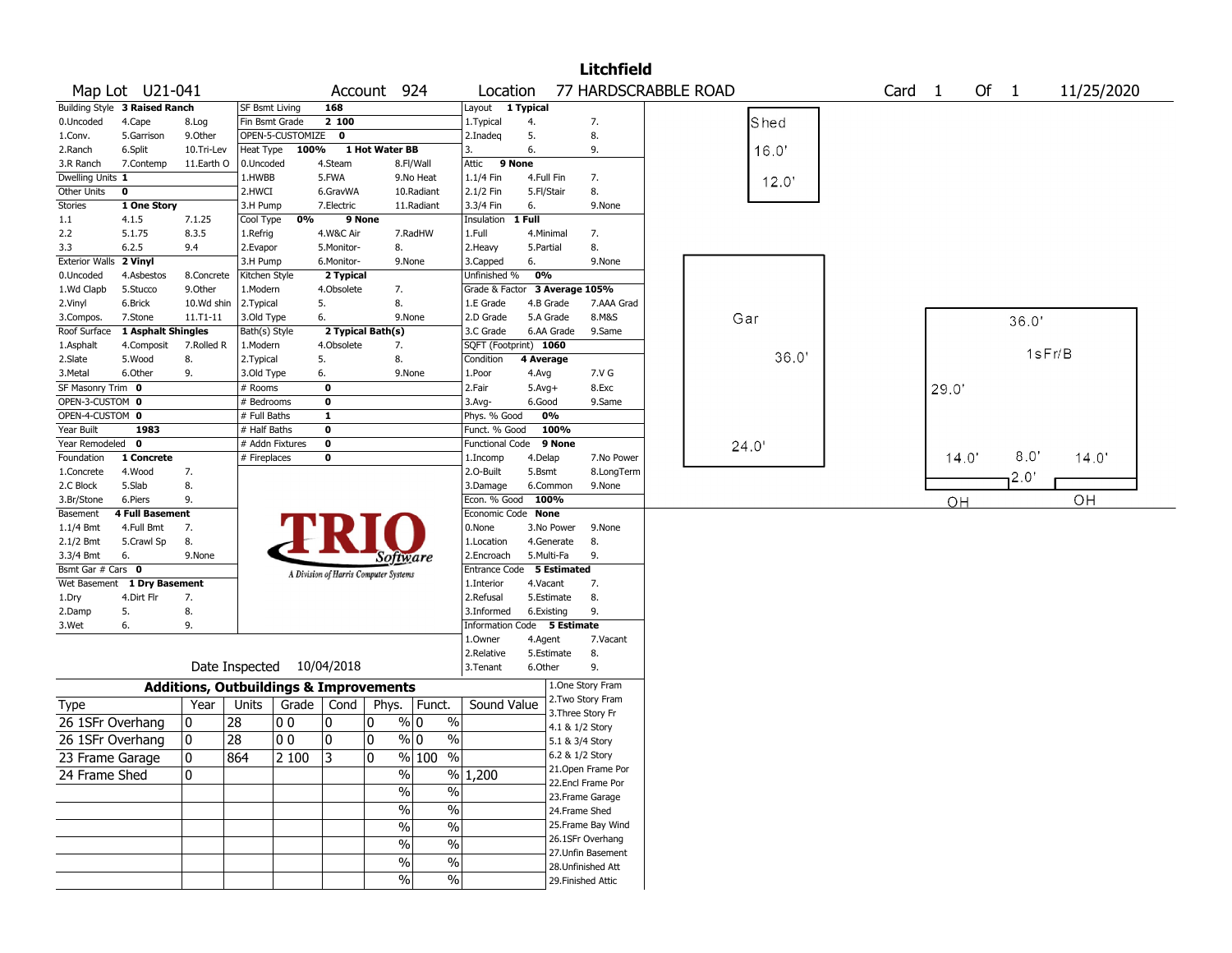|                                    | Map Lot U21-042             | Account 2074 | Location                      | 7 WOODPECKER DRIVE                     |                                  |                          |                      | Card <sub>1</sub>    | Of $1$        |                          | 11/25/2020                           |  |  |  |  |  |
|------------------------------------|-----------------------------|--------------|-------------------------------|----------------------------------------|----------------------------------|--------------------------|----------------------|----------------------|---------------|--------------------------|--------------------------------------|--|--|--|--|--|
|                                    | WELLWOOD JOHN A             |              |                               | <b>Property Data</b>                   |                                  | <b>Assessment Record</b> |                      |                      |               |                          |                                      |  |  |  |  |  |
|                                    | <b>WELLWOOD MARYLU</b>      |              |                               | Neighborhood 83 Hardscrabble Road      | Year                             | Land                     |                      | <b>Buildings</b>     |               | Exempt                   | Total                                |  |  |  |  |  |
|                                    | 7 WOODPECKER DRIVE          |              |                               |                                        | 2007                             |                          | 44,408               |                      | 196,340       | 13,000                   | 227,748                              |  |  |  |  |  |
|                                    | LITCHFIELD ME 04350         |              | Tree Growth Year              | $\mathbf 0$                            | 2008                             |                          | 44,408               |                      | 196,299       | 12,350                   | 228,357                              |  |  |  |  |  |
|                                    |                             |              | X Coordinate                  | 0                                      |                                  |                          |                      |                      |               |                          |                                      |  |  |  |  |  |
|                                    | B7545P203 B9221P224         |              | Y Coordinate<br>Zone/Land Use | $\mathbf 0$<br><b>11 Residential</b>   | 2009                             |                          | 43,800               |                      | 186,133       | 9,500                    | 220,433                              |  |  |  |  |  |
| Previous Owner<br>NADEAU, ROBERT B |                             |              |                               |                                        | 2010                             |                          | 43,800               |                      | 158,850       | 10,000                   | 192,650                              |  |  |  |  |  |
|                                    | 187 UPPER POND ROAD         |              | Secondary Zone                |                                        | 2011                             |                          | 43,800               |                      | 195,400       | 10,000                   | 229,200                              |  |  |  |  |  |
|                                    |                             |              |                               |                                        | 2012                             |                          | 43,800               |                      | 195,400       | 10,000                   | 229,200                              |  |  |  |  |  |
|                                    | LITCHFIELD ME 04350         |              | Topography 2 Rolling          |                                        | 2013                             |                          | 43,800               |                      | 193,730       | 10,000                   | 227,530                              |  |  |  |  |  |
|                                    | Sale Date: 1/12/2007        |              | 1.Level                       | 7.Res Protec<br>4.Below St             | 2014                             |                          | 43,800               |                      | 193,730       | 10,000                   | 227,530                              |  |  |  |  |  |
|                                    |                             |              | 2.Rolling<br>3.Above St       | 8.<br>5.Low<br>9.<br>6.Swampy          | 2015                             |                          | 43,800               |                      | 192,057       | 10,000                   | 225,857                              |  |  |  |  |  |
|                                    |                             |              | 4 Drilled Well<br>Utilities   | <b>6 Septic System</b>                 | 2016                             |                          | 43,800               |                      | 191,609       | 15,000                   | 220,409                              |  |  |  |  |  |
|                                    |                             |              | 1.Public                      | 4.Dr Well<br>7.Cesspool                | 2017                             |                          | 43,800               |                      | 189,937       | 20,000                   | 213,737                              |  |  |  |  |  |
|                                    |                             |              | 2. Water                      | 8.Lake/Pond<br>5.Dug Well              | 2018                             |                          | 43,800               |                      | 191,437       | 19,200                   | 216,037                              |  |  |  |  |  |
|                                    |                             |              | 3.Sewer<br>1 Paved            | 6.Septic<br>9.None                     | 2019                             |                          | 49,600               |                      | 190,800       | 20,000                   | 220,400                              |  |  |  |  |  |
|                                    |                             |              | <b>Street</b>                 |                                        | 2020                             |                          | 49,600               |                      | 190,800       | 25,000                   | 215,400                              |  |  |  |  |  |
|                                    |                             |              | 1.Paved                       | 4.Proposed<br>7.                       |                                  |                          |                      | <b>Land Data</b>     |               |                          |                                      |  |  |  |  |  |
|                                    |                             |              | 2.Semi Imp<br>3.Gravel<br>6.  | 8.<br>5.R/O/W<br>9.None                | <b>Front Foot</b>                | <b>Type</b>              | <b>Effective</b>     |                      |               | <b>Influence</b>         | <b>Influence</b>                     |  |  |  |  |  |
|                                    |                             |              |                               | 0                                      | 11.1-100                         |                          | Frontage             | <b>Depth</b>         | <b>Factor</b> | Code<br>%                | <b>Codes</b><br>1.Unimproved         |  |  |  |  |  |
|                                    | Inspection Witnessed By:    |              |                               | $\mathbf 0$                            | 12.101-200                       |                          |                      |                      |               | %                        | 2. Excess Frtg                       |  |  |  |  |  |
|                                    |                             |              |                               | <b>Sale Data</b>                       | $13.201+$<br>14.                 |                          |                      |                      |               | %<br>%                   | 3. Topography<br>4.Size/Shape        |  |  |  |  |  |
| X                                  |                             | Date         | Sale Date                     | 1/12/2007                              | 15.                              |                          |                      |                      |               | %                        | 5.Access                             |  |  |  |  |  |
| No./Date                           | Description                 | Date Insp.   | Price                         | 240,000                                |                                  |                          |                      |                      |               | %<br>%                   | 6.Restriction<br>7. Right of Way     |  |  |  |  |  |
|                                    |                             |              | Sale Type<br>1.Land           | 2 Land & Buildings<br>4.MFG UNIT<br>7. | <b>Square Foot</b>               |                          | <b>Square Feet</b>   |                      |               |                          | 8.View/Environ                       |  |  |  |  |  |
|                                    |                             |              | 2.L & B                       | 5.Other<br>8.                          | 16.Regular Lot                   |                          |                      |                      |               | %                        | 9.Fract Share                        |  |  |  |  |  |
|                                    |                             |              | 3.Building<br>6.              | 9.                                     | 17.Secondary Lot                 |                          |                      |                      |               | %<br>$\frac{9}{6}$       | <b>Acres</b><br>30.Frontage 1        |  |  |  |  |  |
|                                    |                             |              | Financing                     | 9 Unknown                              | 18.Excess Land<br>19.Condominium |                          |                      |                      |               | $\frac{9}{6}$            | 31. Frontage 2                       |  |  |  |  |  |
|                                    |                             |              | 1.Convent                     | 4.Seller<br>7.                         | 20.Miscellaneous                 |                          |                      |                      |               | $\frac{9}{6}$            | 32.Tillable                          |  |  |  |  |  |
| Notes:                             |                             |              |                               |                                        |                                  |                          |                      |                      |               |                          | 33.Tillable                          |  |  |  |  |  |
|                                    |                             |              | 2.FHA/VA                      | 8.<br>5.Private                        |                                  |                          |                      |                      |               | $\overline{\frac{9}{6}}$ |                                      |  |  |  |  |  |
|                                    |                             |              | 3.Assumed                     | 6.Cash<br>9.Unknown                    |                                  |                          |                      |                      |               | $\overline{\frac{9}{6}}$ | 34.Softwood F&O                      |  |  |  |  |  |
|                                    | 05/10/2018 nah add new shed |              | Validity                      | 1 Arms Length Sale                     | <b>Fract. Acre</b>               |                          | <b>Acreage/Sites</b> |                      |               |                          | 35. Mixed Wood F&O                   |  |  |  |  |  |
|                                    |                             |              |                               |                                        | 21. Houselot (Frac               | 24                       |                      | 1.00                 | 100           | %<br>0                   | 36.Hardwood F&O                      |  |  |  |  |  |
|                                    |                             |              | 1.Valid<br>2.Related          | 4.Split<br>7.Renovate<br>8.Other       | 22.Baselot(Fract)                | 26                       |                      | 1.52                 | 100           | %<br>$\mathbf 0$         | 37.Softwood TG                       |  |  |  |  |  |
|                                    |                             |              | 3.Distress                    | 5.Partial<br>9.<br>6.Exempt            | 23.                              | 44                       |                      | 1.00                 | 100           | %<br>$\mathbf 0$         | 38. Mixed Wood TG<br>39.Hardwood TG  |  |  |  |  |  |
|                                    |                             |              |                               |                                        | <b>Acres</b><br>24. Houselot     |                          |                      |                      |               | %                        | 40. Wasteland                        |  |  |  |  |  |
|                                    |                             |              | Verified                      | <b>5 Public Record</b>                 | 25.Baselot                       |                          |                      |                      |               | %                        | 41.Gravel Pit                        |  |  |  |  |  |
|                                    |                             |              | 1.Buyer                       | 4.Agent<br>7.Family                    | 26.Rear 1                        |                          |                      |                      |               | $\frac{9}{6}$<br>%       | 42. Mobile Home Si                   |  |  |  |  |  |
|                                    |                             |              | 2.Seller                      | 5.Pub Rec<br>8.Other                   | 27.Rear 2                        |                          |                      |                      |               |                          | 43.Camp Site                         |  |  |  |  |  |
| <b>Litchfield</b>                  |                             |              | 3.Lender                      | 6.MLS<br>9.                            | 28. Rear 3<br>29. Rear 4         |                          |                      | <b>Total Acreage</b> | 2.52          |                          | 44.Lot Improvemen<br>45.Access Right |  |  |  |  |  |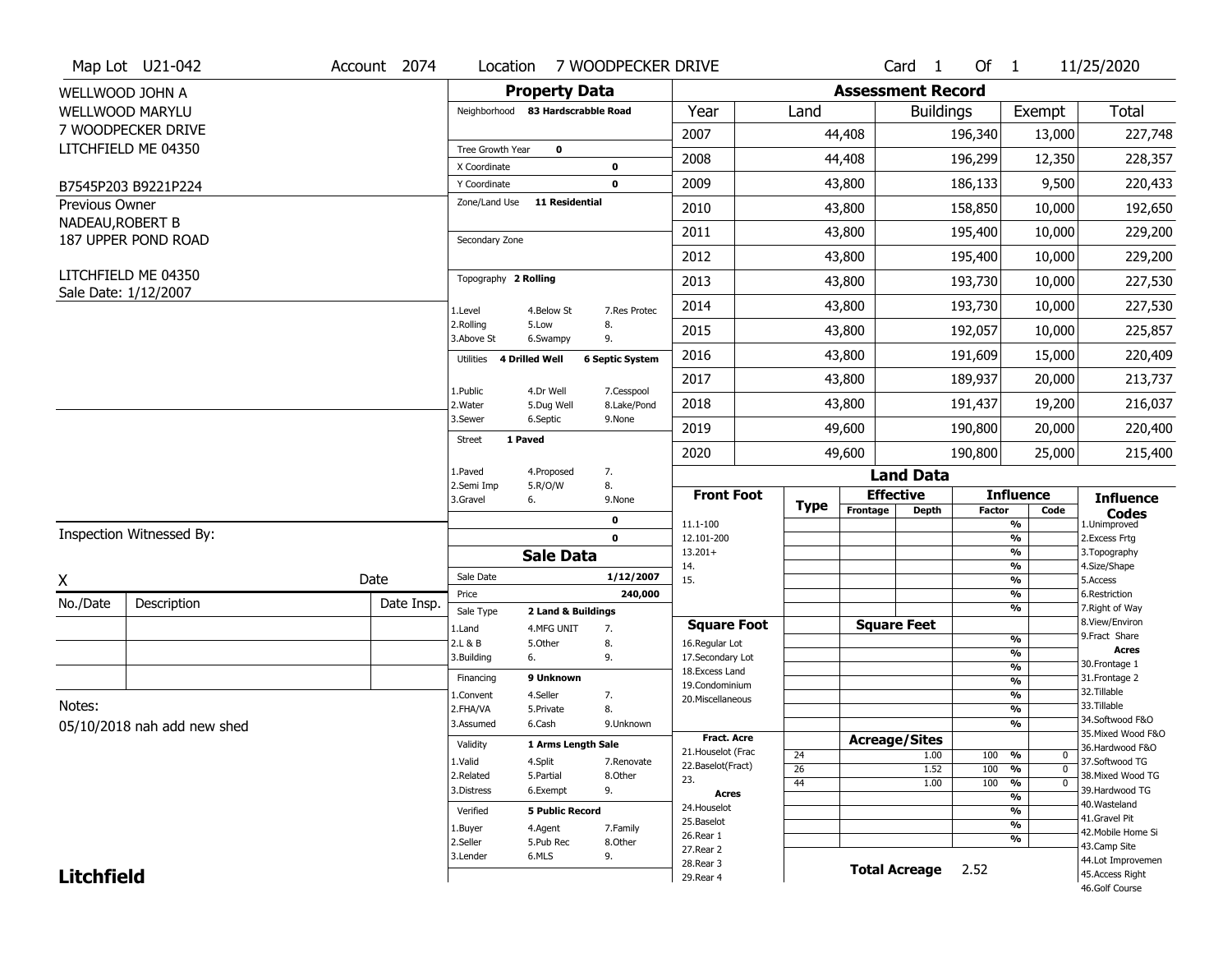| <b>Litchfield</b><br>7 WOODPECKER DRIVE |                               |                                                   |                |                           |                   |                                       |               |                             |              |            |                                       |       |       |       |       |       |                |
|-----------------------------------------|-------------------------------|---------------------------------------------------|----------------|---------------------------|-------------------|---------------------------------------|---------------|-----------------------------|--------------|------------|---------------------------------------|-------|-------|-------|-------|-------|----------------|
| Map Lot U21-042                         |                               |                                                   |                | Account 2074              |                   | Location                              |               | Of $1$                      |              | 11/25/2020 |                                       |       |       |       |       |       |                |
|                                         | Building Style 1 Conventional |                                                   | SF Bsmt Living |                           | 0                 |                                       |               | Layout 1 Typical            |              |            |                                       |       |       |       |       |       |                |
| 0.Uncoded                               | 4.Cape                        | 8.Log                                             | Fin Bsmt Grade |                           | 0 <sub>0</sub>    |                                       |               | 1. Typical                  | 4.           |            | 7.                                    |       |       |       |       |       |                |
| 1.Conv.                                 | 5.Garrison                    | 9.Other                                           |                | OPEN-5-CUSTOMIZE          | 0                 |                                       |               | 2.Inadeg                    | 5.           |            | 8.                                    |       |       |       |       |       |                |
| 2.Ranch                                 | 6.Split                       | 10.Tri-Lev                                        |                | Heat Type 100%            |                   | 1 Hot Water BB                        |               | 3.                          | 6.           |            | 9.                                    |       |       |       |       |       |                |
| 3.R Ranch                               | 7.Contemp                     | 11.Earth O                                        | 0.Uncoded      |                           | 4.Steam           |                                       | 8.Fl/Wall     | Attic 9 None                |              |            |                                       |       |       |       |       |       |                |
| Dwelling Units 1                        |                               |                                                   | 1.HWBB         |                           | 5.FWA             |                                       | 9.No Heat     | 1.1/4 Fin                   | 4.Full Fin   |            | 7.                                    |       |       |       |       |       |                |
| Other Units                             | 0                             |                                                   | 2.HWCI         |                           | 6.GravWA          |                                       | 10.Radiant    | 2.1/2 Fin                   | 5.Fl/Stair   |            | 8.                                    |       |       |       |       |       | 16.0'          |
| <b>Stories</b>                          | 2 Two Story                   |                                                   | 3.H Pump       |                           | 7.Electric        |                                       | 11.Radiant    | 3.3/4 Fin                   | 6.           |            | 9.None                                |       |       |       |       |       | 12.0'          |
| 1.1                                     | 4.1.5                         | 7.1.25                                            | Cool Type      | 0%                        | 9 None            |                                       |               | Insulation                  | 1 Full       |            |                                       |       |       |       |       |       | W <sub>D</sub> |
| 2.2                                     | 5.1.75                        | 8.3.5                                             | 1.Refrig       |                           | 4.W&C Air         |                                       | 7.RadHW       | 1.Full                      | 4.Minimal    |            | 7.                                    |       |       |       |       |       |                |
| 3.3                                     | 6.2.5                         | 9.4                                               | 2.Evapor       |                           | 5.Monitor-        | 8.                                    |               | 2.Heavy                     | 5.Partial    |            | 8.                                    |       |       |       |       |       |                |
| <b>Exterior Walls</b>                   | 2 Vinyl                       |                                                   | 3.H Pump       |                           | 6.Monitor-        | 9.None                                |               | 3.Capped                    | 6.           |            | 9.None                                | 10.0' |       | 9.0'  |       | 36.0' |                |
| 0.Uncoded                               | 4.Asbestos                    | 8.Concrete                                        | Kitchen Style  |                           | 2 Typical         |                                       |               | Unfinished %                | 0%           |            |                                       |       |       |       |       |       |                |
| 1.Wd Clapb                              | 5.Stucco                      | 9.0ther                                           | 1.Modern       |                           | 4.Obsolete        | 7.                                    |               | Grade & Factor              |              |            | 3 Average 105%                        | 14.0' | Gar   | 16.0' |       |       | 2sFr/B         |
| 2.Vinyl                                 | 6.Brick                       | 10.Wd shin                                        | 2.Typical      |                           | 5.                | 8.                                    |               | 1.E Grade                   | 4.B Grade    |            | 7.AAA Grad                            | Shed  |       |       |       |       |                |
| 3.Compos.                               | 7.Stone                       | 11.T1-11                                          | 3.Old Type     |                           | 6.                | 9.None                                |               | 2.D Grade                   |              | 5.A Grade  | 8.M&S                                 |       | 26.0  | 1sFr  |       |       | 26.0           |
| Roof Surface                            | 1 Asphalt Shingles            |                                                   | Bath(s) Style  |                           | 2 Typical Bath(s) |                                       |               | 3.C Grade                   |              | 6.AA Grade | 9.Same                                |       |       |       |       |       |                |
| 1.Asphalt                               | 4.Composit                    | 7.Rolled R                                        | 1.Modern       |                           | 4.Obsolete        | 7.                                    |               | SQFT (Footprint) 946        |              |            |                                       |       |       | 40'   |       |       |                |
| 2.Slate                                 | 5.Wood                        | 8.                                                | 2. Typical     |                           | 5.                | 8.                                    |               | Condition                   | 4 Average    |            |                                       |       |       |       |       |       |                |
| 3.Metal                                 | 6.Other                       | 9.                                                | 3.Old Type     |                           | 6.                | 9.None                                |               | 1.Poor                      | 4.Avg        |            | 7.V G                                 |       | 24.0' | OP    | 13.0' |       | 13.0'          |
| SF Masonry Trim 0                       |                               |                                                   | # Rooms        |                           | 6                 |                                       |               | 2.Fair                      | $5.$ Avg $+$ |            | 8.Exc                                 |       |       |       |       | 1.0   |                |
| OPEN-3-CUSTOM 0                         |                               |                                                   | # Bedrooms     |                           | 3                 |                                       |               | 3.Avg-                      | 6.Good       |            | 9.Same                                |       |       |       |       |       |                |
| OPEN-4-CUSTOM 0                         |                               |                                                   | # Full Baths   |                           | $\mathbf{2}$      |                                       |               | Phys. % Good                |              | 0%         |                                       |       |       |       | 6.0'  | 10.0  | OP.            |
| Year Built                              | 2005                          |                                                   | # Half Baths   |                           | $\mathbf{1}$      |                                       |               | Funct. % Good               |              | 100%       |                                       |       |       |       |       |       |                |
| Year Remodeled 0                        |                               |                                                   |                | # Addn Fixtures           | $\mathbf{1}$      |                                       |               | Functional Code 9 None      |              |            |                                       |       |       |       |       |       |                |
| Foundation                              | 1 Concrete                    |                                                   | # Fireplaces   |                           | 0                 |                                       |               | 1.Incomp                    | 4.Delap      |            | 7.No Power                            |       |       |       |       |       |                |
| 1.Concrete                              | 4.Wood                        | 7.                                                |                |                           |                   |                                       |               | 2.O-Built                   | 5.Bsmt       |            | 8.LongTerm                            |       |       |       |       |       |                |
| 2.C Block                               | 5.Slab                        | 8.                                                |                |                           |                   |                                       |               | 3.Damage                    |              | 6.Common   | 9.None                                |       |       |       |       |       |                |
| 3.Br/Stone                              | 6.Piers                       | 9.                                                |                |                           |                   |                                       |               | Econ. % Good                | 100%         |            |                                       |       |       |       |       |       |                |
| Basement                                | <b>4 Full Basement</b>        |                                                   |                |                           |                   |                                       |               | Economic Code None          |              |            |                                       |       |       |       |       |       |                |
| 1.1/4 Bmt                               | 4.Full Bmt                    | 7.                                                |                |                           |                   |                                       |               | 0.None                      |              | 3.No Power | 9.None                                |       |       |       |       |       |                |
| 2.1/2 Bmt                               | 5.Crawl Sp                    | 8.                                                |                |                           |                   |                                       |               | 1.Location                  |              | 4.Generate | 8.                                    |       |       |       |       |       |                |
| 3.3/4 Bmt                               | 6.                            | 9.None                                            |                |                           |                   | Software                              |               | 2.Encroach                  | 5.Multi-Fa   |            | 9.                                    |       |       |       |       |       |                |
| Bsmt Gar # Cars 0                       |                               |                                                   |                |                           |                   | A Division of Harris Computer Systems |               | Entrance Code 5 Estimated   |              |            |                                       |       |       |       |       |       |                |
|                                         | Wet Basement 1 Dry Basement   |                                                   |                |                           |                   |                                       |               | 1.Interior                  | 4.Vacant     |            | 7.                                    |       |       |       |       |       |                |
| 1.Dry                                   | 4.Dirt Flr                    | 7.                                                |                |                           |                   |                                       |               | 2.Refusal                   |              | 5.Estimate | 8.                                    |       |       |       |       |       |                |
| 2.Damp                                  | 5.                            | 8.                                                |                |                           |                   |                                       |               | 3.Informed                  | 6.Existing   |            | 9.                                    |       |       |       |       |       |                |
| 3.Wet                                   | 6.                            | 9.                                                |                |                           |                   |                                       |               | Information Code 5 Estimate |              |            |                                       |       |       |       |       |       |                |
|                                         |                               |                                                   |                |                           |                   |                                       |               | 1.Owner                     | 4.Agent      |            | 7.Vacant                              |       |       |       |       |       |                |
|                                         |                               |                                                   |                | Date Inspected 10/04/2018 |                   |                                       |               | 2.Relative                  |              | 5.Estimate | 8.                                    |       |       |       |       |       |                |
|                                         |                               |                                                   |                |                           |                   |                                       |               | 3.Tenant                    | 6.Other      |            | 9.                                    |       |       |       |       |       |                |
|                                         |                               | <b>Additions, Outbuildings &amp; Improvements</b> |                |                           |                   |                                       |               |                             |              |            | 1.One Story Fram<br>2. Two Story Fram |       |       |       |       |       |                |
| Type                                    |                               | Year                                              | Units          | Grade   Cond              |                   | Phys.                                 | Funct.        | Sound Value                 |              |            | 3. Three Story Fr                     |       |       |       |       |       |                |
| 21 Open Frame                           |                               | 0                                                 | 206            | 0 <sub>0</sub>            | 0                 | % 0<br>0                              | $\%$          |                             |              |            | 4.1 & 1/2 Story                       |       |       |       |       |       |                |
| 1 One Story Frame                       |                               | 0                                                 | 144            | 0 <sub>0</sub>            | 0                 | $\%$ 0<br>0                           | $\%$          |                             |              |            | 5.1 & 3/4 Story                       |       |       |       |       |       |                |
| 23 Frame Garage                         |                               | 0                                                 | 624            | $ 00\rangle$              | 0                 | 0<br>$\frac{9}{0}$                    | $\frac{0}{6}$ |                             |              |            | 6.2 & 1/2 Story                       |       |       |       |       |       |                |
|                                         |                               |                                                   |                |                           |                   |                                       |               |                             |              |            | 21. Open Frame Por                    |       |       |       |       |       |                |
| 21 Open Frame                           |                               | 10                                                | 36             | 0 <sub>0</sub>            | 10                | 0                                     | $\%$ 0<br>%   |                             |              |            | 22.Encl Frame Por                     |       |       |       |       |       |                |
| 68 Wood Deck/s                          |                               | 10                                                | 192            | 0 <sub>0</sub>            | 0                 | 0<br>$\frac{9}{6}$ 0                  | %             |                             |              |            | 23. Frame Garage                      |       |       |       |       |       |                |
| 24 Frame Shed                           |                               | 10                                                |                |                           |                   | $\%$                                  |               | % 1,500                     |              |            | 24.Frame Shed                         |       |       |       |       |       |                |
|                                         |                               |                                                   |                |                           |                   | $\%$                                  | $\%$          |                             |              |            | 25. Frame Bay Wind                    |       |       |       |       |       |                |
|                                         |                               |                                                   |                |                           |                   |                                       |               |                             |              |            | 26.1SFr Overhang                      |       |       |       |       |       |                |
|                                         |                               |                                                   |                |                           |                   | $\frac{9}{6}$                         | $\frac{1}{2}$ |                             |              |            | 27. Unfin Basement                    |       |       |       |       |       |                |
|                                         |                               |                                                   |                |                           |                   | $\%$                                  | $\%$          |                             |              |            | 28. Unfinished Att                    |       |       |       |       |       |                |
|                                         |                               |                                                   |                |                           |                   | %                                     | $\frac{1}{2}$ |                             |              |            | 29. Finished Attic                    |       |       |       |       |       |                |
|                                         |                               |                                                   |                |                           |                   |                                       |               |                             |              |            |                                       |       |       |       |       |       |                |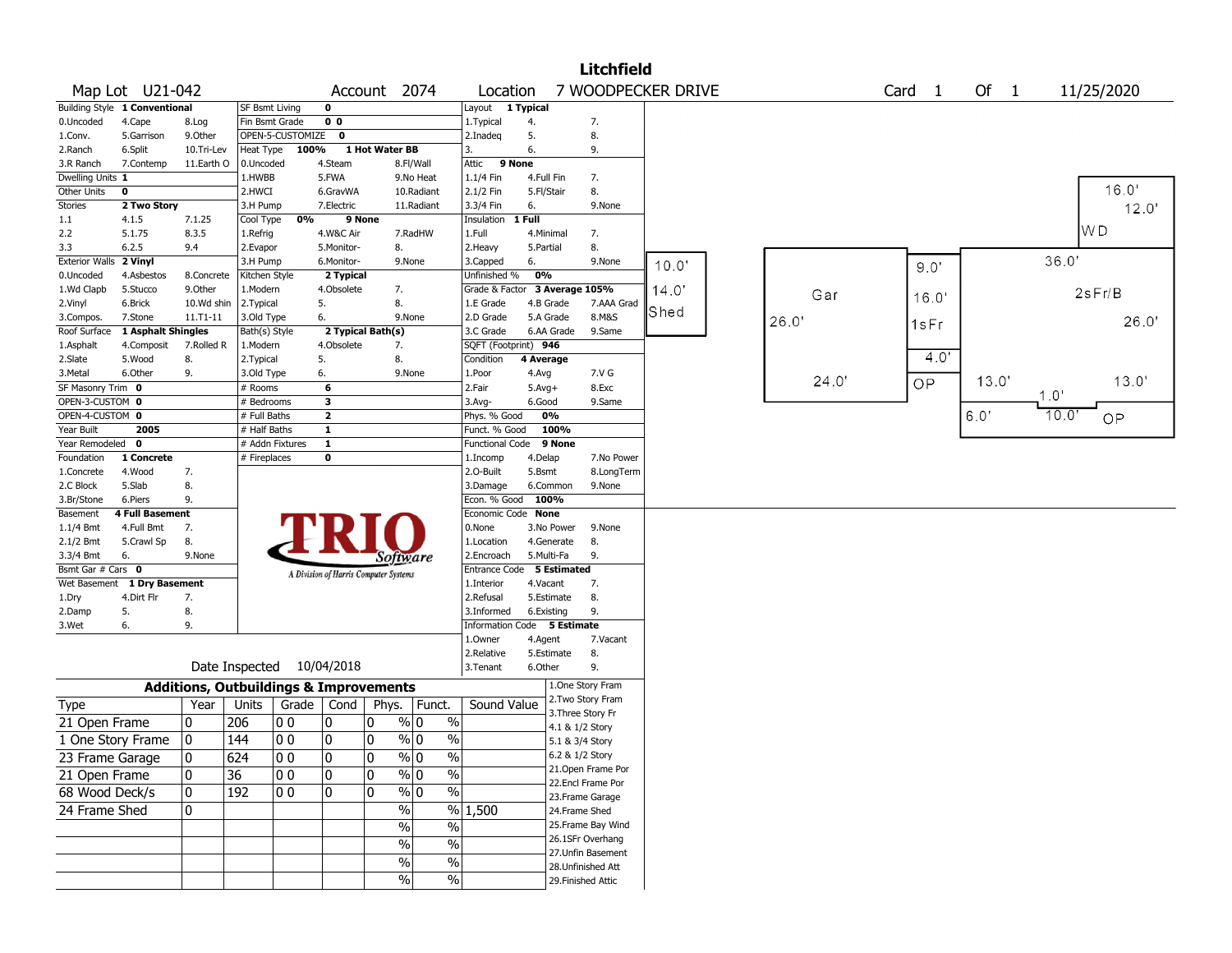|                      | Map Lot U21-043                                         | Account 440 | Location                          |                         | 61 HARDSCRABBLE ROAD      |                                         |  |                       |                              | Card <sub>1</sub> | Of 1          |                                       | 11/25/2020                                    |  |  |
|----------------------|---------------------------------------------------------|-------------|-----------------------------------|-------------------------|---------------------------|-----------------------------------------|--|-----------------------|------------------------------|-------------------|---------------|---------------------------------------|-----------------------------------------------|--|--|
| DEANS, ROBERT L      |                                                         |             |                                   | <b>Property Data</b>    |                           |                                         |  |                       | <b>Assessment Record</b>     |                   |               |                                       |                                               |  |  |
| <b>DEANS JANET A</b> |                                                         |             | Neighborhood 83 Hardscrabble Road |                         |                           | Year                                    |  | Land                  |                              | <b>Buildings</b>  |               | Exempt                                | <b>Total</b>                                  |  |  |
|                      | 61 HARDSCRABBLE RD                                      |             |                                   |                         |                           | 2007                                    |  |                       | 44,408                       |                   | 93,881        | 13,000                                | 125,289                                       |  |  |
|                      | LITCHFIELD ME 04350                                     |             | Tree Growth Year                  | $\mathbf 0$             |                           | 2008                                    |  |                       | 44,408                       |                   | 93,650        | 12,350                                | 125,708                                       |  |  |
|                      |                                                         |             | X Coordinate                      |                         | 0<br>$\mathbf 0$          | 2009                                    |  |                       |                              |                   |               |                                       |                                               |  |  |
| B4446P113            |                                                         |             | Y Coordinate<br>Zone/Land Use     | 11 Residential          |                           |                                         |  |                       | 43,800                       |                   | 80,483        | 9,500                                 | 114,783                                       |  |  |
|                      |                                                         |             |                                   |                         |                           | 2010                                    |  |                       | 43,800                       |                   | 101,013       | 10,000                                | 134,813                                       |  |  |
|                      |                                                         |             | Secondary Zone                    |                         |                           | 2011                                    |  |                       | 43,800                       |                   | 119,860       | 10,000                                | 153,660                                       |  |  |
|                      |                                                         |             |                                   |                         |                           | 2012                                    |  |                       | 43,800                       |                   | 119,860       | 10,000                                | 153,660                                       |  |  |
|                      |                                                         |             | Topography 2 Rolling              |                         |                           | 2013                                    |  |                       | 43,800                       |                   | 119,807       | 10,000                                | 153,607                                       |  |  |
|                      |                                                         |             | 1.Level                           | 4.Below St              | 7.Res Protec              | 2014                                    |  |                       | 43,800                       |                   | 119,423       | 10,000                                | 153,223                                       |  |  |
|                      |                                                         |             | 2.Rolling<br>3.Above St           | 5.Low<br>6.Swampy       | 8.<br>9.                  | 2015                                    |  |                       | 41,425                       |                   | 118,028       | 10,000                                | 149,453                                       |  |  |
|                      |                                                         |             | 4 Drilled Well<br>Utilities       |                         | <b>6 Septic System</b>    | 2016                                    |  |                       | 41,425                       |                   | 117,944       | 15,000                                | 144,369                                       |  |  |
|                      |                                                         |             |                                   |                         |                           | 2017                                    |  |                       | 41,425                       |                   | 117,645       | 20,000                                | 139,070                                       |  |  |
|                      |                                                         |             | 1.Public<br>2. Water              | 4.Dr Well<br>5.Dug Well | 7.Cesspool<br>8.Lake/Pond | 2018                                    |  |                       | 41,425                       |                   | 117,261       | 19,200                                | 139,486                                       |  |  |
|                      |                                                         |             | 3.Sewer                           | 6.Septic                | 9.None                    | 2019                                    |  |                       | 46,700                       |                   | 126,600       | 20,000                                | 153,300                                       |  |  |
|                      |                                                         |             | 1 Paved<br><b>Street</b>          |                         |                           | 2020                                    |  |                       | 46,700                       |                   | 126,600       | 25,000                                | 148,300                                       |  |  |
|                      |                                                         |             | 1.Paved                           | 4.Proposed              | 7.                        |                                         |  |                       |                              | <b>Land Data</b>  |               |                                       |                                               |  |  |
|                      |                                                         |             | 2.Semi Imp<br>3.Gravel            | 5.R/O/W<br>6.           | 8.<br>9.None              | <b>Front Foot</b>                       |  | <b>Type</b>           | <b>Effective</b>             |                   |               | <b>Influence</b>                      | <b>Influence</b>                              |  |  |
|                      |                                                         |             |                                   |                         | $\mathbf 0$               | 11.1-100                                |  |                       | Frontage                     | <b>Depth</b>      | <b>Factor</b> | Code<br>$\frac{9}{6}$                 | <b>Codes</b><br>1.Unimproved<br>2.Excess Frtg |  |  |
|                      | Inspection Witnessed By:                                |             |                                   |                         | 0                         | 12.101-200                              |  |                       |                              |                   |               | $\overline{\frac{9}{6}}$              |                                               |  |  |
|                      |                                                         |             |                                   | <b>Sale Data</b>        |                           | $13.201+$<br>14.                        |  |                       |                              |                   |               | %<br>%                                | 3. Topography<br>4.Size/Shape                 |  |  |
| χ                    |                                                         | Date        | Sale Date                         |                         |                           | 15.                                     |  |                       |                              |                   |               | %                                     | 5.Access                                      |  |  |
| No./Date             | Description                                             | Date Insp.  | Price                             |                         | 92,500                    |                                         |  |                       |                              |                   |               | %<br>%                                | 6.Restriction<br>7. Right of Way              |  |  |
|                      |                                                         |             | Sale Type<br>1.Land               | 4.MFG UNIT              | 7.                        | <b>Square Foot</b>                      |  |                       | <b>Square Feet</b>           |                   |               |                                       | 8.View/Environ                                |  |  |
|                      |                                                         |             | 2.L & B                           | 5.Other                 | 8.                        | 16.Regular Lot                          |  |                       |                              |                   |               | %                                     | 9. Fract Share                                |  |  |
|                      |                                                         |             | 3.Building                        | 6.                      | 9.                        | 17.Secondary Lot                        |  |                       |                              |                   |               | %<br>%                                | <b>Acres</b><br>30. Frontage 1                |  |  |
|                      |                                                         |             | Financing                         |                         |                           | 18.Excess Land<br>19.Condominium        |  |                       |                              |                   |               | %                                     | 31. Frontage 2                                |  |  |
|                      |                                                         |             | 1.Convent                         | 4.Seller                | 7.                        | 20.Miscellaneous                        |  |                       |                              |                   |               | %                                     | 32.Tillable                                   |  |  |
| Notes:               |                                                         |             | 2.FHA/VA                          | 5.Private               | 8.                        |                                         |  |                       |                              |                   |               | %                                     | 33.Tillable<br>34.Softwood F&O                |  |  |
|                      | '15 Per review of deed lot is 1.57 acres. Adjust        |             | 3.Assumed                         | 6.Cash                  | 9.Unknown                 |                                         |  |                       |                              |                   |               | %                                     | 35. Mixed Wood F&O                            |  |  |
|                      | 9/22/2011-Per Pat Dow-Owner refused access to interior. |             | Validity                          |                         |                           | <b>Fract. Acre</b>                      |  |                       | <b>Acreage/Sites</b>         |                   |               |                                       | 36.Hardwood F&O                               |  |  |
|                      |                                                         |             | 1.Valid                           | 4.Split                 | 7.Renovate                | 21. Houselot (Frac<br>22.Baselot(Fract) |  | 24                    |                              | 1.00              | 100           | %<br>0                                | 37.Softwood TG                                |  |  |
|                      |                                                         |             | 2.Related                         | 5.Partial               | 8.Other                   | 23.                                     |  | $\overline{26}$<br>44 |                              | 0.57<br>1.00      | 100<br>100    | %<br>$\mathbf 0$<br>%<br>$\mathbf{0}$ | 38. Mixed Wood TG                             |  |  |
|                      |                                                         |             | 3.Distress                        | 6.Exempt                | 9.                        | <b>Acres</b>                            |  |                       |                              |                   |               | %                                     | 39.Hardwood TG                                |  |  |
|                      |                                                         | Verified    |                                   |                         | 24. Houselot              |                                         |  |                       |                              |                   | %             | 40. Wasteland                         |                                               |  |  |
|                      |                                                         | 1.Buyer     | 4.Agent                           | 7.Family                | 25.Baselot                |                                         |  |                       |                              |                   | %             | 41.Gravel Pit<br>42. Mobile Home Si   |                                               |  |  |
|                      |                                                         | 2.Seller    | 5.Pub Rec                         | 8.Other                 | 26.Rear 1                 |                                         |  |                       |                              |                   | %             | 43.Camp Site                          |                                               |  |  |
|                      |                                                         |             | 3.Lender                          | 6.MLS                   | 9.                        | 27.Rear 2                               |  |                       |                              |                   |               |                                       | 44.Lot Improvemen                             |  |  |
| <b>Litchfield</b>    |                                                         |             |                                   |                         |                           | 28. Rear 3<br>29. Rear 4                |  |                       | <b>Total Acreage</b><br>1.57 |                   |               |                                       | 45.Access Right                               |  |  |
|                      |                                                         |             |                                   |                         |                           |                                         |  |                       |                              |                   |               |                                       | 46.Golf Course                                |  |  |